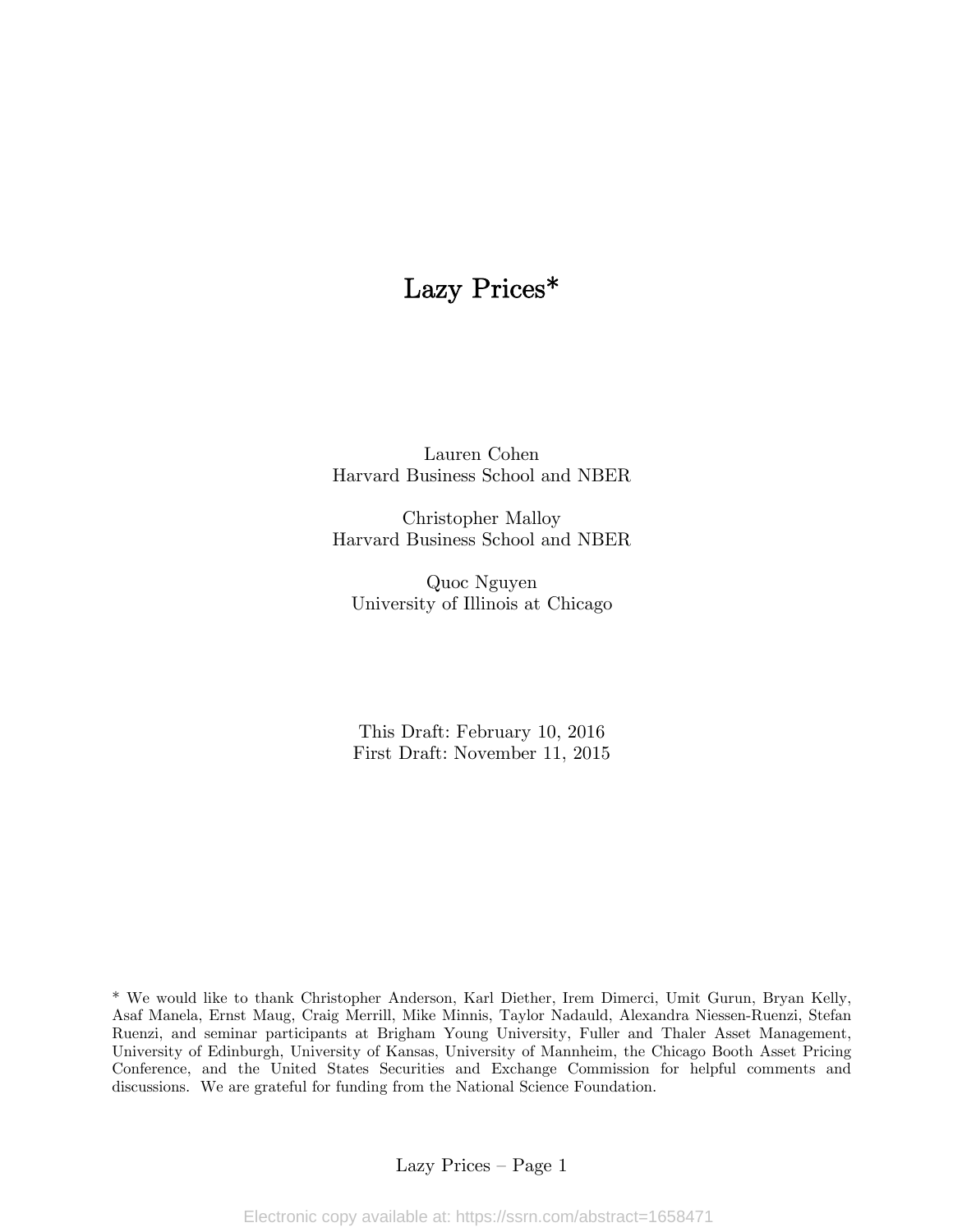# Lazy Prices

# ABSTRACT

We explore the implications of a subtle "default" choice that firms make in their regular reporting practices, namely that firms typically repeat what they most recently reported. Using the complete history of regular quarterly and annual filings by U.S. corporations from 1995-2014, we show that when firms make an active change in their reporting practices, this conveys an important signal about the firm. Changes to the language and construction of financial reports have strong implications for firms' future returns: a portfolio that shorts "changers" and buys "non-changers" earns up to 188 basis points per month (over 22% per year) in abnormal returns in the future. These reporting changes are concentrated in the management discussion (MD&A) section. Changes in language referring to the executive (CEO and CFO) team, or regarding litigation, are especially informative for future returns.

JEL Classification: G12, G14, G02

Key words: Information, default behavior, inertia, firms, annual reports, lazy investors

Lazy Prices — Page 2

Electronic copy available at: https://ssrn.com/abstract=1658471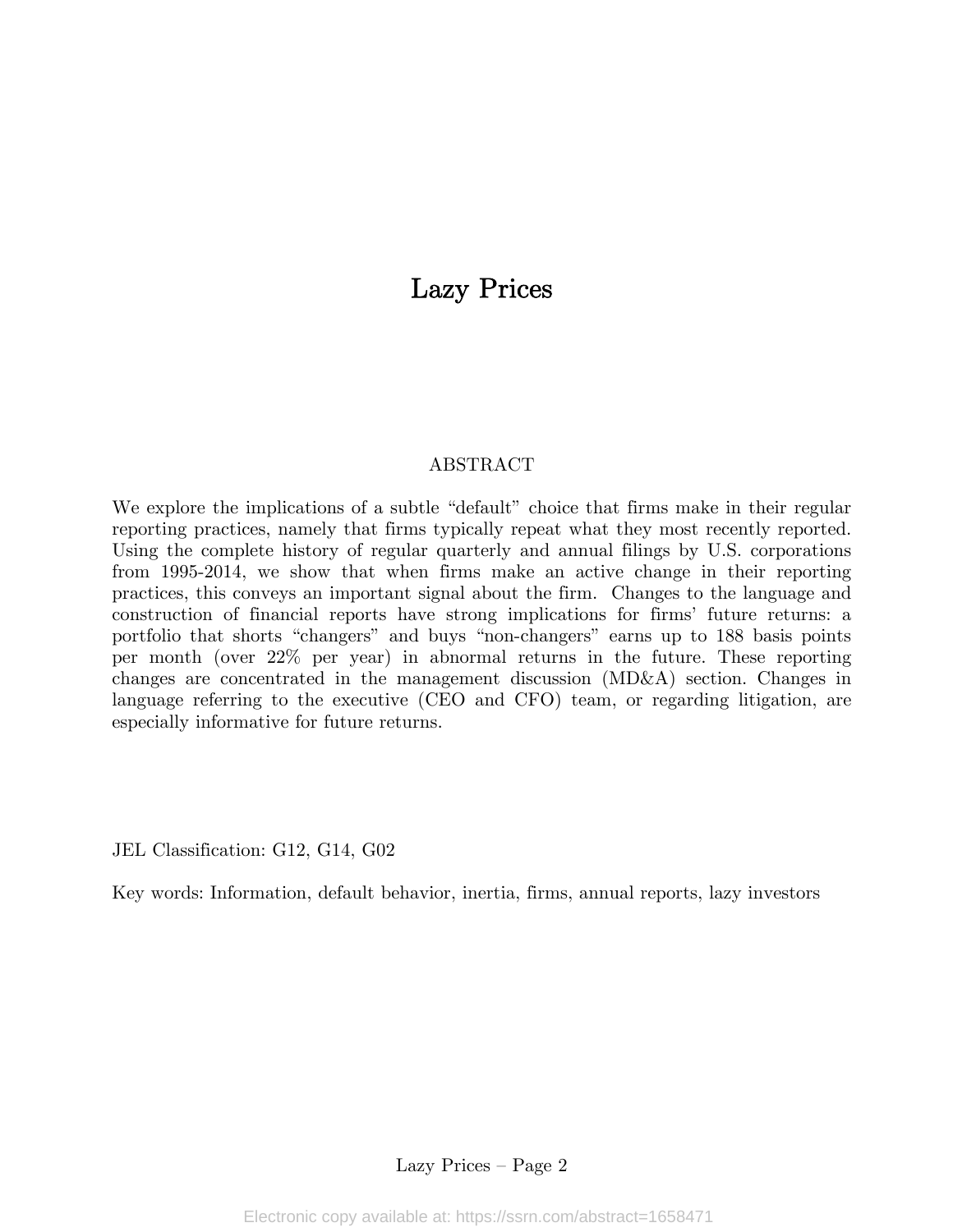All agents face repetitive tasks. This includes financial agents. CEOs, CFOs, accountants, and treasurers alike face the decision of how to deal with these repetitive tasks. One response is to codify rules that lower the cost of performing these tasks. For instance, form e-mails, saved user information, and automatic-payment plans are examples of responses to repetitive tasks. And while there are efficiency arguments for codifying repetitive tasks, what this means observably is that it can take a large perturbation to call agents into action (and out of inaction) in order to "break" the rules designed to perform these repetitive tasks. While most studies have focused on the effects this will have on inertia, and try to measure that inertia, here we do the opposite. Specifically, we examine situations where agents actively intervene, break inertia, and fail to take the path of least resistance; and then analyze the information content of these actions.

 We focus on the behavior of corporations, and show that when firms break from former language or well-codified text in their annual and quarterly reports, that there is a substantial amount of information embedded in this action for important future firm outcomes.

Out approach is grounded in a long line of research in psychology and behavioral economics that stresses the importance of "default" choices. A default typically refers to a baseline choice, setting, or policy that is pre-selected. Defaults generally take effect when an agent fails to make an active choice, fails to update his selection, or fails to "opt out" of a given baseline selection. Defaults can be critical because of a combination of behavioral and situational factors, most notably inertia. Inertia in decision-making has been demonstrated in many settings, and can be especially prevalent when an agent is faced with complex tasks.

#### Lazy Prices — Page 3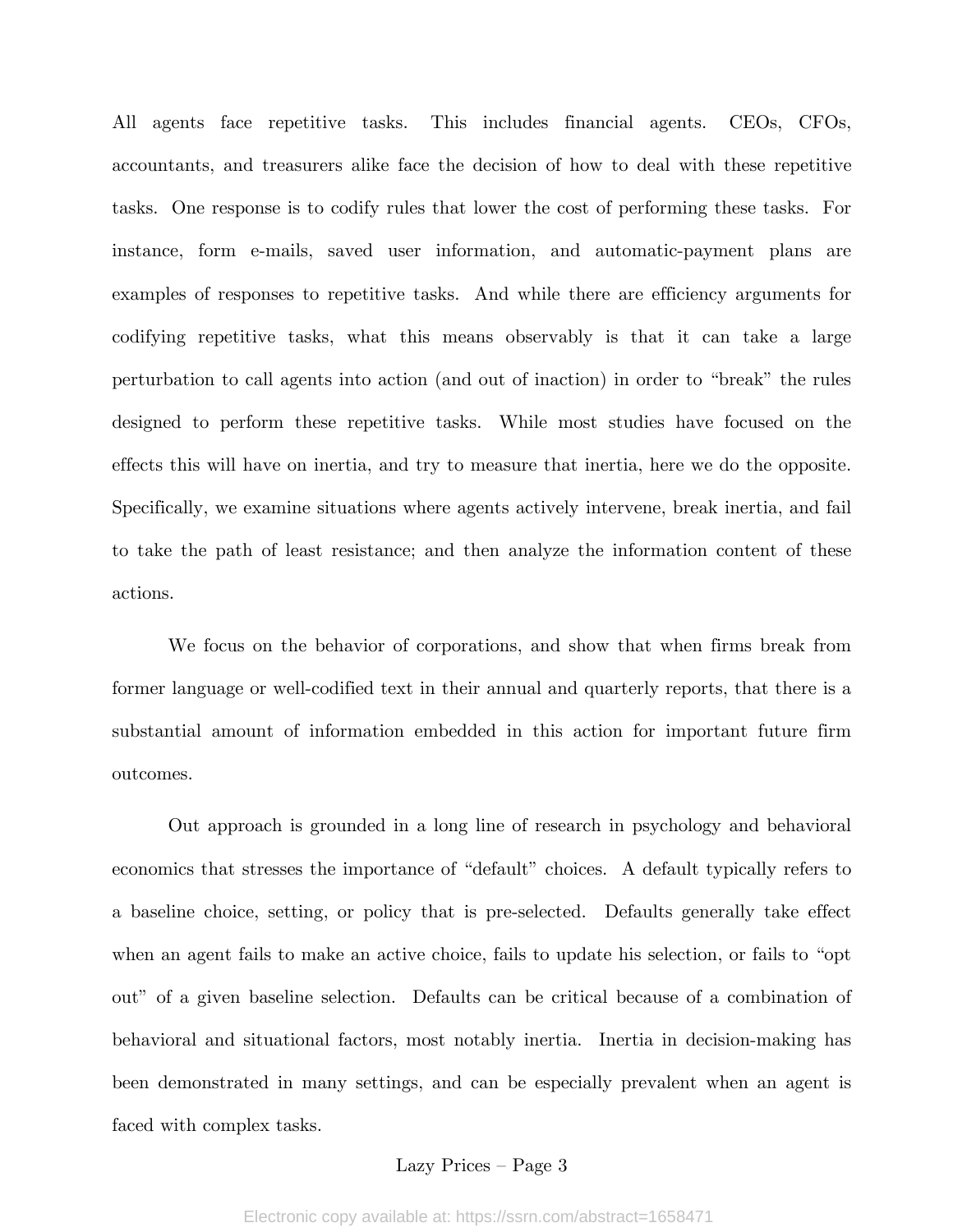In response to a growing body of evidence on the widespread nature and potentially problematic implications of inertial behavior, many interventions focusing on "smart defaults" have been implemented. For example, in areas ranging from lab experiments, to organ donation settings on drivers' licenses, to 401k retirement plan menu choices, the use of carefully constructed defaults designed to offer agents and social planners a more "desirable" set of outcomes in the event that all agents are inert–i.e., fail to make active choices--has become increasingly popular.

In this paper we explore the implications of default choices in an entirely nonexperimental setting, by analyzing the behavior of corporations. We focus specifically on a setting where defaults appear to be commonly used by firms, namely in their reporting decisions. We show that the particular construction of firms' annual and quarterly reports suggests that firms are using simple default choices, the most obvious of which is simply repeating the information that they previously reported to the markets.

Consistent with the experimental evidence on the importance of active choices, we show that when firms do make an active decision to significantly change the wording and language choices embedded in their quarterly and annual reports, that these active changes have large but subtle implications for future firm behavior, and future firm outcomes.

To better understand our approach, consider the example of NetApp, Inc. NetApp is an American computer storage, big data, and visualization company that competes broadly in the data management space. The company was founded in 1994 as Network Appliance, Inc. (later changed to NetApp, Inc.) and is headquartered in Sunnyvale, California. The company had historically had Annual Reports (10-k's) that were very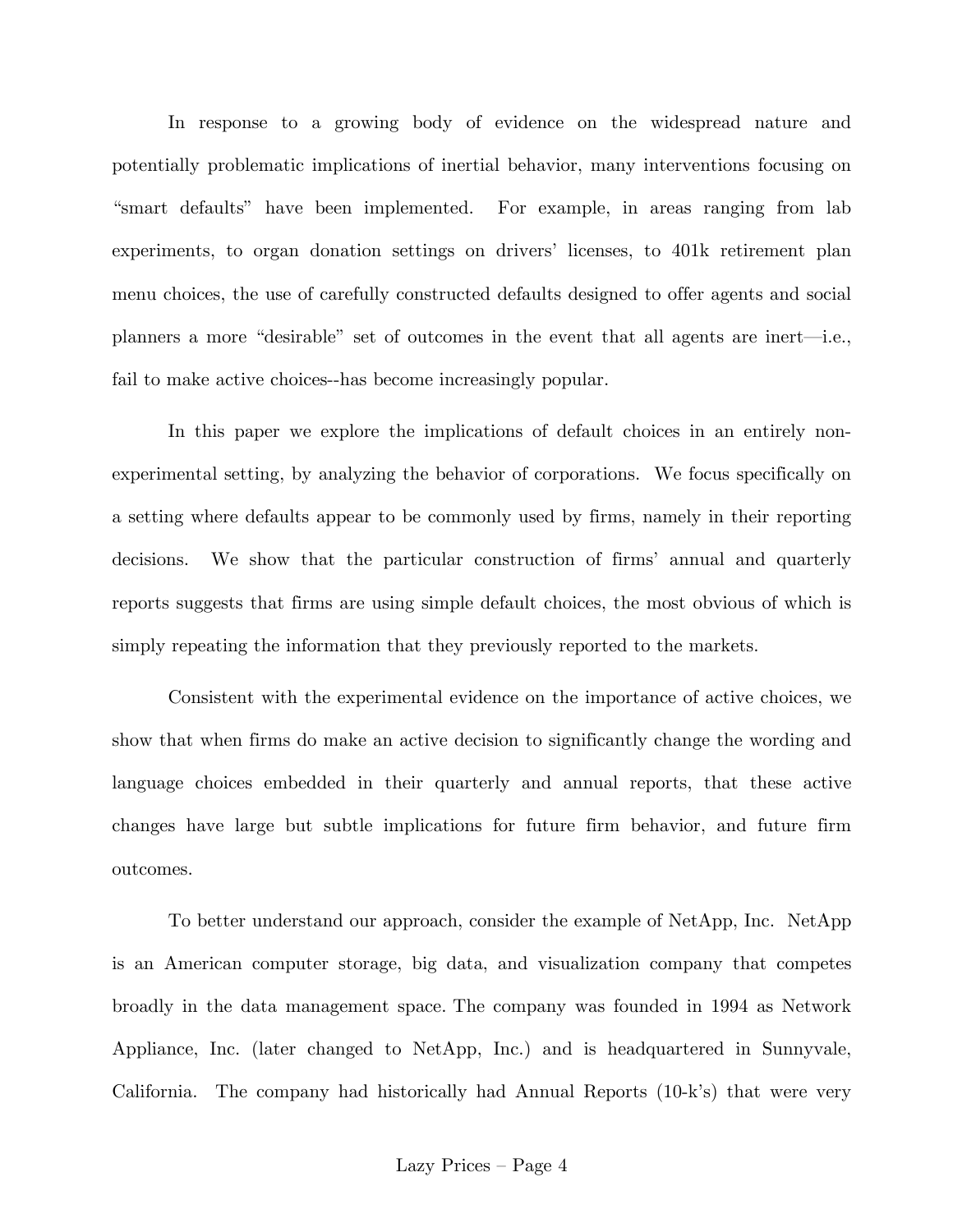similar across time, but something changed in 2011. This can be seen in Figure 1, which shows the similarity between NetApp's 10k from year to year.

What caused 2011's 10-k to veer from the prior year in terms of the language used and information given? Figure 2 shows a number of news headlines that flooded media nearly 6 months following the release of the 10-k (NetApp's 10-k was publicly released on June 23, 2011). They allege that the Syrian government had been using NetApp equipment to conduct numerous intelligence-gathering and stealth-surveillance activities against its citizens. The articles claim that they acquired NetApp equipment through an Italian re-seller (Area SpA) of their equipment in violation of the sanctions that were in place against doing business with the Syrian government. Further, the articles document actions - and email evidence regarding them — sent in early 2011, before the filing of NetApp's 10-k. This culminated in Senator Robert P. Casey Jr (PA), Senator Mark Kirk (IL), and Senator Christopher A. Coons (DE) authoring an open letter requesting a formal federal inquiry into NetApp requesting that "pending conclusion of an investigation, officials consider suspending all U.S. government work with NetApp, which received more than \$111 million in U.S. contracts since 2001."1

The question then is whether these two were at all linked  $-$  i.e., could something about the changes to the 10-k have hinted at the portending government inquiry. Figure 3 provides suggestive evidence on this point. It shows a number of parallel passages: the 2010 version of the passage vs. the 2011 version. From Panel A, for instance, you see that NetApp changed the passage:

"The failure to comply with U.S. government regulatory requirements could subject us to fines and other penalties, which could have a material adverse effect on our revenues,

 $\overline{a}$ 

<sup>&</sup>lt;sup>1</sup> The link to all of the full-length articles, as well as the full Senatorial letter, are included in Figure 2.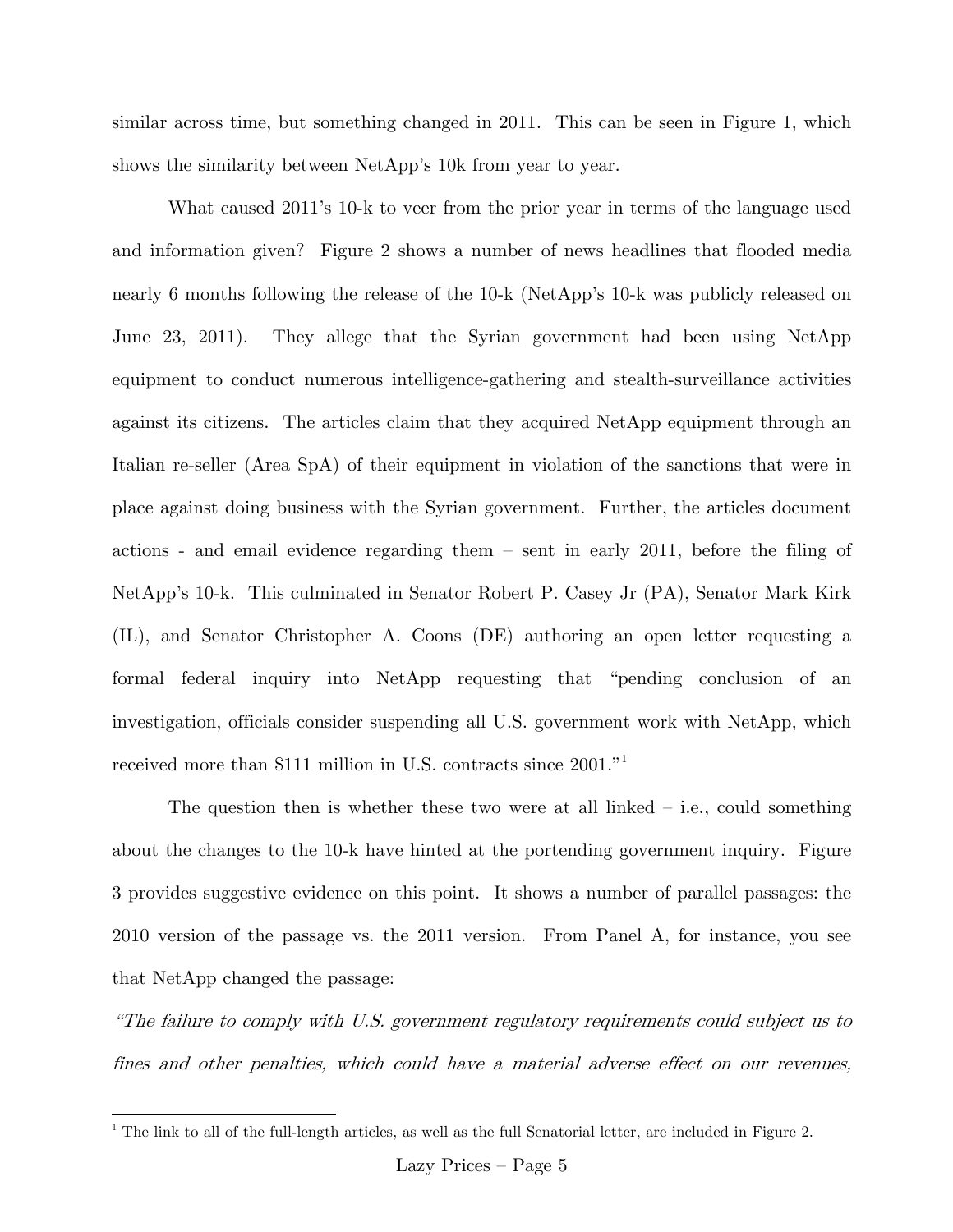operating results and financial position." [2010]

to:

"Failure to comply with U.S. government regulatory requirements by us or our reseller partners could subject us to fines and other penalties, which could have a material adverse effect on our revenues, operating results and financial position." [2011]

in 2011, in clear reference to the liability that their reseller Area SpA exposed them to through resale of NetApp's equipment. Panels B-D report similar revealing statements through uses of phrases such as the change of:

"We are a party to lawsuits in the normal course of our business..." [2010]

to

"We may be a party to lawsuits and other claims in the normal course of our business from time to time, including... governmental and other regulatory investigations and proceedings." [2011]

In addition, they inserted this phrase newly in 2011: "We are currently discussing contract compliance matters regarding sales made through a channel partner with the DOJ and GSA...," again referencing the Syria resale of their equipment. Again, all of these were published as new additions to the otherwise nearly identical paragraphs of their 10-k six months before any news story broke.

Lastly, would being aware of the changes in the 10-k have made a difference to investors? Figure 4 shows that the answer is yes. NetApp dropped 20% over the 6 months between the *public* release of the 10-k and the first news broke of the Syria connection and inquiry.

We demonstrate that this pattern of behavior and subsequent events is systematic across the entire cross-section of U.S. publicly traded firms from 1995 to 2014. First we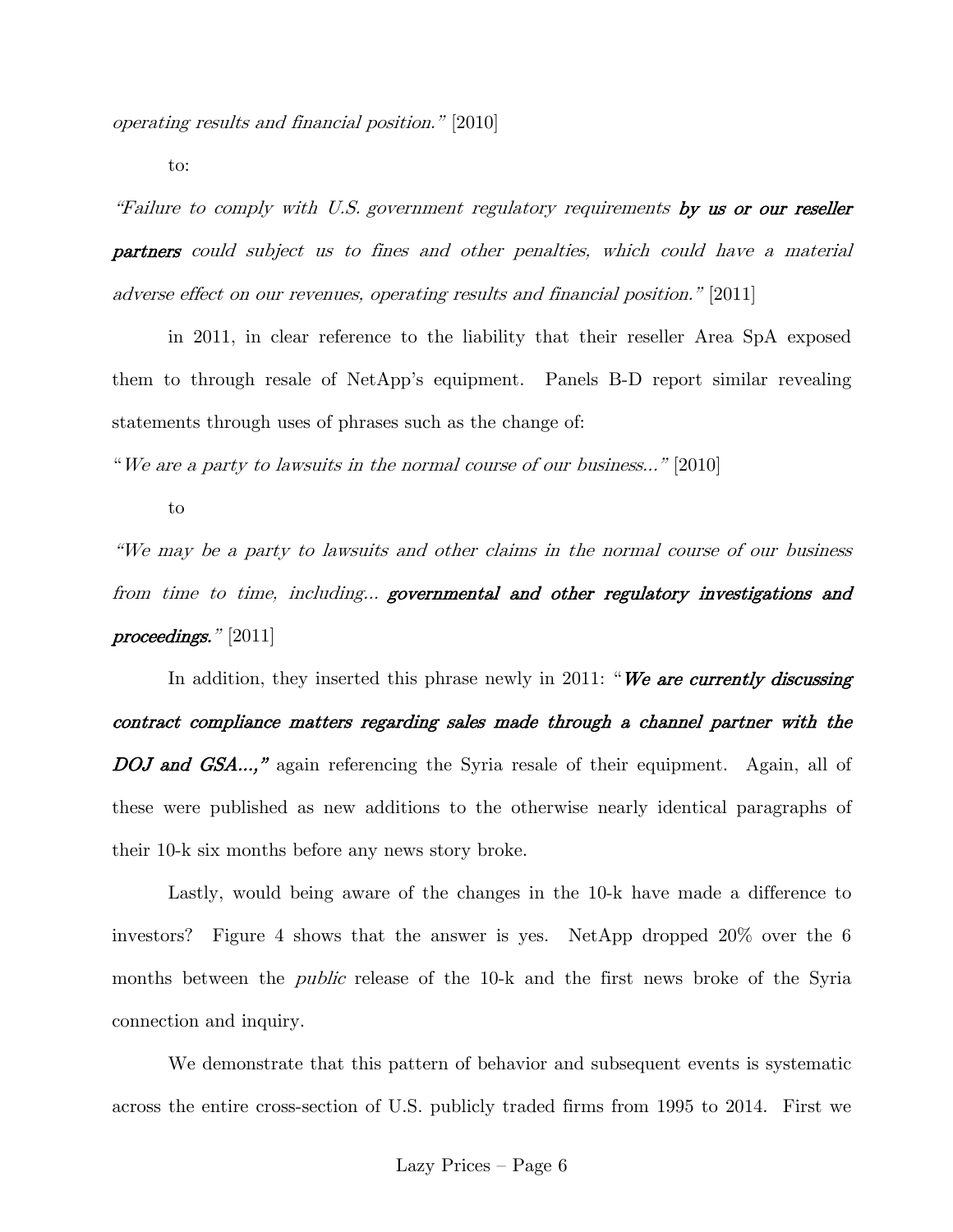show that firms rarely make substantive changes to the language and construction of their reports. Employing a variety of textual analysis approaches, we demonstrate that only a small percentage of firms make large changes to their reports on a quarterly or annual basis.

Next we explore the implications of these active changes. We show that firms that change their reports in a significant fashion are associated with lower future returns. In particular, a portfolio that goes long "non-changers" and short "changers" earns a statistically significant 30-60 basis points per month – up to 7.6% per year  $(t=4.44)$  - in abnormal returns over the following year. These returns continue to accrue out to 18 months, and do not reverse, implying that far from overreaction, these changes imply true, fundamental information for firms that only gets gradually incorporated into asset prices over the following 12-18 months after the reporting change.

We show that these findings cannot be explained by traditional risk factors, wellknown predictors of future returns, unexpected earnings surprises, or news releases that coincide with the timing of these firm disclosures.

We also explore the mechanism at work behind these return results. We show that firms' reporting changes are concentrated in the management discussion (MD&A) section, which is the section of the reports where management has the most discretion and flexibility in terms of content. However, in terms of return-rich content, we find that while changes in MD&A section wording do predict large and significant abnormal returns, changes in text in the Risk Factors section are even more informative. For instance, the 5-factor alpha on (Non-Changers — Changers) particularly in this section is over 188 basis points per month  $(t=2.76)$ , or over 22% per year. Further, we find that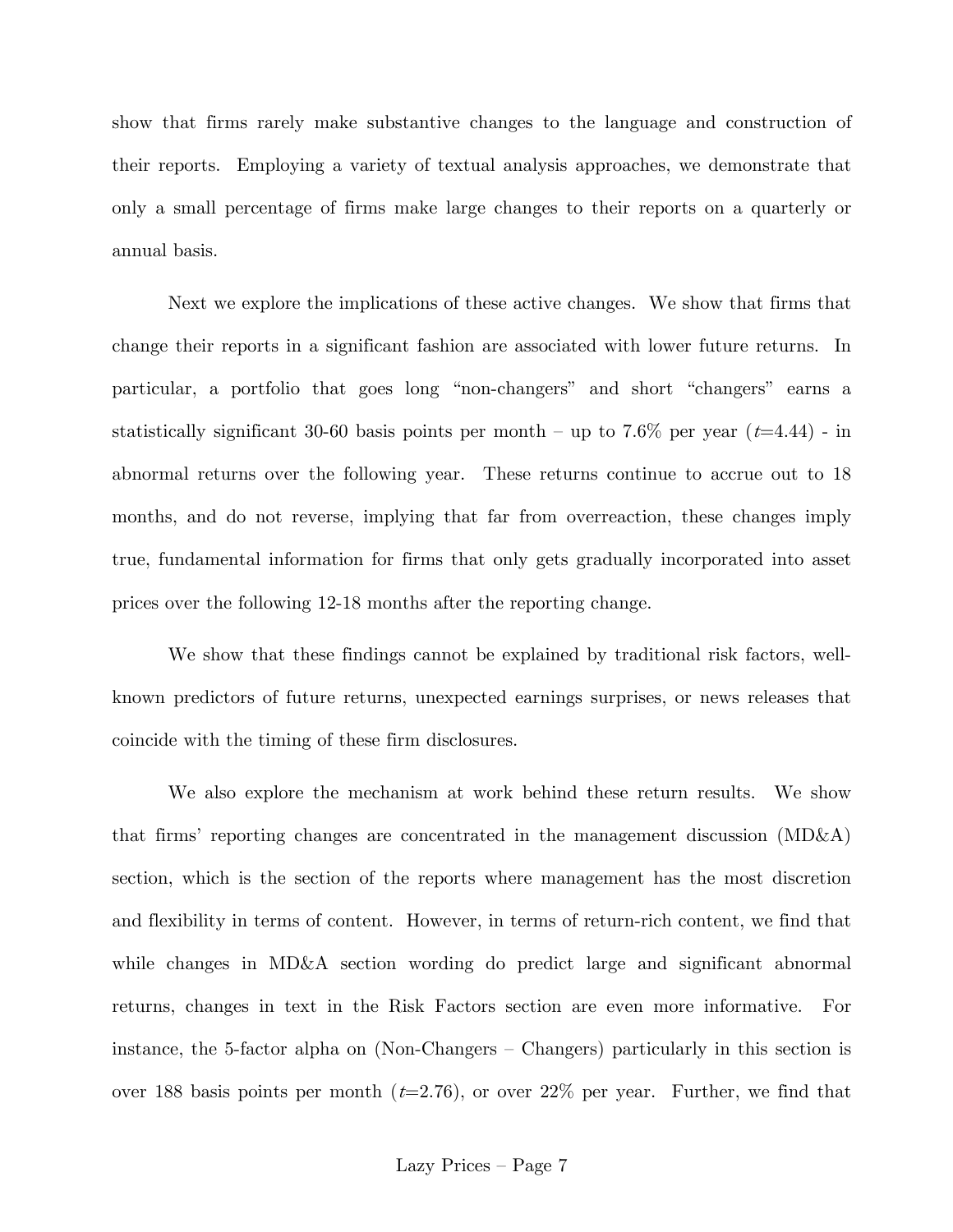changes in language referring to the executive (CEO and CFO) team, and about litigation and lawsuits, are especially informative for future returns, as is the increased usage of so-called "negative sentiment" words. For instance, changes focused on litigation and lawsuits underperform the non-changers by over 71 basis points per month, or over 8.5% per year  $(t=3.29)$ . We also show that firms that hire outside lawyers produce filings that look decidedly more similar each year, relative to firms that use inhouse counsel (indicating that outside counsel is more inert, less inclined to make changes, or perhaps less informed).

What we find most intriguing about these results is that they require a differential "laziness" of investors with respect to text compared with numerical financial statement entries. In particular, nearly every table in financial statements is shown with the current year's numbers along with a series of past years' comparable reported numbers. For instance, a sales revenue figure of 1.5 billion dollars would mean little without the context of comparing it prior years' sales revenues. In contrast, investors do not appear to be doing the same "comparison" of this year's text to last. That simple comparison, as we show throughout the paper, contains rich information for the future of a firm's operations.

The remainder of the paper is organized as follows. Section I provides a brief background and literature review. Section II describes the data we use, and explores the particular construction of firms' annual and quarterly reports. Section III examines the impact of these choices, and Section IV explores the mechanism driving our results in more detail. Section V concludes.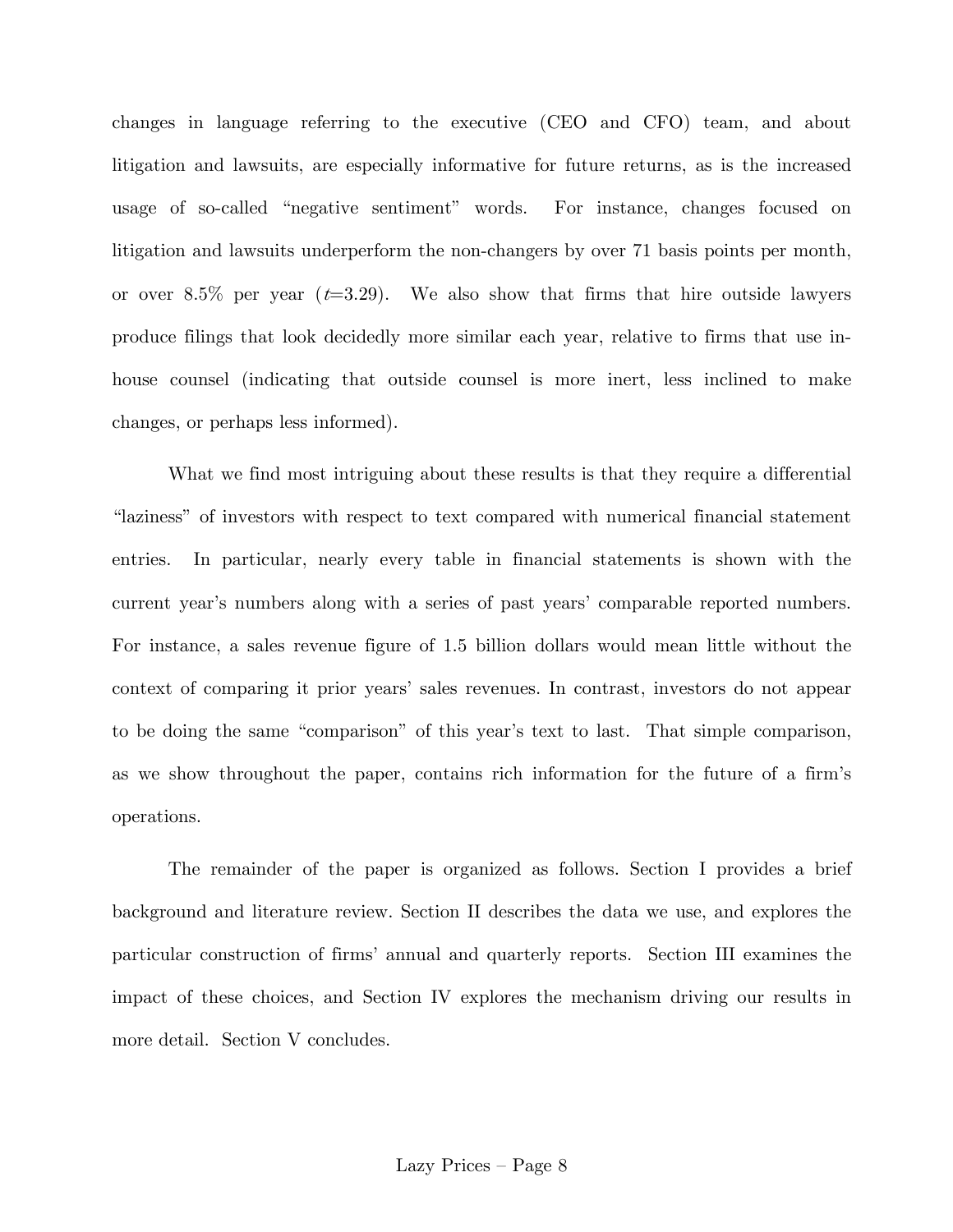### I. Background and Related Literature

Our paper adds to a growing literature examining the information content of firms' disclosure choices. Initially several papers focused on hand-coded analysis of disclosure content, for example in the management discussion (MD&A) section of annual reports (see Bryan (1997), and Rogers and Grant (1997)). Others used survey rankings in order to quantify the level of disclosure (see Clarkson, Kao, and Richardson (1999), Barron, Kile, and O'Keefe (1999)) in the MD&A sections.<sup>2</sup>

More recently, as a result of increased computing power and advances in the field of natural language processing, the focus has shifted to more automated forms of textual analysis. For example, Li (2008) employs a form of textual analysis and finds that the annual reports of firms with lower earnings (as well as those with positive but less persistent earnings) are harder to interpret. Li (2010) also finds that firms' tone in forward-looking statements in the MD&A section can be used to predict future earnings surprises. Meanwhile Nelson and Pritchard (2007) explore the use of cautionary language designed to invoke the safe harbor provision under the Private Securities Litigation Reform Act of 1995, and find that firms that are subject to greater litigation risk change their cautionary language to a larger degree relative to the previous year; but after a decrease in litigation risk, they fail to remove the previous cautionary language. Meanwhile Feldman et al. (2010) find that a positive tone in the MD&A section is associated with higher contemporaneous and future returns, and that an increasingly negative tone is associated with lower contemporaneous returns.<sup>3</sup> Closest to our paper is perhaps Brown and Tucker (2011), who focus on year-on-year changes (as opposed to

<sup>&</sup>lt;sup>2</sup> See Cole and Jones (2005) and Feldman et al. (2010) for a survey of the evidence.

<sup>&</sup>lt;sup>3</sup> See also Muslu et al. (2009); and Li (2011) for a survey of various textual analysis approaches.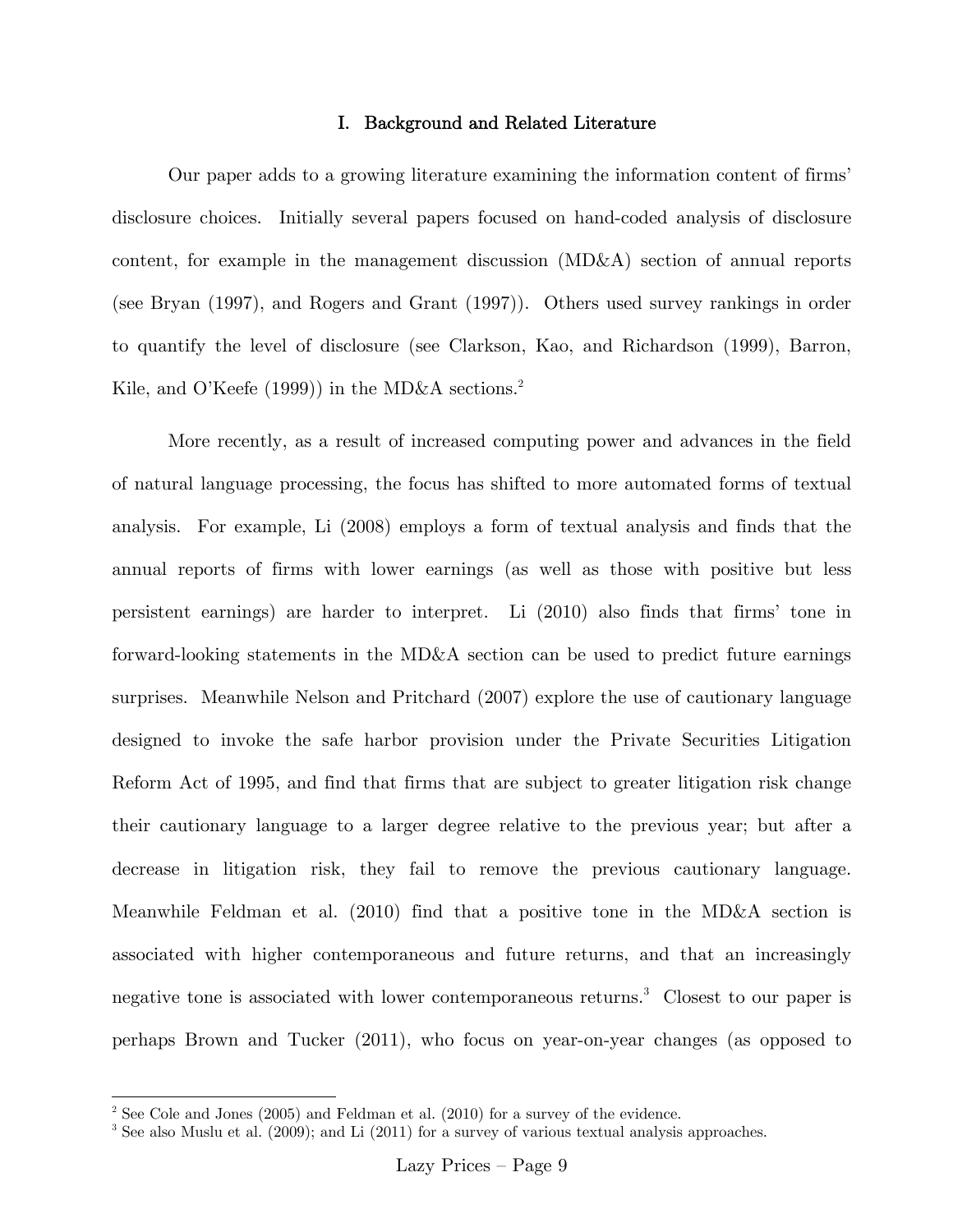levels) in the text of the MD&A section, and find that changes in the MD&A section are related to future operating changes in the business (e.g., accounting-based measures of performance, as well as liquidity measures); they also find that contemporaneous returns around 10-K filing dates are increasing in changes to MD&A. Our paper is unique in that we explore a simple set of measures that capture firm-level changes in reporting behavior across the entire 10-K and 10-Q, not just the MD&A sections; and more importantly we explore the impact of these changes on future stock returns and future litigation events, rather than past or contemporaneous events.

### II. Data and Summary Statistics

We draw from a variety of data sources to construct the sample we use in this paper. We download all complete 10-K, 10-K405, 10-KSB and 10-Q filings from the SEC's Electronic Data Gathering, Analysis, and Retrieval (EDGAR) website<sup>4</sup> from 1994 to 2014. All complete 10-K and 10-Q filings are in HTML text format and contain an aggregation of all information that are submitted with each firm's file, such as exhibits, graphics, XBRL files, PDF files, and Excel files. Similar to Loughran and McDonald (2011), we concentrate our analysis on the textual content of the document. We only extract the main 10-K and 10-Q texts in each document and remove all tables (if their numeric character content is greater than  $15\%$ ), HTML tags, XBRL tables, exhibits, ASCII-encoded PDFs, graphics, XLS, and other binary files.<sup>5</sup>

We obtain monthly stock returns from the Center for Research in Security Prices

 $\overline{a}$ 

 $^4$  (https://www.sec.gov/edgar/)

 $5$  Bill McDonald provides a very detailed description on how to strip  $10-K/Q$  down to text files: http://www3.nd.edu/~mcdonald/Word\_Lists\_files/Documentation/privides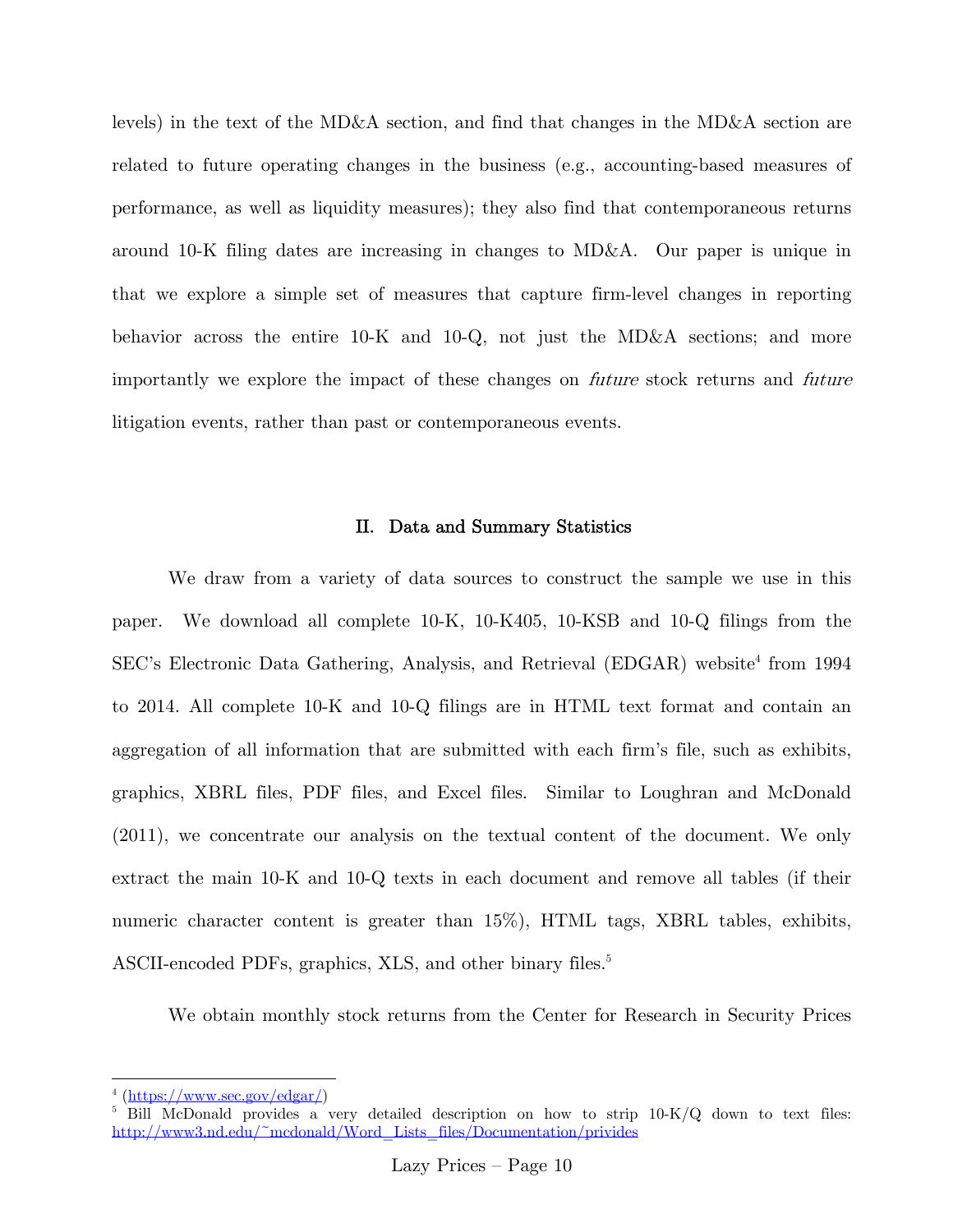(CRSP) and firms' book value of equity and earning per share from Compustat. We obtain analyst data from the Institutional Brokers Estimate System (IBES). We obtain sentiment category identifiers from Loughran and McDonald (2011)'s Master Dictionary.<sup>6</sup>

We measure the quarter-on-quarter similarities between 10-Q and 10-K filings using four different similarity measures: cosine similarity, Jaccard similarity, minimum edit distance, and simple similarity. The first measure is called the cosine similarity between two documents  $D_1$  and  $D_2$  and is computed as follow. Let  $D_{S1}$  and  $D_{S2}$  be the set of terms occurring in  $D_1$  and  $D_2$ , respectively. Define T as the union of  $D_{S1}$  and  $D_{S2}$ , and let  $t_i$  be the  $i^{\text{th}}$  element of T. Define the term frequency vectors of  $D_1$  and  $D_2$  as:

$$
D_I^{TF} = [nD_1(t_1), nD_1(t_2), \text{ fi}, nD_1(t_N)]
$$
  

$$
D_2^{TF} = [nD_2(t_1), nD_2(t_2), \text{fi}, nD_2(t_N)]
$$

where  $nD_1(t_1)$  is the number of occurrences of term  $t_i$  in  $D_1$  and  $nD_1(t_1)$  is the number of occurrences of term  $t_i$  in  $D_2$ . The cosine similarity between two documents is defined as:

$$
Sim\_Cosine = D_1^{TF} * D_2^{TF} / ||D_1^{TF}||x||D_2^{TF}||
$$

where the dot product,  $*$ , is the scalar product and norm,  $|| \cdot ||$ , is the Euclidean norm. For a textual and numerical example, consider these three short texts:

 $D_A$ : We expect demand to increase.

 $D_{\mathcal{B}}$ : We expect worldwide demand to increase.

 $D_{\mathcal{C}}$ : We expect weakness in sales.

 $\overline{a}$ 

It is easy to see that  $D_A$  is very similar to  $D_B$  and that  $D_A$  is more similar to  $D_B$  than it is to  $D_c$ . The cosine similarity of  $D_A$  and  $D_B$  is computed as follow. First, the union  $T(D_A)$ ,  $D_B$ ) is:

<sup>6</sup> http://www3.nd.edu/~mcdonald/Word\_Lists.html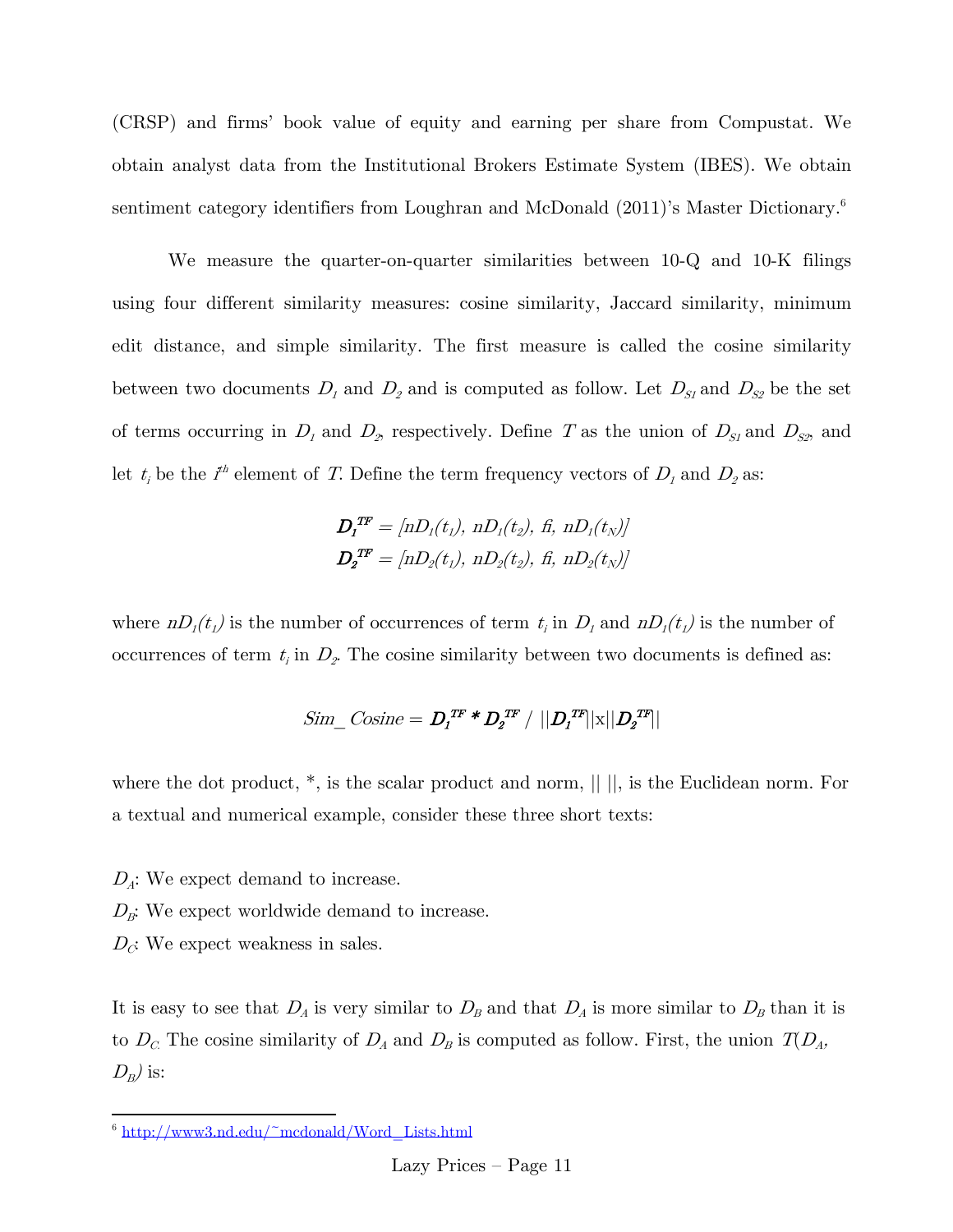$T(D_A, D_B) = \text{[we, expect, worldwide, demand, to, increase]}$ 

The term frequency vectors of  $D_1$  and  $D_2$  are:

$$
D_A^{T\!F} = [1, 1, 0, 1, 1, 1]
$$

$$
D_B^{T\!F} = [1, 1, 1, 1, 1, 1]
$$

The cosine similarity score of  $D_A$  and  $D_B$  is therefore:

$$
Sim\_Cosine(D_A, D_B) = D_A^{T\!F} * D_B^{T\!F} / ||D_A^{T\!F}||x||D_B^{T\!F}||
$$
  
= (1x1+1x1+0x1+1x1+1x1+1x1)  

$$
[\sqrt{1^2 + 1^2 + 1^2 + 1^2 + 1^2}]x(\sqrt{1^2 + 1^2 + 1^2 + 1^2 + 1^2 + 1^2})]
$$
  
= 0.91

Similarly, the cosine similarity of  $D_A$  and  $D_C$  is computed as follow. The union  $T(D_A, D_C)$ of  $D_A$  and  $D_C$  is:

 $T(D_A, D_C) =$  [we, expect, demand, to, increase, weakness, in, sales]

The term frequency vectors of  $D_{\!A}$  and  $D_{\!C}$ 

$$
D_A^{T\!F} = [1, 1, 1, 1, 1, 0, 0, 0]
$$

$$
D_C^{T\!F} = [1, 1, 0, 0, 0, 1, 1, 1]
$$

The cosine similarity score of  $D_A$  and  $D_C$  is therefore:

$$
Sim\_Cosine(D_A, D_C) = D_A^{TF} * D_C^{TF} / ||D_A^{TF}|| \times ||D_C^{TF}||
$$
  
=  $(1x1+1x1+1x0+1x0+1x0+0x1+0x1+0x1)$   
 $[\sqrt{1^2 + 1^2 + 1^2 + 1^2 + 1^2}) \times (\sqrt{1^2 + 1^2 + 1^2 + 1^2 + 1^2})]$   
= 0.40

Clearly,  $D_A$  is more similar to  $D_B$  than to  $D_C$  and the cosine similarity measures captures

Lazy Prices — Page 12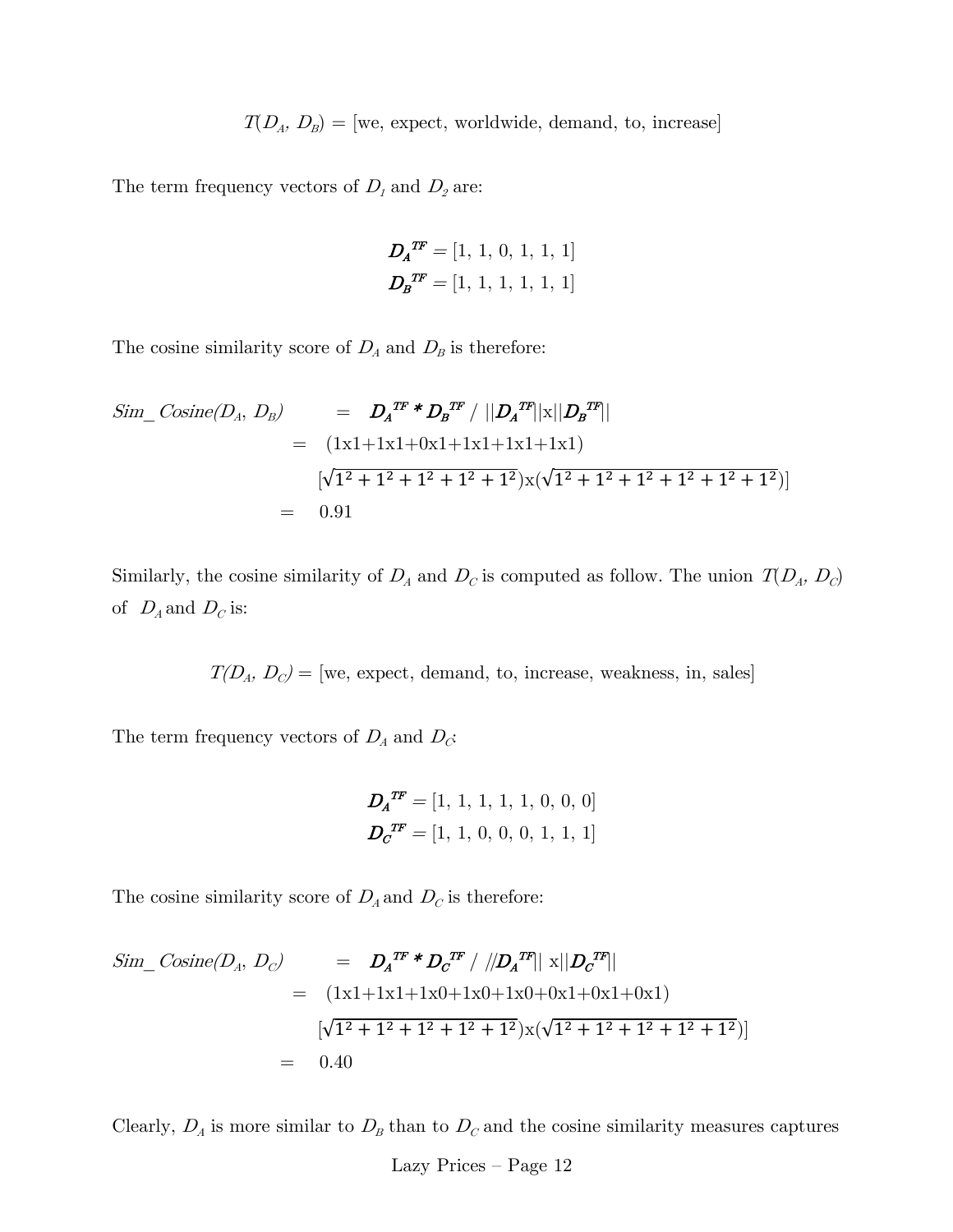this difference in similarity.

The Jaccard similarity measure uses the same term frequency vectors/sets as in the cosine similarity measure, and is defined as:

$$
Sim\_Jaccard = |D_1^{TF} \cap D_2^{TF}| / |D_1^{TF} \cup D_2^{TF}|
$$

In other words, the Jaccard similarity is the size of the intersection divided by the size of the union of the two term frequency sets. In the same textual examples  $D_A$ ,  $D_B$ , and  $D_C$  as above, the Jaccard similarities are:

$$
Sim\_Jaccard(D_A, D_B) = |\{ we, expect, demand, to, increase\}| / |{we, expect, worldwide, demand, to, increase}|
$$
  
= 5 / 6 = 0.83

$$
Sim\_Jaccard(D_A, D_C) = |\{ we, expect\}| / \qquad | \{ we, expect, demand, to, increase, weakness, in, sales\} |
$$
  
= 2 /8 = 0.25

The third similarity measure we employ is called  $Sim\_MinEdit$  (also known as Sim String) and is computed by counting the smallest number of operations required to transform one document into the other. In the same textual examples  $D_A$ ,  $D_B$ , and  $D_C$  as above, transforming  $D_A$  to  $D_B$  only requires adding the word "worldwide", while transforming  $D_A$  to  $D_C$  requires deleting 3 words "demand", "to", and "increase" and adding 3 words "weakness", "in", "sales".

Finally, the fourth similarity measure we use is called  $Sim\_Simple$ , and uses a simple side-by-side comparison method. We utilize the function "Track Changes" in Microsoft Words or the function "diff" in Unix/Linux terminal to compare the old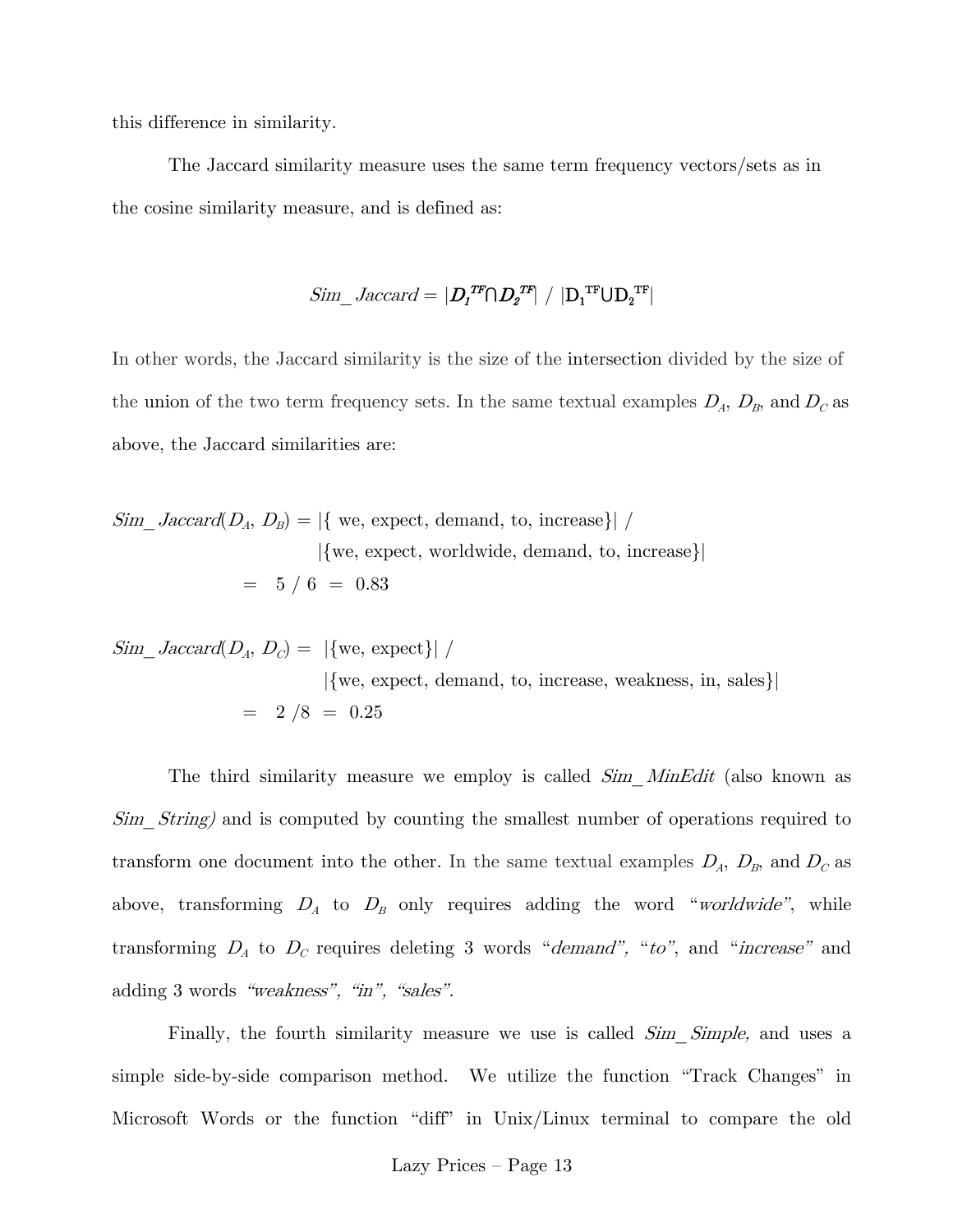document  $D_1$  with the new document  $D_2$ . We first identify the "changes", "additions", and "deletions" while comparing the old document with the new document. We next count the number of words in those changes, additions, and deletions and normalized the total count by the size of old document  $D<sub>1</sub>$ .

In our mechanism tests, we measure the sentiment of document changes by counting the number of positive words minus the number of negative words in the changes between the old document and the new document, normalized by the size of the changes. We further compute the uncertainty and litigious nature of the change by counting the number of words categorized as uncertainty and litigious, respectively, normalized by the size of the changes. Sentiment category identifiers (e.g., negative, positive, uncertainty, litigious) are taken from Loughran and McDonald (2011)'s Master Dictionary.

We parse  $10-K/Q$  documents for mentioning of CEO or CFO turnover and define two indicator variables Change CEO and Change CFO that take the value of 1 if the 10- K/Q documents mention a change in CEO or CFO.

Lastly, we obtain firms' auditor information from AuditAnalytics. However, AuditAnalytics only covers approximately one third of CRSP/Compusat universe, we further collect firms' auditor information directly from 10-K and 10-Q documents by parsing and capturing auditor names in sections that contain the phrase or variation of the phrase "Independent Registered Public Accounting Firm."

Table I presents summary statistics from our final dataset, which consists of all 10- Ks and 10-Qs downloaded from the SEC Edgar websites from 1995 to 2014. *Document* Size refers to the number of words in each report, and the Size of Change refers to the number of words that change relative to a prior report (in the case of a 10-K, the change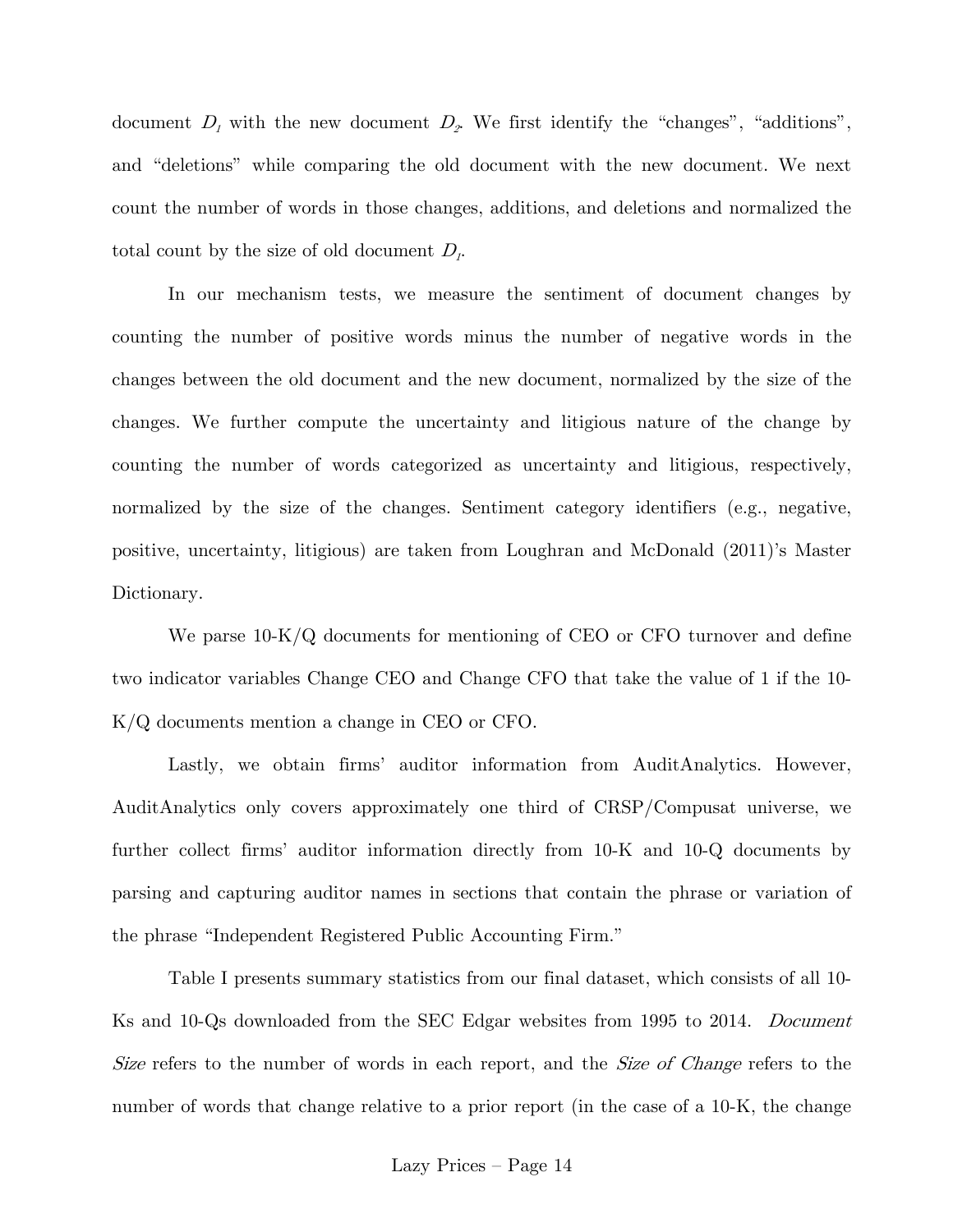is measured relative to last year's 10-K, and in the case of a 10-Q, the change is measured relative to the same quarter's 10-Q in the prior year). Table I shows that the average 10- K contains 308,633 words, while the average 10-Q contains roughly one-third as many words (111,789).

As noted above, for some of our tests of the mechanism, we also draw sentiment category identifiers and word lists (e.g., measures of negative words, positive words, uncertainty, litigiousness, etc.) from Loughran and McDonald (2011)'s Master Dictionary.<sup>7</sup> In Table I, the *Sentiment of Change* refers to the number of positive words minus the number of negative words normalized by the size of the change. The Uncertainty of Change and the Litigiousness of Change are the number of words categorized by "uncertainty" and "litigiousness," respectively, normalized by the size of the change. Finally, Change CEO and Change CFO are indicator variables set equal to one if the 10-K or 10-Q mentions a change in CEO or change in CFO, respectively. Table I shows that CEO and CFO changes are mentioned in roughly 2-5% of the reports, on average.

Table II presents summary statistics of the four similarity measures. Each of the measures ranges from 0 to 1, but the ranges differ across the measures. For example, the distribution of the Sim\_Cosine measure is fairly narrow, with a mean of 0.86 and a standard deviation of 0.21, while the distribution of the Sim\_Simple measure is centered at a much lower level, with a mean of 0.12 and a standard deviation of 0.12. Recall that higher values indicate a higher degree of document similarity across years between the 10- Ks (or 10-Qs), while lower values indicate more changes across documents.

 $\overline{a}$ 

<sup>&</sup>lt;sup>7</sup> These words are available at:  $\frac{http://www3.nd.edu/~mcdonald/Word-Lists.html)}{}$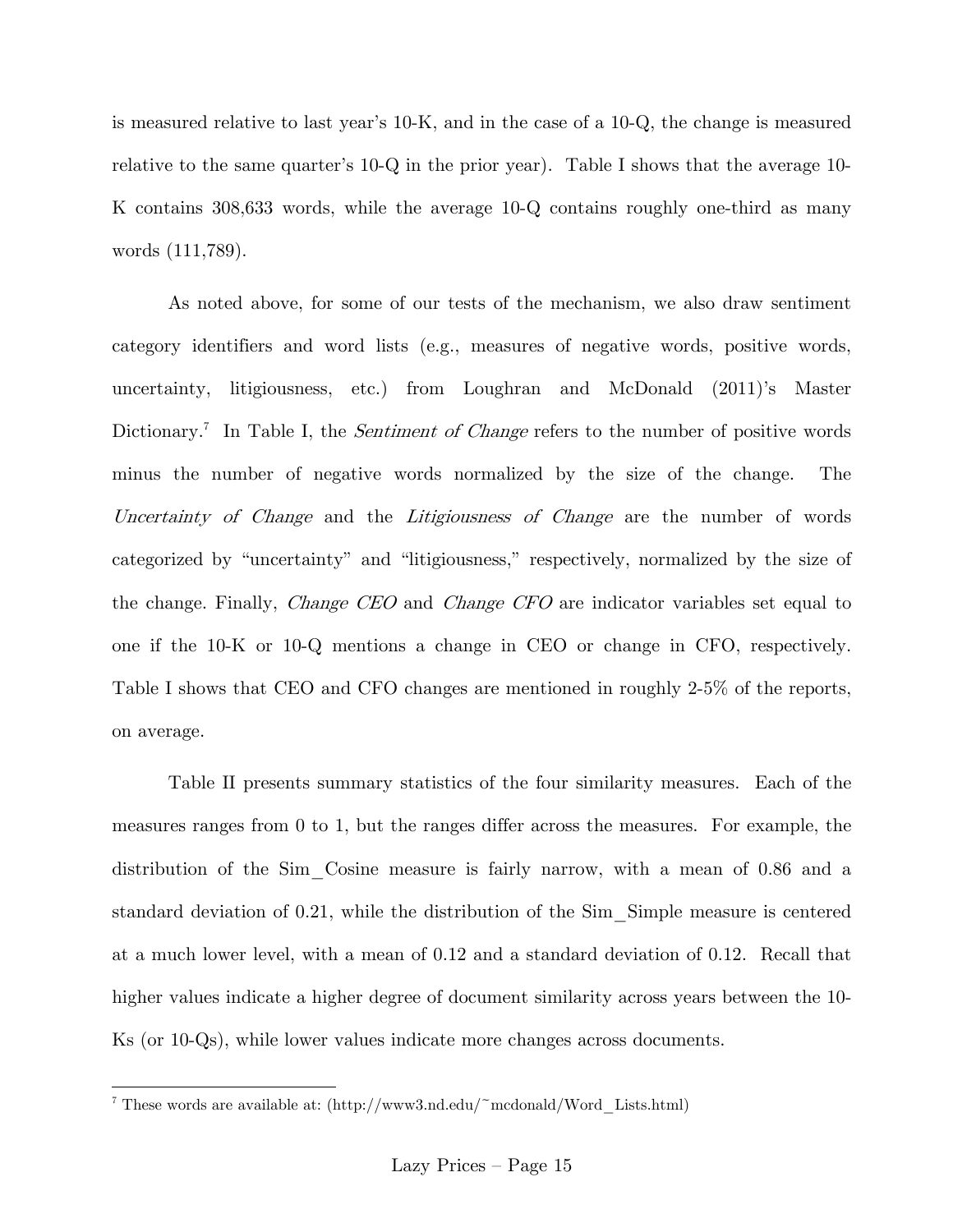Panel B reports the correlations between the measures. All four measures are strongly positively correlated with each other, although the Sim\_Simple measure is correlated only 0.25 with the Sim\_Cosine measure; all of the other pairwise correlations between the four measures exceed 0.5.

#### III. The Implications of Changes in Reporting Behavior

In this section we examine the implications of firms' decisions to change the language and construction of their SEC filings. Our hypothesis is that large changes in reporting, when they do occur, will have significant implications for firms' future actions and outcomes, given the tendency of firms to simply report what they previously reported (i.e., to not change their reports).

We begin by analyzing the future stock returns associated with firms who change their reports, versus those who do not. First we compute standard calendar-time portfolios, and then we control for additional determinants of returns by employing Fama-MacBeth monthly cross-sectional regressions.

#### A. Calendar-Time Portfolio Returns

For each of the four similarity measures described in the previous section, we compute quintiles each month based on the prior month's distribution of similarity scores across all stocks. For firms with a fiscal year-end in December, we use the following reports: for calendar quarter Q1, we use the release of a firm's 10-Q, which generally occurs in April or May; for calendar quarter Q2, we use another release of a firm's 10-Q, which generally occurs in July or August; for calendar quarter  $Q3$ , we use another release of a firm's 10-Q, which generally occurs in October or November; and finally for the year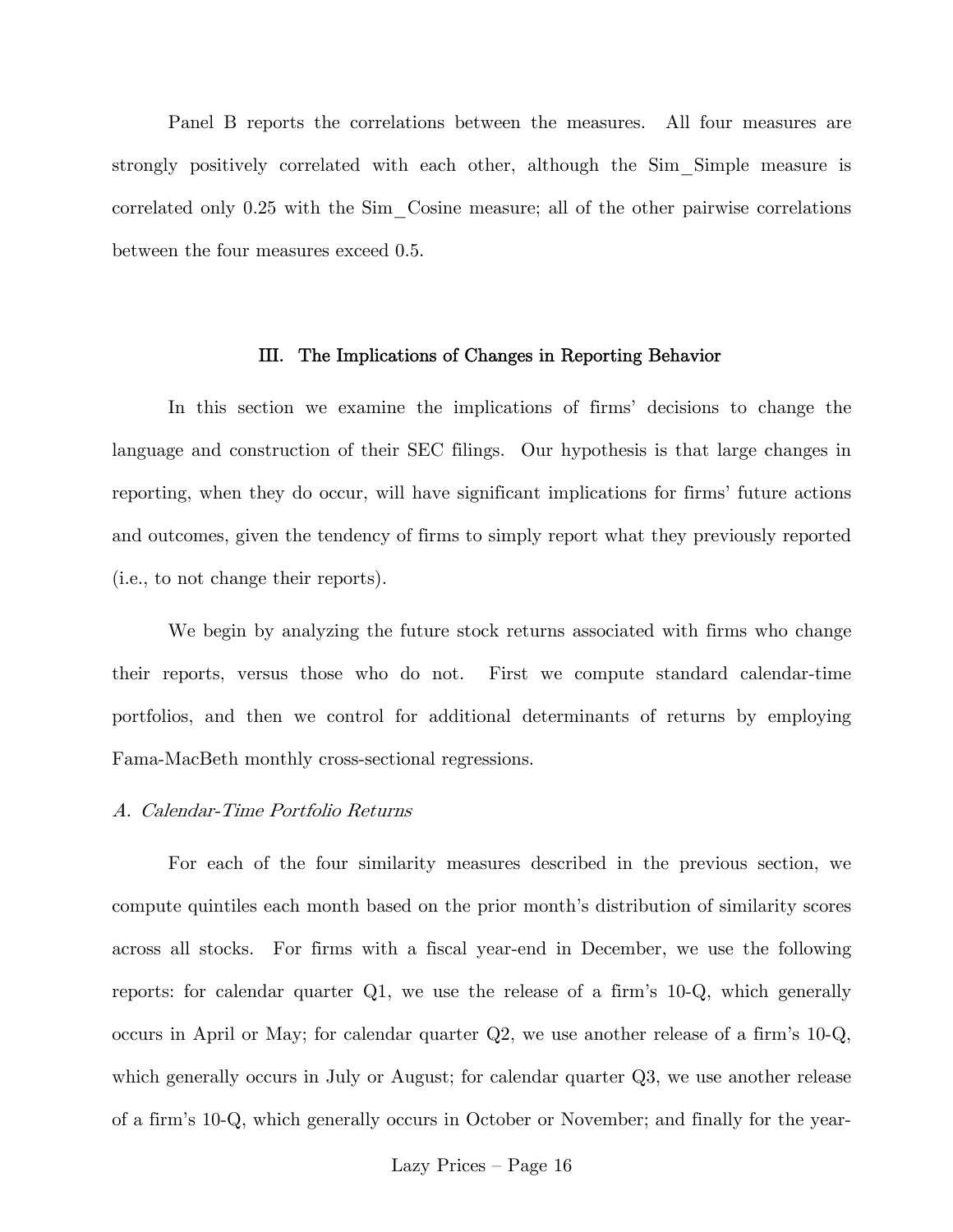end results we use the release of the full-year 10-K, which typically occurs in January or February.<sup>8</sup> Similarity scores are computed relative to the prior year report that lines up in calendar time with the report in question (such that 2004 Q1 10-Qs are compared with 2005 Q1 10-Qs, for example). Stocks enter the portfolio in the month after the public release of one of their reports, which induces a lag in our portfolio construction. Firms are held in the portfolio for 3 months. Portfolios are rebalanced monthly, and the returns are reported in Table III.

Panel A of Table III presents equal-weighted calendar-time portfolio returns. Quintile 1 (Q1) refers to firms that have the least similarity between their document this year and the one last year; hence this portfolio consists of the "big changers." Quintile 5 (Q5) refers to firms that have the most similarity in their documents across years, and hence this portfolio represents the "little to no changers." Q5-Q1 represents the longshort (L/S) portfolio that goes long Q5 and short Q1 each month.

Panel A shows that this L/S portfolio earns a large and significant abnormal return, ranging in magnitude between 18-46 basis points per month. This result is unaffected by controlling for the 3 Fama-French factors (market, size, and value), or for two additional momentum and liquidity factors. Notably, all 4 measures of similarity deliver this same finding, suggesting that our results are not driven by the particular way we compute year-over-year changes in the documents. The interpretation of this finding is that firms that make significant changes to their disclosures in a given year experience lower future returns. Later in the paper we explore the possible mechanisms behind this return result.

1

<sup>&</sup>lt;sup>8</sup> For firms with "off-cycle" fiscal year-ends we simply use their reports in an analogous way to that presented here, but incorporating the different timing. E.g., firms with a fiscal-year end in June typically release their annual 10-Ks in July and August; and for the other 3 calendar quarters we would analyze their 10-Qs instead.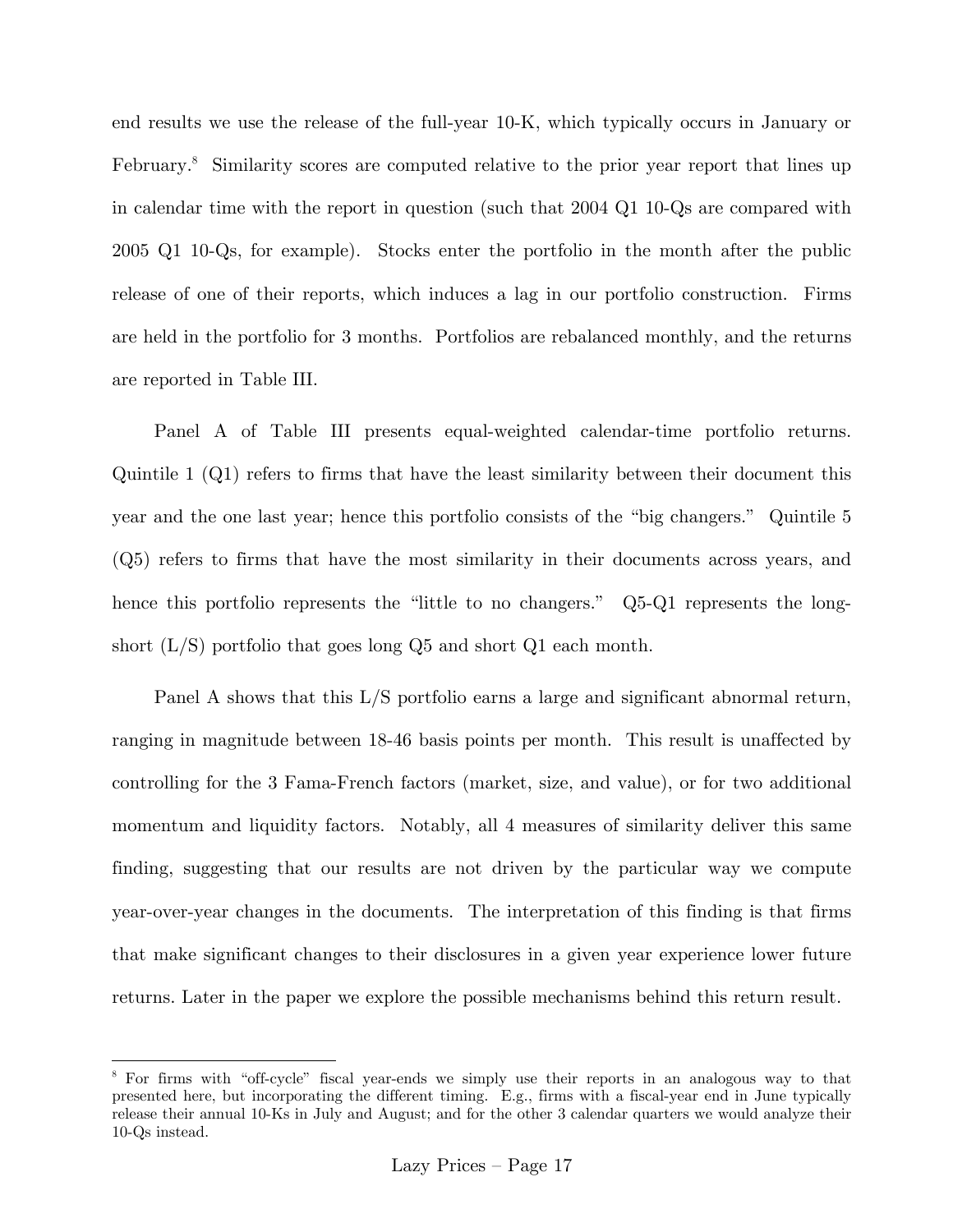Panel B of Table III then presents value-weight portfolio returns, computed as in Panel A except that each stock in the portfolio is weighted by its (lagged) market capitalization. Panel B shows that the value-weight portfolio returns are similar but somewhat larger in magnitude to the equal-weight results, with the value-weight L/S portfolio earning up to 63 basis points per month  $(t=4.45)$ , depending on the similarity measure employed.

Panel B of Table III also shows that the majority of the L/S spread comes from the short side of the portfolio. For example, using the Jaccard similarity measure, the Q1 short portfolio earns -44 basis points per month  $(t=4.56)$ , while the Q5 long portfolio earns only  $+19$  basis points ( $t=1.87$ ).

#### B. Fama-MacBeth Regressions

Next we run monthly Fama-MacBeth cross-sectional regressions of individual firmlevel stock returns on a host of known return predictors, plus our 4 similarity measures. As Table IV shows, each similarity measure is a positive and significant predictor of future returns, implying that firms who make large changes to their reports experience lower future returns. This result holds when we include a variety of additional return predictors as well, such as last month's (or last quarter's) standardized unexpected earnings surprise (SUE). SUE is computed as actual earnings per share minus average analyst forecast earnings per share, divided by the standard deviation of the forecasts.

In terms of magnitude, the coefficient on Sim Simple in column 12 ( $=0.0292$ ,  $t=2.11$ , for example, implies that for a one-standard deviation decline in a stock's document similarity across years, returns are 36 basis points lower per month in the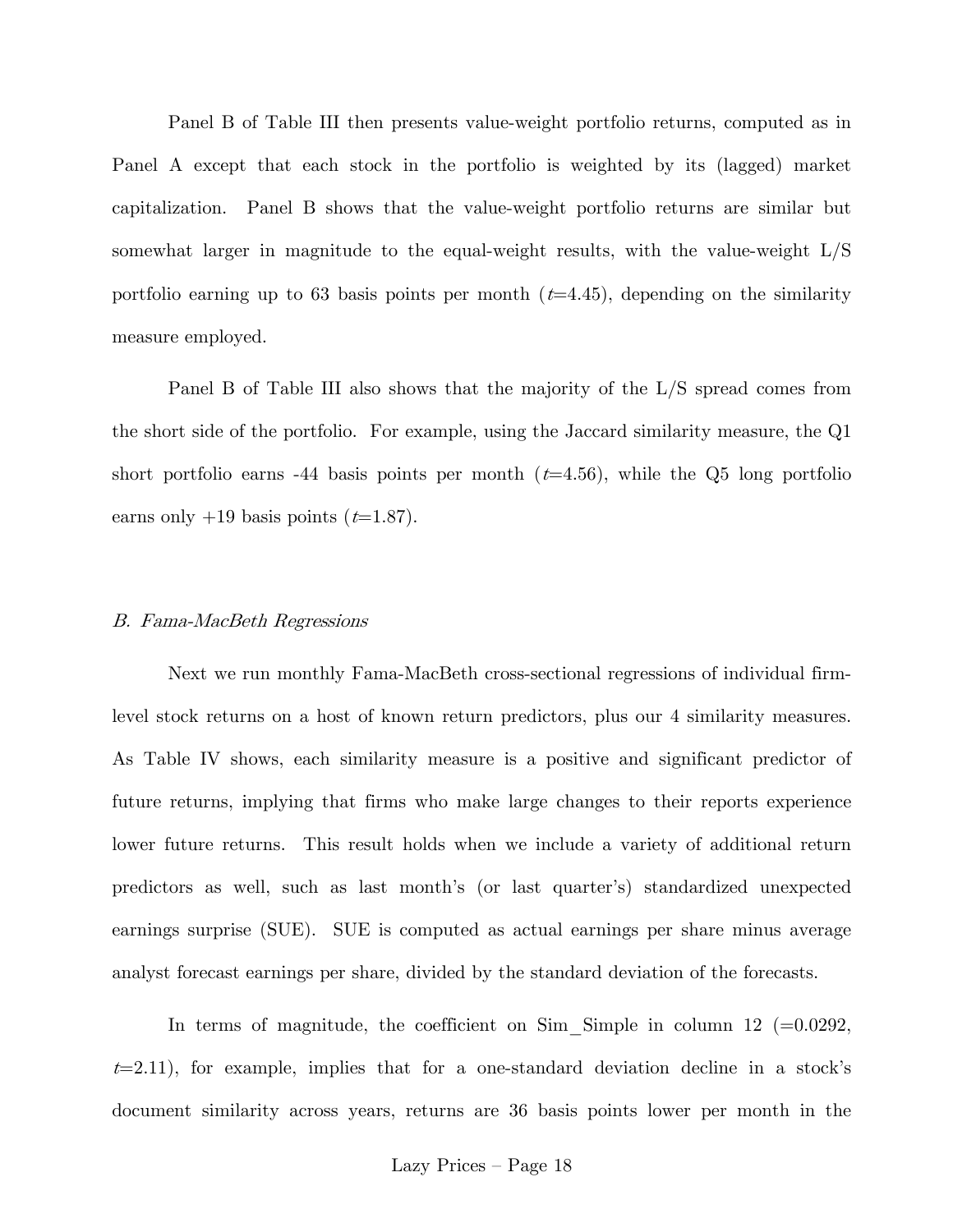future.

#### C. Long-Term Event Returns

We also examine longer-term returns by computing cumulative event-time returns extending out one year after the release of each document. Figure 5 shows the average cumulative abnormal return for each quintile portfolio sorted based on firms similarity scores (here the Sim Simple measure is used), for 1 month to 12 months after portfolio formation. Figure 5 shows that returns accrue gradually over the course of the subsequent year, and do not reverse. Additionally, the long-term poor performance of Q1 (the "changers") is particularly striking in this figure. Taken as a while, Figure 5 suggests that the information contained in a firm's decision to significantly change its reporting practices has a long-lasting impact on firm value.

### IV. Mechanism

In this section we explore the mechanism at work behind our key return results.

#### A. Explaining Changes in Reporting Behavior

We begin by regressing our similarity measures on a host of characteristics of the documents in question. The goal of this exercise is to better understand what helps explain decreases in similarity across years for a given document.

We construct a variety of measures based on specific words, as well as sentiment type measures based on available word dictionaries. As noted above in our discussion of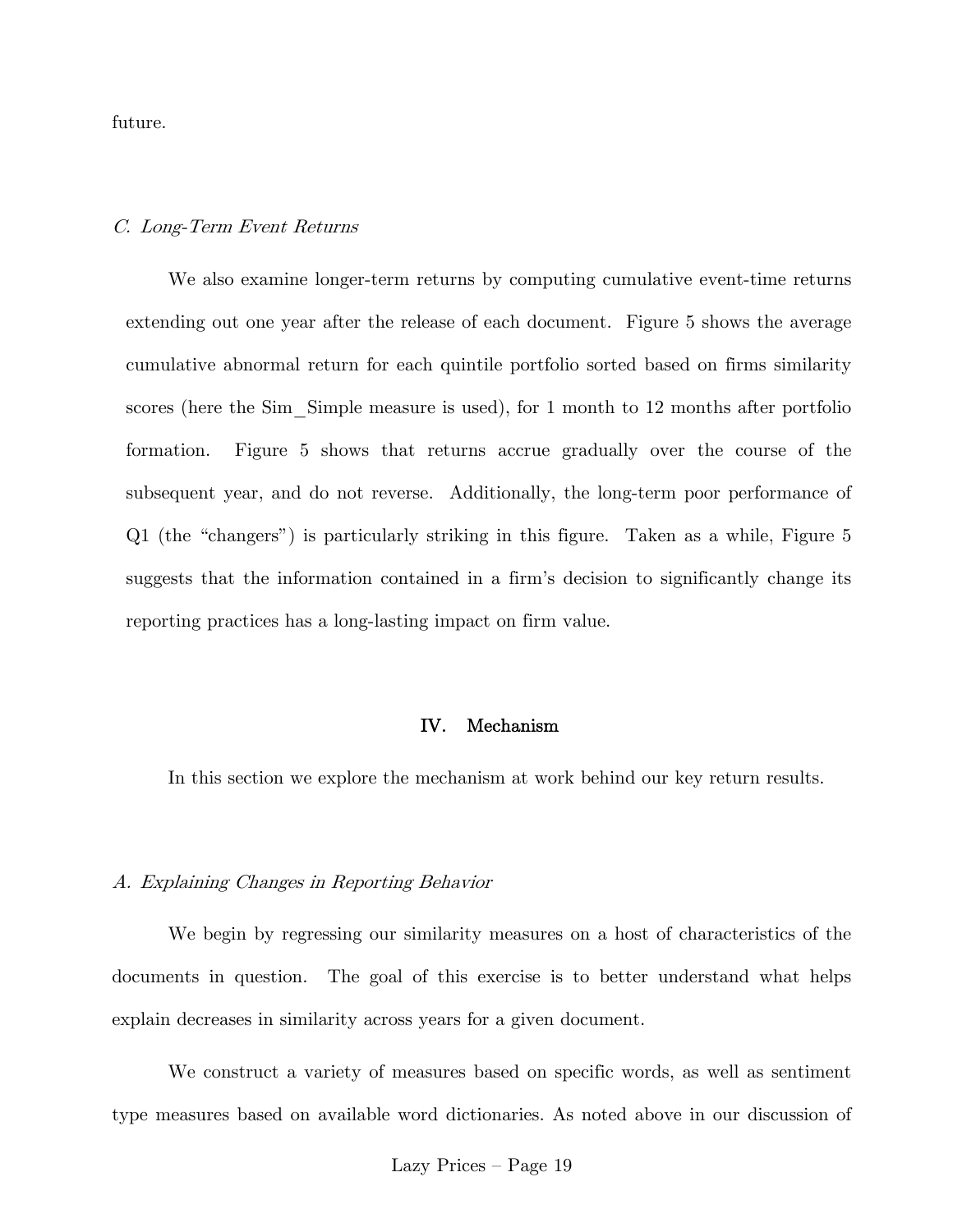the summary statistics in Table I, we use sentiment category identifiers and word lists (e.g., measures of negative words, positive words, uncertainty, litigiousness, etc.) from Loughran and McDonald (2011)'s Master Dictionary. Specifically, the variable *Sentiment* of Change refers to the number of positive words minus the number of negative words normalized by the size of the change; Uncertainty of Change and the Litigiousness of Change refer to the number of words categorized by "uncertainty" and "litigiousness," respectively, normalized by the size of the change; and Change CEO and Change CFO are indicator variables set equal to one if the 10-K or 10-Q mentions a change in CEO or change in CFO, respectively.

Table V shows the results of panel regressions of document similarity (here measured as  $Sim\_Simple)^9$  on these characteristics of the document, with firm and time fixed effects included. Table V shows that lower similarity across documents is associated with lower sentiment, higher uncertainty, more litigiousness, and more frequent mentions of CEO and CFO changes. Each of these findings is highly statistically significant, and suggests that substantive changes in reporting practices are associated with significant changes in the operations or prospects of the firm in question.

### B. Isolating Key Sections of Reports

1

 Next we try to isolate the particular sections of the quarterly and annual reports that are associated with the largest declines in similarity across years for a given firm.

Figure 6 lists the standard sections that are present in firms' annual (10-K) and

<sup>&</sup>lt;sup>9</sup> The results for the other three measures of similarity yield the same conclusions.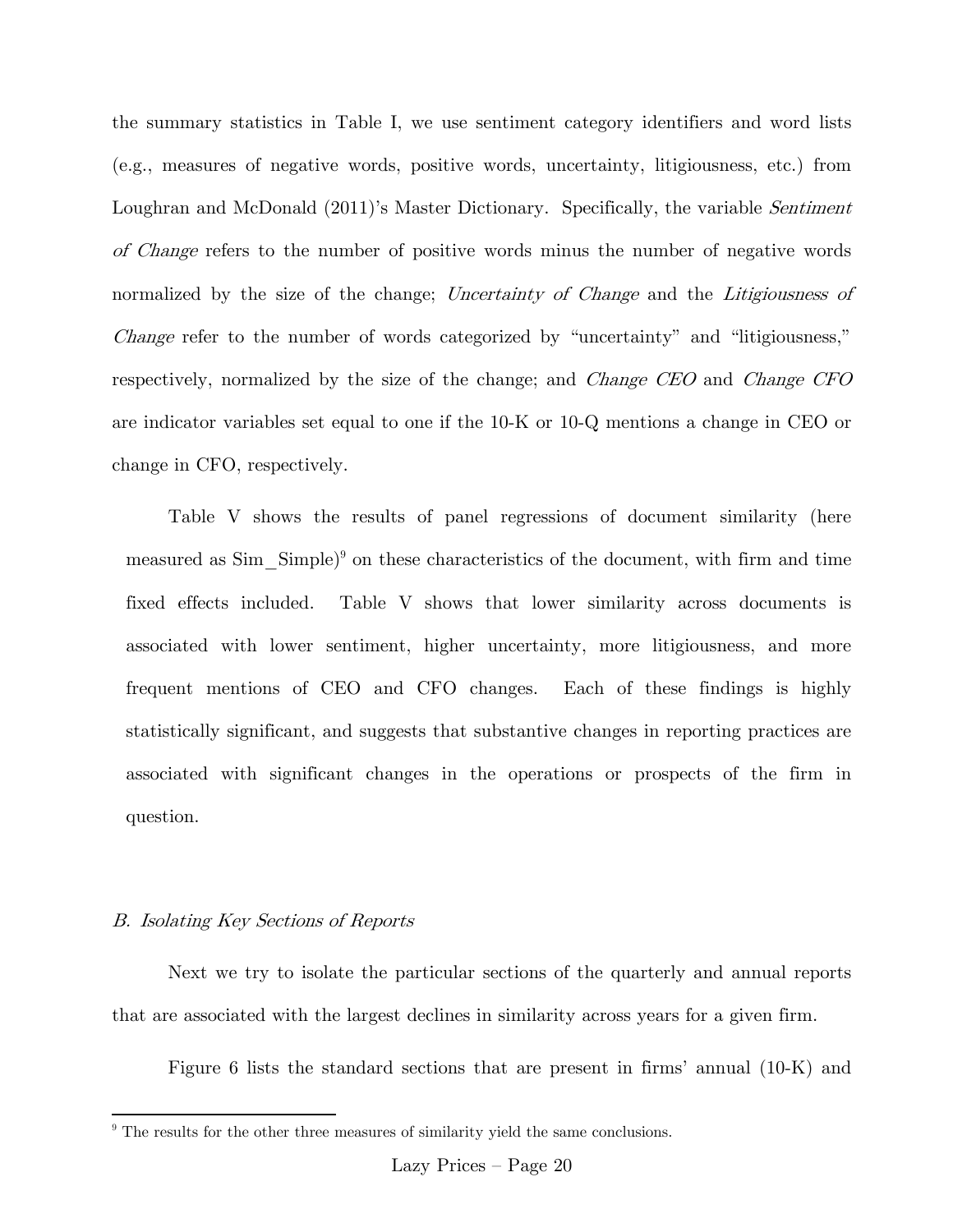quarterly (10-Q) reports, respectively. Figure 7 then plots the average similarity score for different items in firms' 10-Ks, and shows that Item 7 (Management's Discussion and Analysis of Financial Condition and Results of Operations–commonly known as the MD&A section) displays a significantly lower average similarity across years than the other categories. Notably, this is the section of the 10-K where management presumably has the most discretion over the content. Similarly, Figure 8 reports the average similarity score for different items of firms' 10-Qs, and again shows that the MD&A section (here Item 2) displays the lowest average similarity relative to the other items in the report. Collectively, these figures indicate that changes in reporting practices, to the extent that they exist, are concentrated in the key sections of the reports over which management exercises the most discretion, as opposed to in purely mechanical/legal sections or in the sections that simply report standard disclosures or procedures.

### C. Return Predictability of Key Sections of Reports

We then take the item/section categories listed in Figure 6 and examine the return predictability associated with changes to each section. To do so we construct similarity measures for each item of the 10-K using only the textual portion contained within that specific item. As before, for each of the four similarity measures, we compute quintiles based on the prior year's distribution of similarity scores across all stocks. We report the key sections where the return predictability is most pronounced, and report these calendar-time portfolio returns in Table VI. Table VI indicates that changes in the MD&A section are consistently associated with significant future return predictability, although interestingly the magnitude of this effect (ranging between 12-20 basis per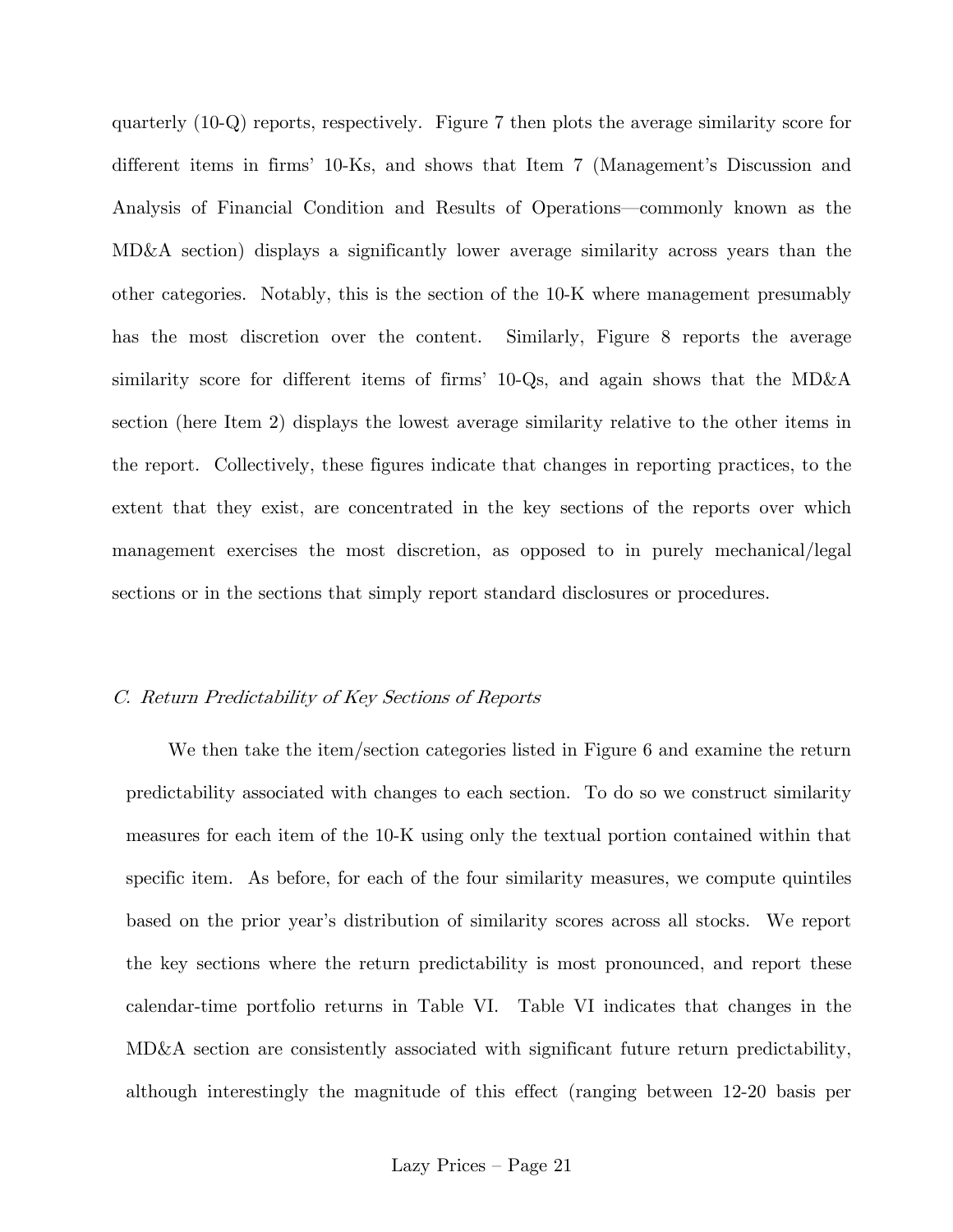month) is often smaller than the effects associated with the "Legal Proceedings" category (Item 3 in the 10-K), the "Quantitative and Qualitative Disclosures About Market Risk" category (Item 7a), and particularly the "Risk Factors" section (Item 1A). Changes concentrated in the Risk Factors section, for example, yield L/S portfolio returns (Non-Changers minus Changers) of up to 188 basis points per month  $(t=2.76)^{10}$ These results suggest that changes to some sections may be quite subtle, and difficult for the market to detect, even though they may have large implications for future returns.

Given the potential structural break in reporting about risk-related items in the wake of Sarbanes-Oxley (see Li, 2010b), we also re-run our analysis for the Risk Factors section in the post-Sarbanes-Oxley period (2003-2014). Table VII shows that we continue to find large and significant return predictability associated with changes in the Risk Factors section in this most recent time period.

#### D. Double-Sorts on Characteristics of the Documents

 $\overline{a}$ 

Table VIII then takes these three variables and performs double-sorts of the calendar time portfolio tests shown earlier in Table III. Specifically, Table VIII reports the calendar-time value-weight portfolio returns for samples of high and low levels of Sentiment, Uncertainty, and Litigiousness, where "low" and "high" are defined as less than the median and higher than median, respectively. For each pair of Low and High samples, we compute quintile portfolios similar to Table III. Table VIII shows that the return results documented earlier are concentrated in the Low Sentiment, High

<sup>&</sup>lt;sup>10</sup> Note that this return result is still large in magnitude (over  $100$  basis points per month) and highly statistically significant even in the post-Sarbanes Oxley (2003-onward) sample period.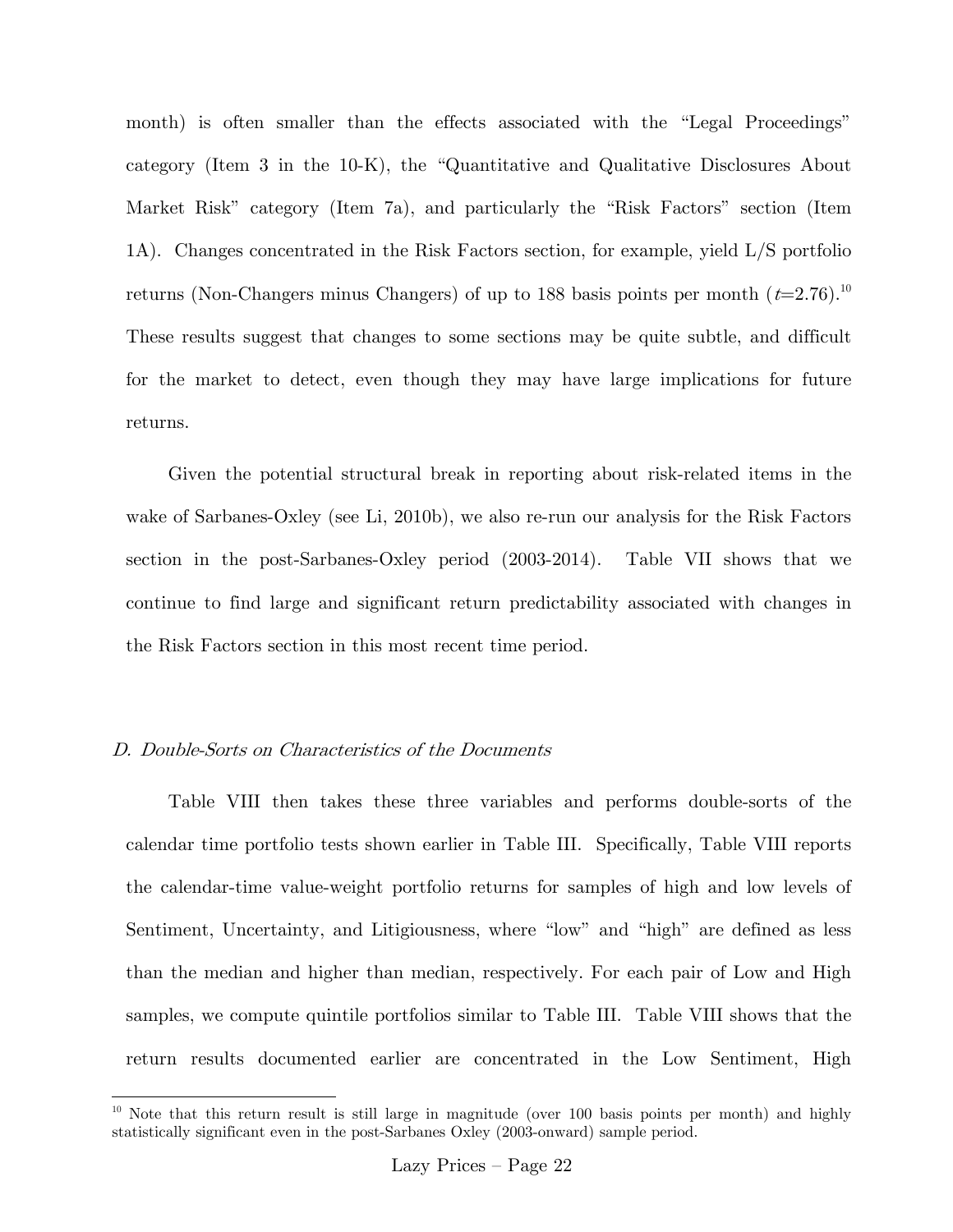Uncertainty, and High Litigiousness subsamples. For instance, the L/S spread for the Jaccard similarity measure is 71 basis points per month  $(t=3.29)$  in the High Litigiousness subsample, and 72 basis points per month  $(t=3.51)$  in the High Uncertainty subsample.

### E. The Influence of Specific Law Firms

In this section we explore the impact of law firm characteristics on our firm-level results. Since lawyers and the law firms they work for are the agents who ultimately execute the changes in these documents, we examine the cross-sectional heterogeneity in document similarity according to law firm type. To do so, we extract and hand-code law firm names from 10-Ks and 10-Qs and create a standardized list that corrects for slight differences and errors in law firm listings across filings. In examining the impact of law firms, we find two interesting results. First, as shown in Panel A of Table IX, we find that outside lawyers, as opposed to in-house lawyers, are associated with significantly higher document similarity at the firm level. This suggests that outside lawyers are either more inert (i.e., lazier), less inclined to make substantive changes, or perhaps less informed; the net effect of this tendency is that firms represented by outside lawyers on average report filings that change very little from year-to-year relative to firms represented by in-house counsel.

Second, as shown in Panel B of Table IX, if we re-run our baseline similarity regressions from Table V (which seek to explain the factors that predict document similarity), but include law-firm fixed effects in these regressions–in addition to the time- and firm-fixed effects already present, we find a substantial increase in the  $R^2$  in these regressions. Further, an F-test on the joint significance of law firm fixed effects in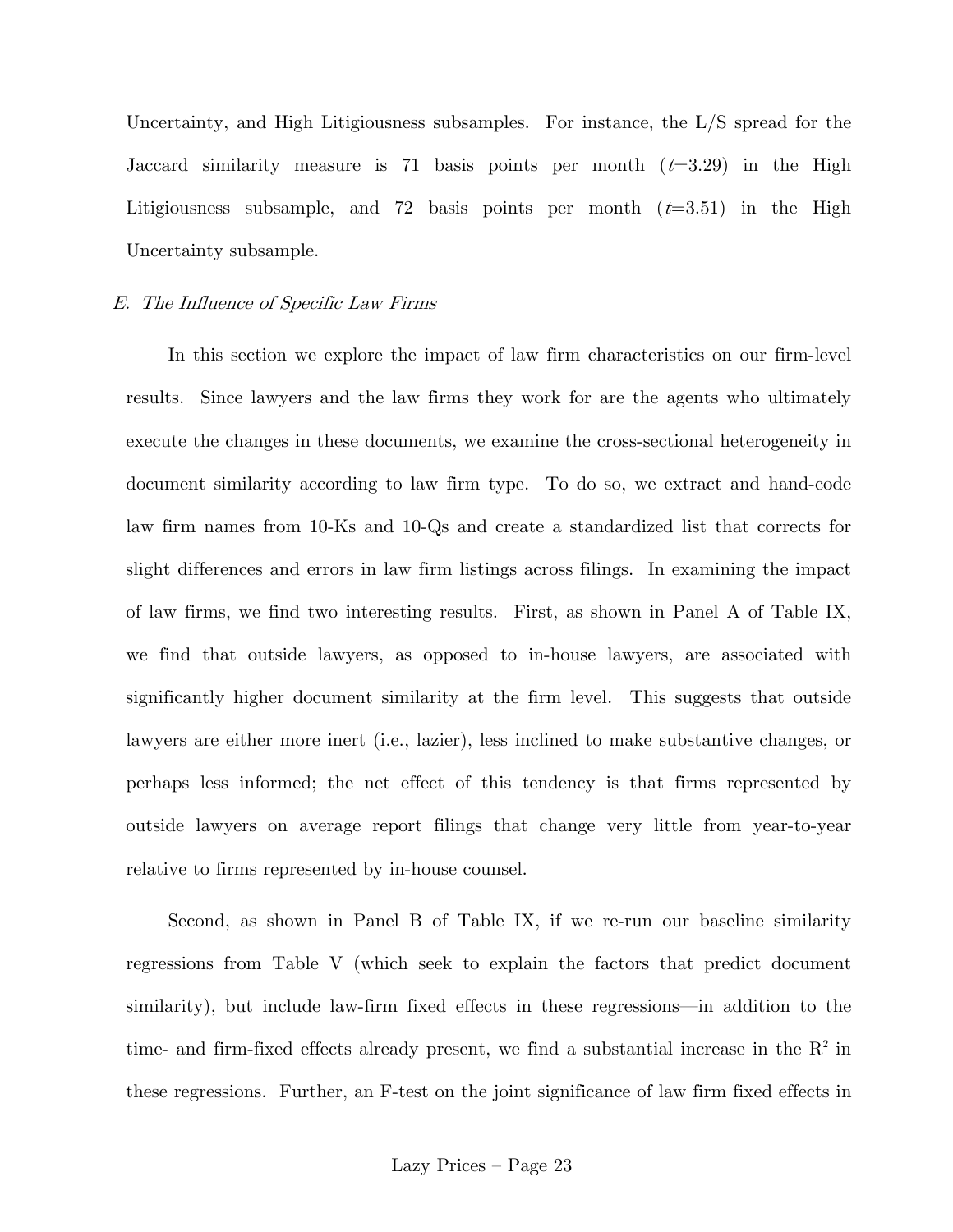these regressions is highly significant. Collectively these results indicate that the behavior of specific law firms, as well as specific law firm types (in-house versus outside counsel), is important in understanding the cross-sectional differences in reporting behavior by corporations.

#### F. Robustness Checks

Lastly, we perform a series of robustness checks to ensure that our key findings are not simply repackaging a set of previously known return predictors. To do so, we re-run the Fama-MacBeth regressions from Table IV, but include a series of additional firm-level characteristics, such as accruals (to ensure that the accruals anomaly (see Sloan (1996)) is not driving our findings), investment, gross profit, and free cash flow. Table X indicates that none of these variables drive out the return predictability associated with changes to a firm's reporting practices (as captured by our similarity scores). Collectively our findings indicate that these subtle changes in firms' reporting behavior have substantial predictability for future returns in a manner that has not previously been documented in the literature.

#### V. Conclusion

In this paper we explore a subtle, but economically important "default" choice that firms make in their regular reporting practices, namely that firms overwhelmingly repeat what they most recently reported. Further, we find that when firms break with routine - breaking from former language, sections, etc. in their annual and quarterly reports — that this action contains rich, important information for future firm outcomes.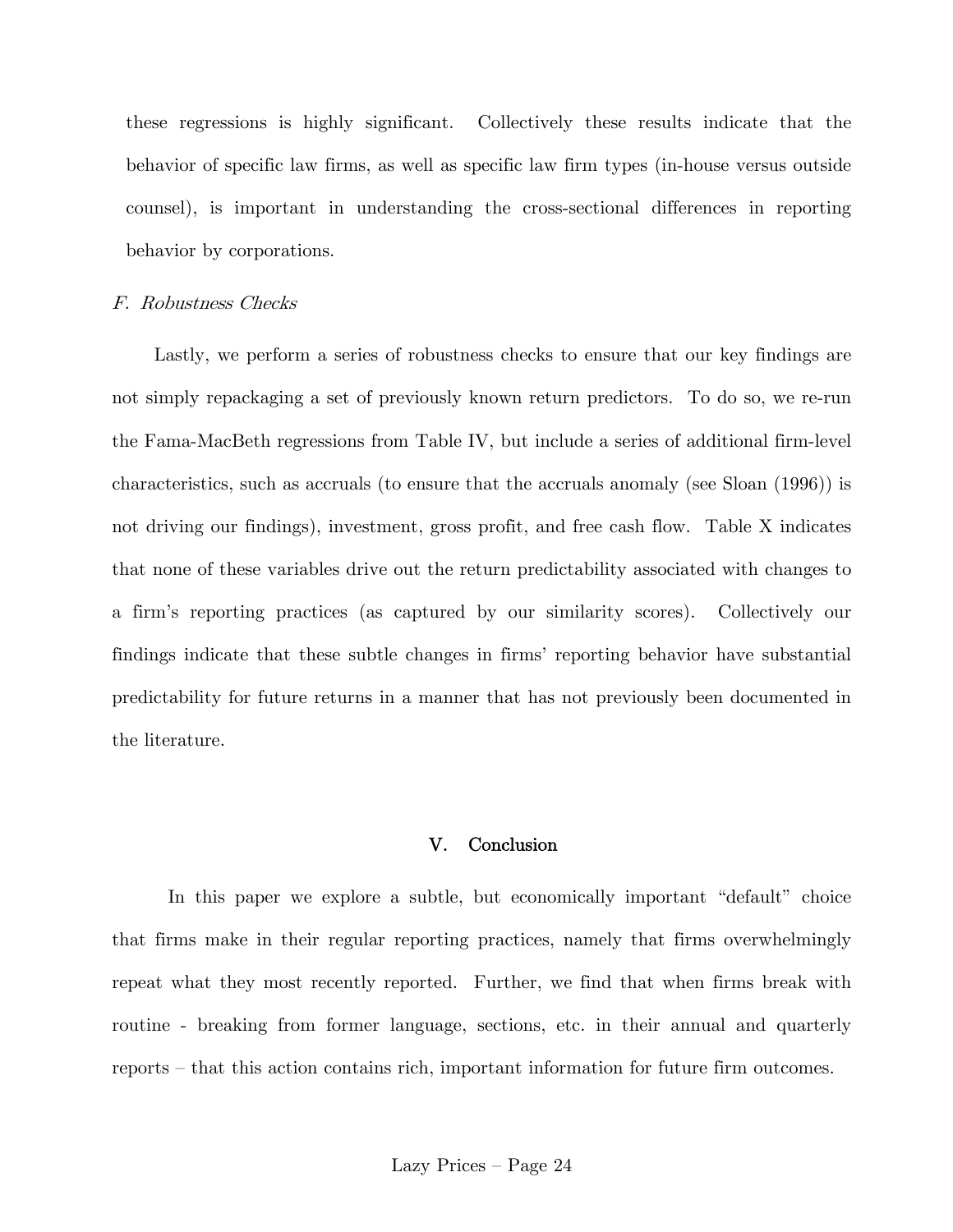A portfolio that shorts "changers" and buys "non-changers" in annual and quarterly financial reports earns 30-60 basis points per month over the following year. The returns continue to accrue out to 18 months, and do not reverse, implying that these return movements are overreactions, but instead reflect true, fundamental changes to firms that only get gradually incorporated into asset prices over the 12-18 months after the reporting change. Changes in language referring to the executive (CEO and CFO) team, and about litigation, are especially informative for future returns. Litigation language changes, for instance, imply underperformance relative to non-changers of over 8.5% per year  $(t=3.29)$ . Reporting changes are concentrated in the management discussion (MD&A) section, which is the portion of the documents where management has the most discretion. However, more subtle changes outside the MD&A section, for example in the Risk Factors section of the 10-k, have even larger predictability for future returns (with the long-short portfolio earning up to 188 basis points per month, or 22% annually).

The systematic patterns we document throughout the paper are consistent with a differential level of "laziness" of investors with respect to text relative to numerical financial statement entries. Investors appear quite adept at comparing numerical items across years — with financial reports themselves well-constructed for exactly these comparisons. In contrast, our evidence suggests that investors do not appear to be doing the same "comparison" of this year's text to last, leading to the rich information contained in these differences being largely missed by investors and the market.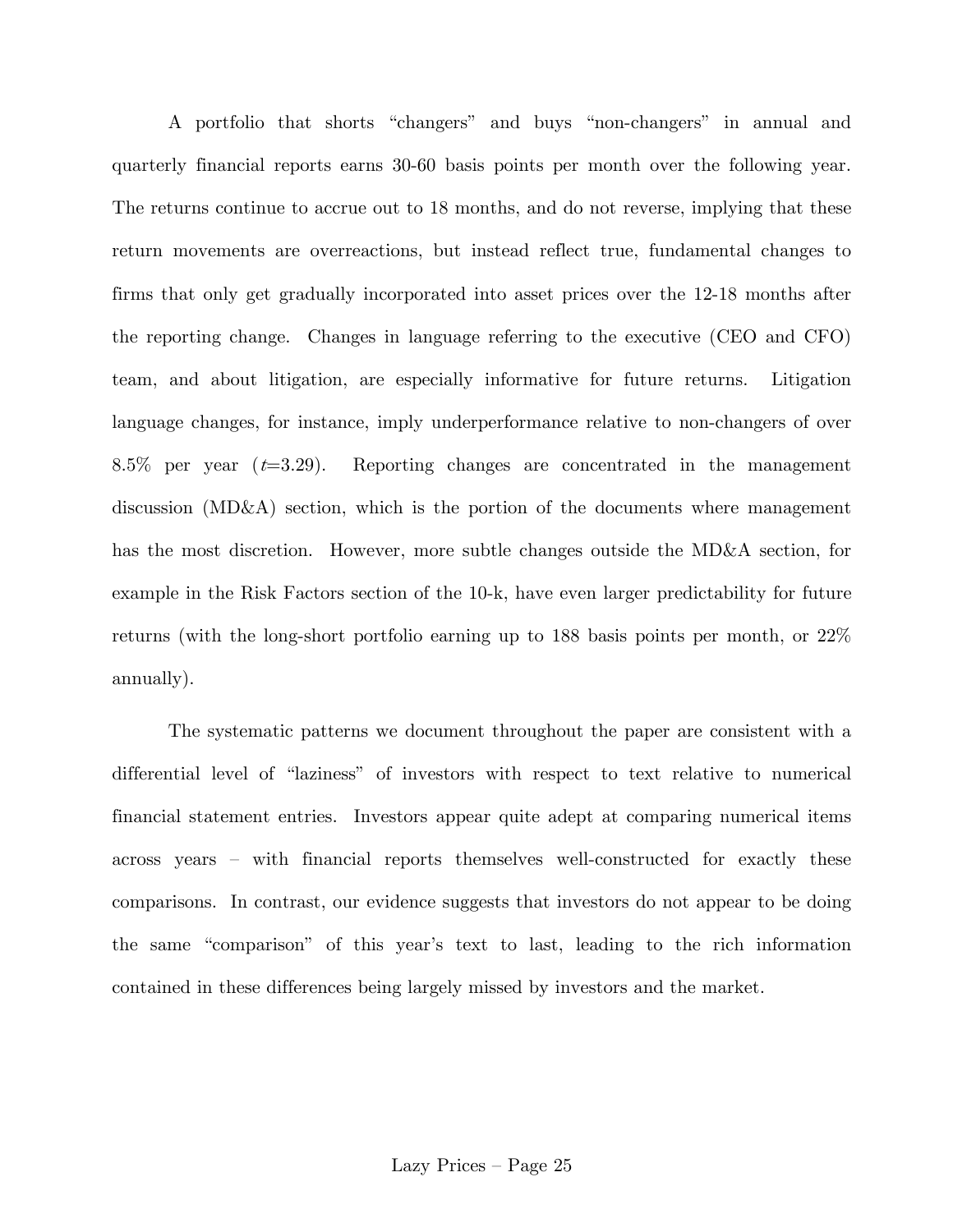Further, our results speak to a broader literature on the power of defaults, and the implications of inertia in decision-making. By taking a twist on this literature examining breaks from default behavior – we show that deviations from default behavior can have rich information for future outcomes. In an entirely non-experimental setting, across thousands of firms and almost 20 years of data, breaks from default behavior have large implications for corporations, and asset prices more generally. Given the pervasiveness of inertia in agents' behavior across settings, and the amount of individual behaviors that are subject to these defaults within firms, the implications of breaks from these default behaviors in the corporate setting provide a critical, yet understudied area, in both corporate finance and asset pricing.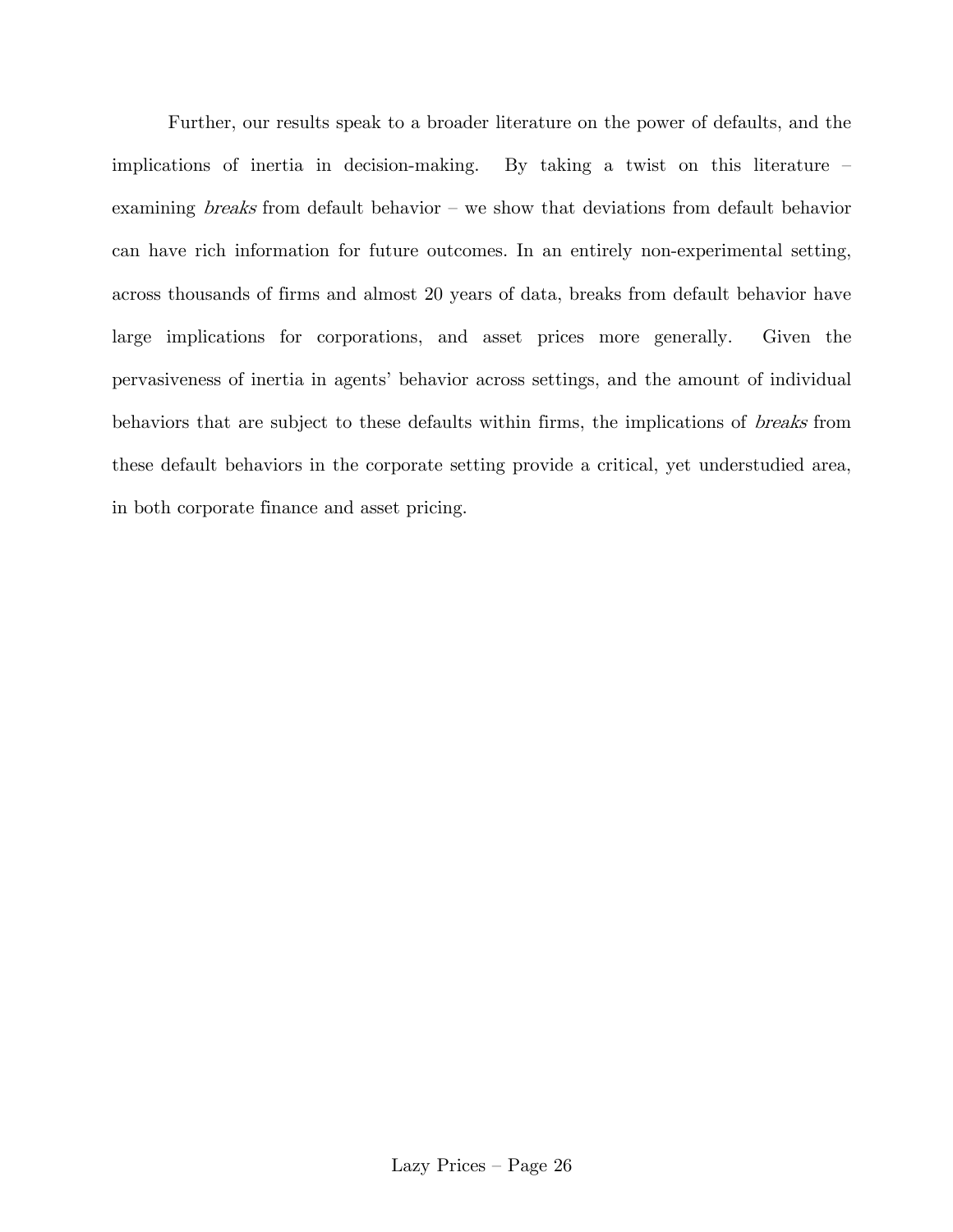## References

- Agrawal, Anup, Sahiba Chadha and Mark A. Chen, 2006, Who is afraid of Reg FD? The behavior and performance of sell-side analysts following the SEC's Fair Disclosure Rules, Journal of Business 79, 2811-2834.
- Barron, O. E.; C. O. Kile; and T. B. O'Keefe. "MD&A Quality as Measured by the SEC and Analysts' Earnings Forecasts." Contemporary Accounting Research 16 (1999): 75—109.
- Beaver, William, 1968, The information content of annual earnings announcements, Journal of Accounting Research 6, 67-92.
- Bergman, Nittai and Sugata Roychowdury, 2008, Investor Sentiment, Expectations, and Corporate Disclosure, Journal of Accounting Research 46, 1057-1083.
- Chen, Shuping, and Dawn Matsumoto. 2006. Favorable versus unfavorable recommendations: The impact on analyst' access to management-provided information, Journal of Accounting Research 40 (4): 657-689.
- Chen, Shuping, Stephan Hollander, and Kelvin Law, 2014, The price of silence: When no one asks questions during conference calls, Working paper, University of Texas.
- Clarkson, P. M.; J. L. Kao; and G. D. Richardson. "Evidence that Management Discussion and Analysis (MD&A) Is a Part of a Firm's Overall Disclosure Package." Contemporary Accounting Research 16 (1999): 111–34.
- Cohen, Lauren, Andrea Frazzini, and Christopher Malloy, 2010. Sell side school ties, Journal of Finance 65, 1409-1437.
- Cole, C. J., and C. L. Jones. "Management Discussion and Analysis: A Review and Implications for Future Research." Journal of Accounting Literature 24 (2005): 135—74.
- Cooper, Rick, Theodore Day, and Craig Lewis, 2001, Following the leader: A study of individual analysts' earnings forecasts, Journal of Financial Economics 61, 383-416.
- Degeorge, Francois, Jayendu Patel, and Richard Zeckhauser, 1999. Earnings management to exceed thresholds, Journal of Business 72, 1-33.
- DellaVigna, Stefano, and Joshua Pollet, 2009, Investor inattention and Friday earnings announcements, Journal of Finance 64, 109-749.
- Diether, Karl B, Anna Scherbina, and Christopher Malloy, 2002, Differences of opinion and the cross-section of stock returns, Journal of Finance 57, 2113-2141.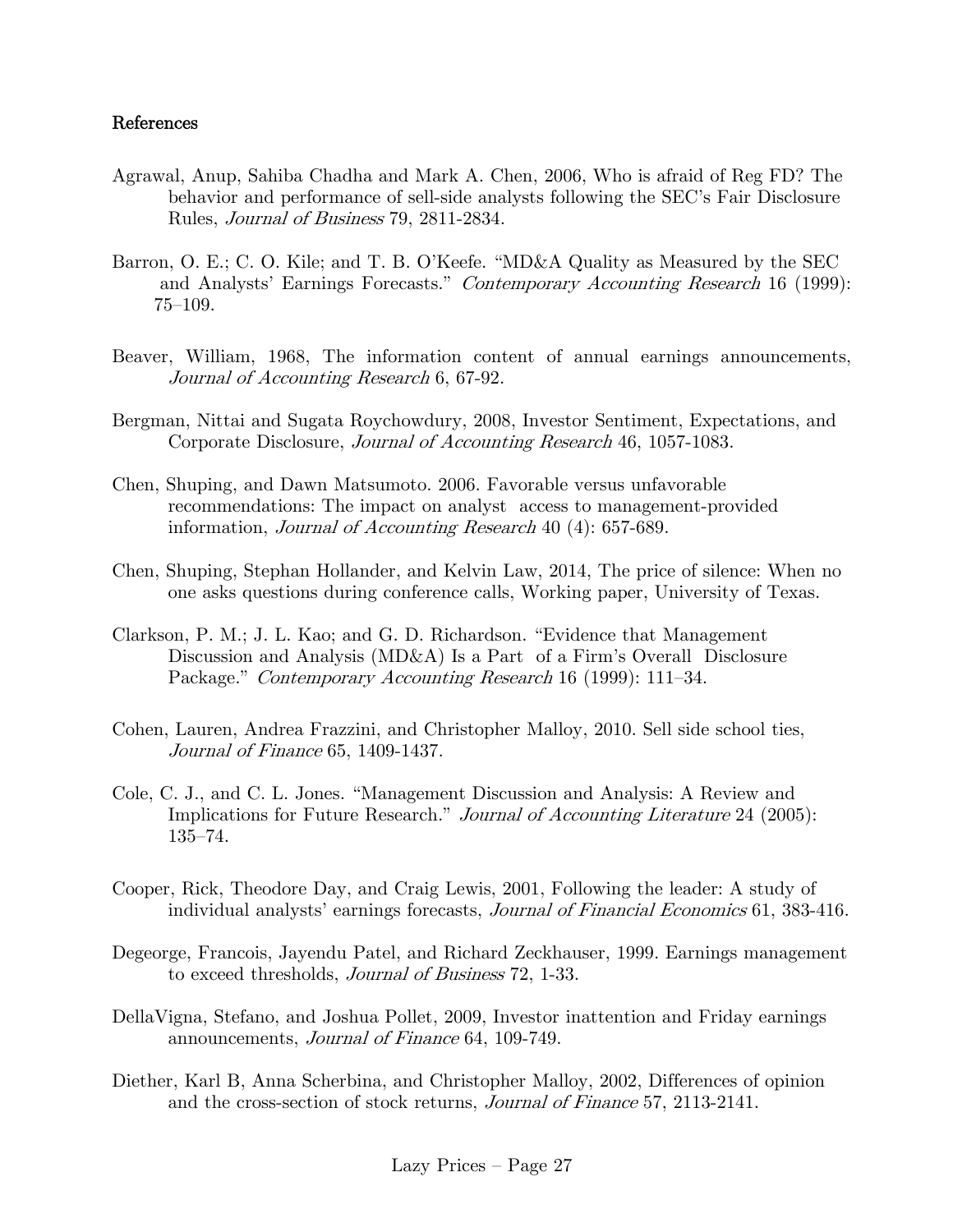- Feldman, R.; S. Govindaraj; J. Livnat; and B. Segal. "Management's Tone Change, Post Earnings Announcement Drift and Accruals." Review of Accounting Studies 15 (2010): 915—53.
- Frazzini, Andrea, and Owen Lamont, 2006, The earnings announcement month premium and trading volume, Working paper, Yale University.
- Gintschel, A. and S. Markov. 2004. The Effectiveness of Regulation FD. *Journal of* Accounting and Economics 37: 293-314.
- Groysberg, Boris, Paul Healy, Craig Chapman, Devin Shanthikumar, and Yang Gui (2007), Do buy-side analysts out-perform the sell-side?, Working paper, Harvard University.
- Hanley, K. W., and G. Hoberg. "The Information Content of IPO Prospectuses." Review of Financial Studies 23 (2010): 2821—64.
- Hoberg, G., and G. Phillips. "Product Market Synergies in Mergers and Acquisitions: A Text Based Analysis." Working paper, University of Maryland, 2010.
- Hobson, Jessen, William J. Mayew, and Mohan Venkatachalam. 2012. Analyzing Speech to Detect Financial Misreporting, *Journal of Accounting Research*, 50 (2): 349-392.
- Hollander, Stephan, Maarten Pronk, and Erik Roelofsen, 2010, Does Silence Speak? An Empirical Analysis of Disclosure Choices During Conference Calls, Journal of Accounting Research, Vol. 48, Issue 3, pp. 531-563.
- Hirshleifer, David, Kewei Hou, and Siew Hong Teoh, 2012, The accruals anomaly: Risk or mispricing? *Management Science* 58, 320-335.
- Hirshleifer, David, Sonya Lim, and Siew Hong Teoh, 2009, Driven to distraction: Extraneous events and underreaction to earnings news, Journal of Finance 64, 2289-2325.
- Hong, Harrison, and Jeffrey D. Kubik, 2003, Analyzing the analysts: Career concerns and biased forecasts, Journal of Finance 58, 313-351.
- Kinney, William, David Burgstahler and Roger Martin, 2002, Earnings Surprise "Materiality" as Measured by Stock Returns, Journal of Accounting Research 40, 1297-1329.
- Kothari, SP, Susan Shu and Peter Wysocki, 2009, Do managers withhold bad news?, Journal of Accounting Research 47, 241-276.

Larcker, David, and Anastasia Zakolyukina, 2012, Detecting Deceptive Discussions in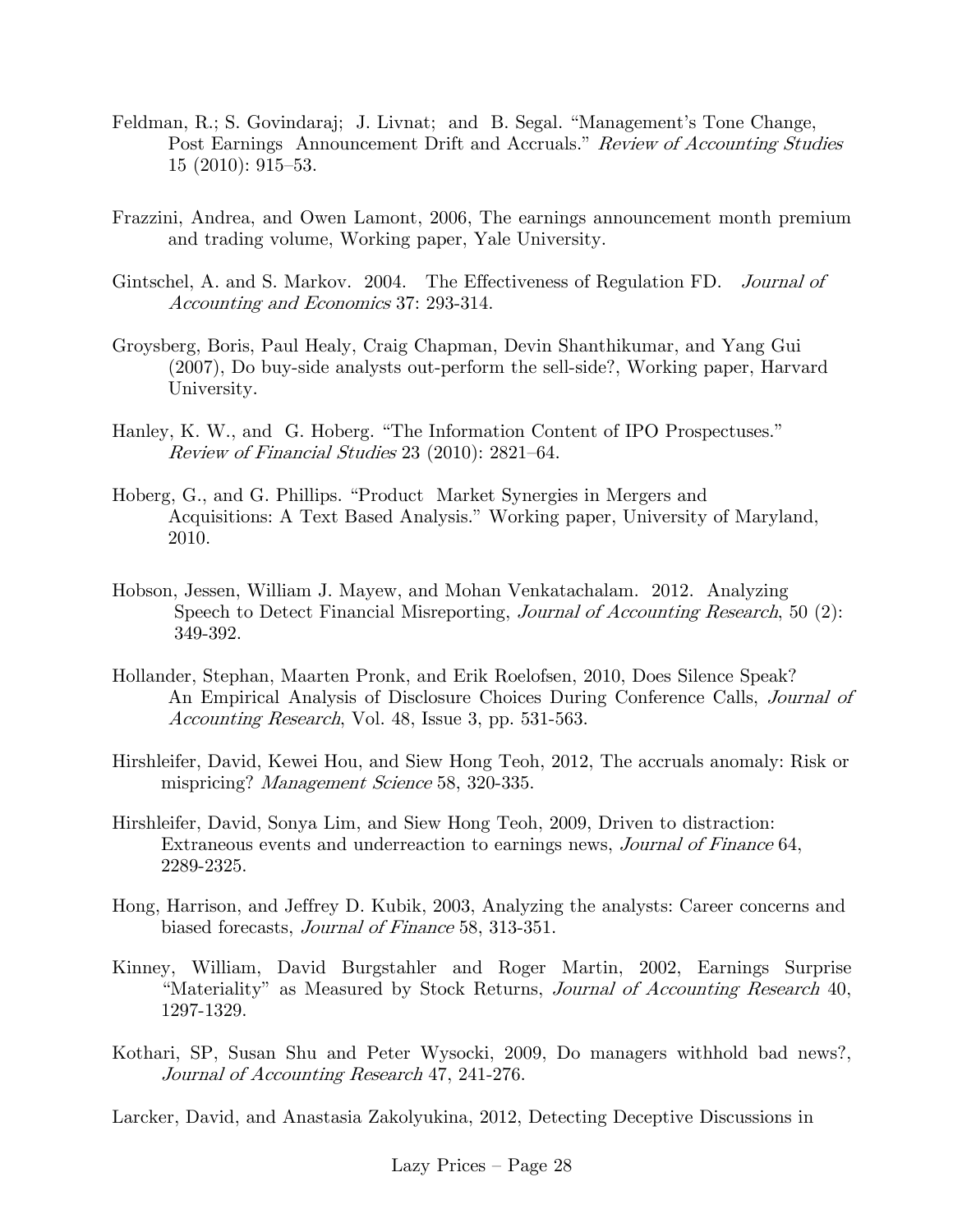Conference Calls, Journal of Accounting Research, Vol. 50, Issue 2, pp. 495-540.

- Li, E., and K. Ramesh. "Market Reaction Surrounding the Filing of Periodic SEC Reports."The Accounting Review 84 (2009): 1171—208.
- Li, F. "Annual Report Readability, Current Earnings, and Earnings Persistence." Journal of Accounting and Economics 45 (2008): 221—47.
- Li, F. "The Determinants and Information Content of the Forward-Looking Statements in Corporate Filings–A Naïve Bayesian Machine Learning Approach." *Journal of Accounting Research* 48 (2010): 1049–102.
- Li, F. "Do Stock Market Investors Understand the Risk Sentiment of Corporate Annual Reports?" Working paper (2010b), University of Michigan.
- Li, F. "Textual Analysis of Corporate Disclosures: A Survey of the Literature," Journal of Accounting Literature (2011), Vol. 29, 143-165.
- Lin, Hsiou-wei and Maureen F. McNichols, 1998, Underwriting relationships, analysts' earnings forecasts and investment recommendations, Journal of Accounting and Economics 25, 101-127.
- Lin, Hsiou-wei, Maureen F. McNichols, and Patricia O'Brien, 2005, Analyst impartiality and investment banking relationships, *Journal of Accounting Research* 43, 623-650.
- Loughran, T., and B. McDonald. "Plain English." Working paper, University of Notre Dame, 2008.
- Kumar, Alok, 2010, Self-selection and the forecasting abilities of female equity analysts, Journal of Accounting Research, 48, 393-435, 2010.
- Matsumoto, Dawn, Maarten Pronk, and Erik Roelofsen, 2011, What Makes Conference Calls Useful? The Information Content of Managers' Presentations and Analysts Discussion Sessions. *The Accounting Review*: July 2011, Vol. 86, No. 4, pp. 1383-1414.
- Mayew, W. 2008. Evidence of Management Discrimination Among Analysts During Earnings Conference Calls. Journal of Accounting Research 46 (3): 627-659.
- Mayew, William J., and Mohan Venkatachalam. 2012, The Power of Voice: Managerial Affective States and Future Firm Performance, Journal of Finance, 67  $(1): 1-43.$
- Mayew, W., N. Sharp, and M. Venkatachalam, 2012, Using Earnings Conference Calls to Identify Analysts with Superior Private Information, *Review of Accounting Studies* (forthcoming).

Michaely, Roni, and Kent L. Womack, 1999, Conflict of interest and the credibility of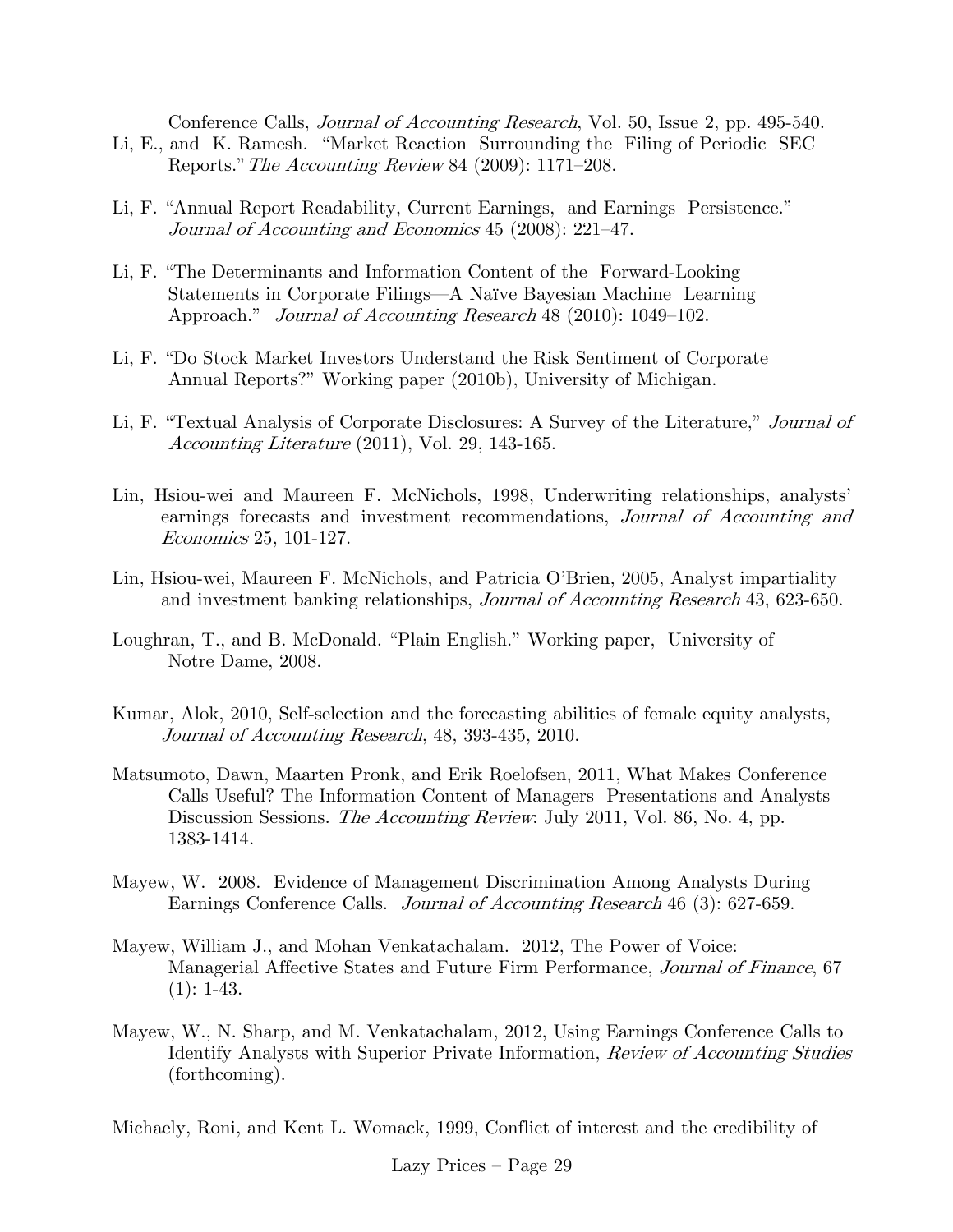underwriter analyst recommendations, *Review of Financial Studies* 12, 653-686.

- Mohanran, Partha and Shyam V. Sunder, 2006, How has Regulation FD affected the operations of financial analysts?, Contemporary Accounting Research 23, 491-52.
- Muslu, V.; S. Radhakrishnan; K. R. Subramanyam; and D. Lim. "Forward- Looking Disclosures in the MD&A and the Financial Information Environment." Working paper, University of Texas at Dallas and University of Southern California, 2009.
- Nelson, K. K., and A. C. Pritchard. "Litigation Risk and Voluntary Disclosure: The Use of Meaningful Cautionary Language." Working paper, Rice University and University of Michigan, 2007.
- Niessner, Marina, 2013, Strategic disclosure timing and insider trading, Working paper, Yale University.
- Rogers, R. K., and J. Grant. "Content Analysis of Information Cited in Reports of Sell-Side Financial Analysts." Journal of Financial Statement Analysis 3 (1997): 17—30.
- Sloan, R., 1996, Do stock prices fully reflect the information in accruals and cash flows about future earnings?, Accounting Review 71, 289-316.
- Stickel, Scott, 1992, Reputation and performance among security analysts, Journal of Finance 47, 1811-1836.

Zhou, Dexin, 2014, The blame game, Working paper, Emory University.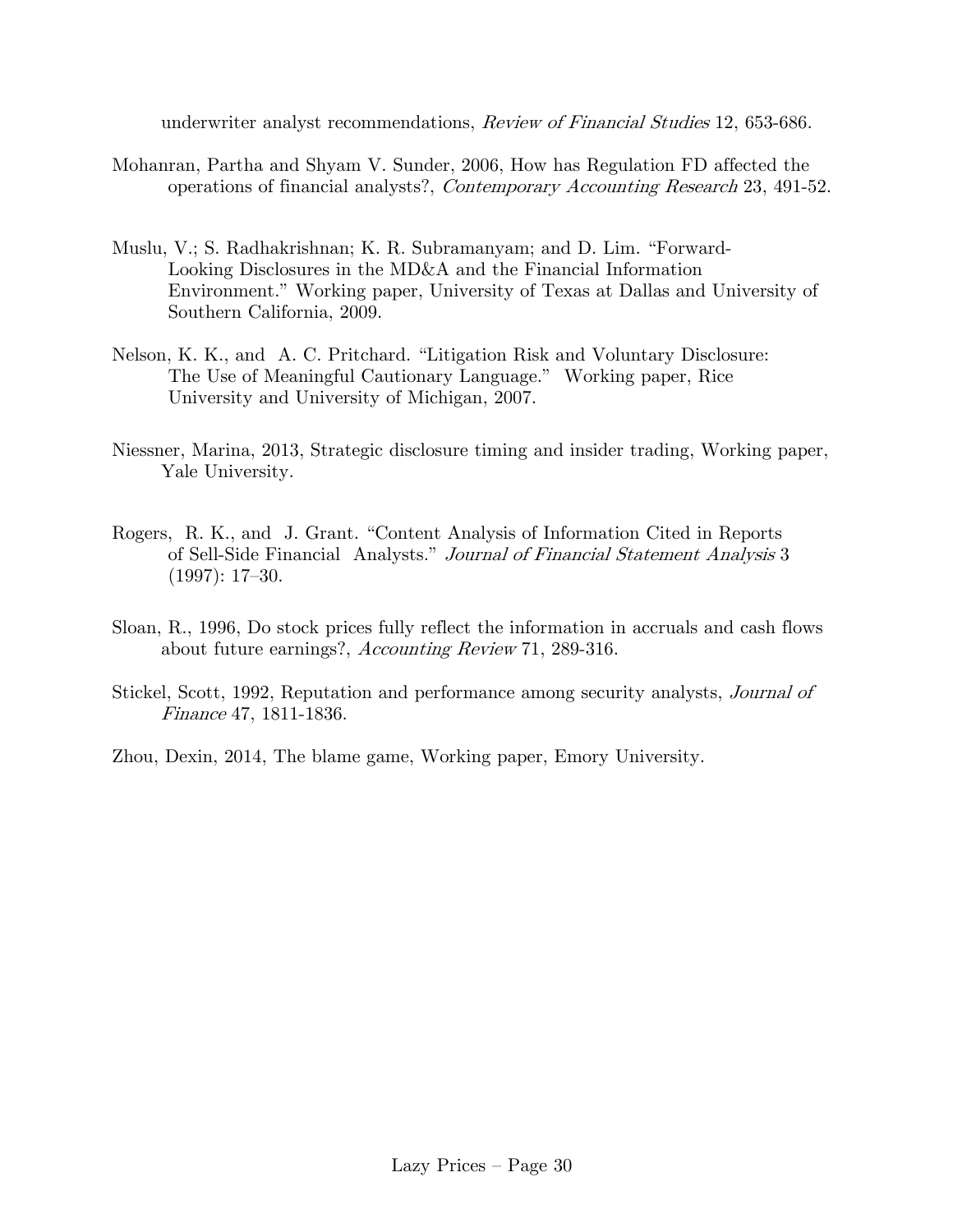#### Table I: Summary Statistics on Firms 10-Ks and 10-Qs

This table reports the summary statistics of 10-Ks and 10-Qs from 1995 to 2014. Document Size is the number of words. Size of Change is the number of words in the Change. Sentiment of Change is the number of positive words minus the number of negative words normalized by the size of the Change. Uncertainty of Change and Litigiousness of Change are the number of words categorized as uncertainty and litigiousness, respectively, normalized by the size of the Change. Change CEO and Change CFO are indicator variables that equal to one if the 10-K or 10-Q mentions a change in CEO or CFO, respectively. Sentiment category identifiers (e.g., negative, positive, uncertainty, litigious) are taken from Loughran and McDonald (2011)'s Master Dictionary.

|                         | Count  | Mean        | SD       | Min            | Max          |
|-------------------------|--------|-------------|----------|----------------|--------------|
| Document Size           | 353735 | 159873.7    | 159873.7 | 20357          | $5.24e+07$   |
| Document Size - 10K     | 90198  | 308633      | 282473   | 34660          | $2.43e+07$   |
| Document Size - 10Q     | 263537 | 114848.4    | 286663.9 | 18824          | $3.14e + 07$ |
| Sentiment of Change     | 353735 | $-.0003371$ | .0011069 | $-.00409$      | .0048492     |
| Uncertainty of Change   | 353735 | .0007317    | .0009165 | $\theta$       | .004885      |
| Litigiousness of Change | 353735 | .0003252    | .0009358 | $\theta$       | .0037628     |
| Change CEO              | 353735 | .0539817    | .2259819 | $\overline{0}$ |              |
| Change CFO              | 353735 | .0238223    | .1524956 | $\theta$       |              |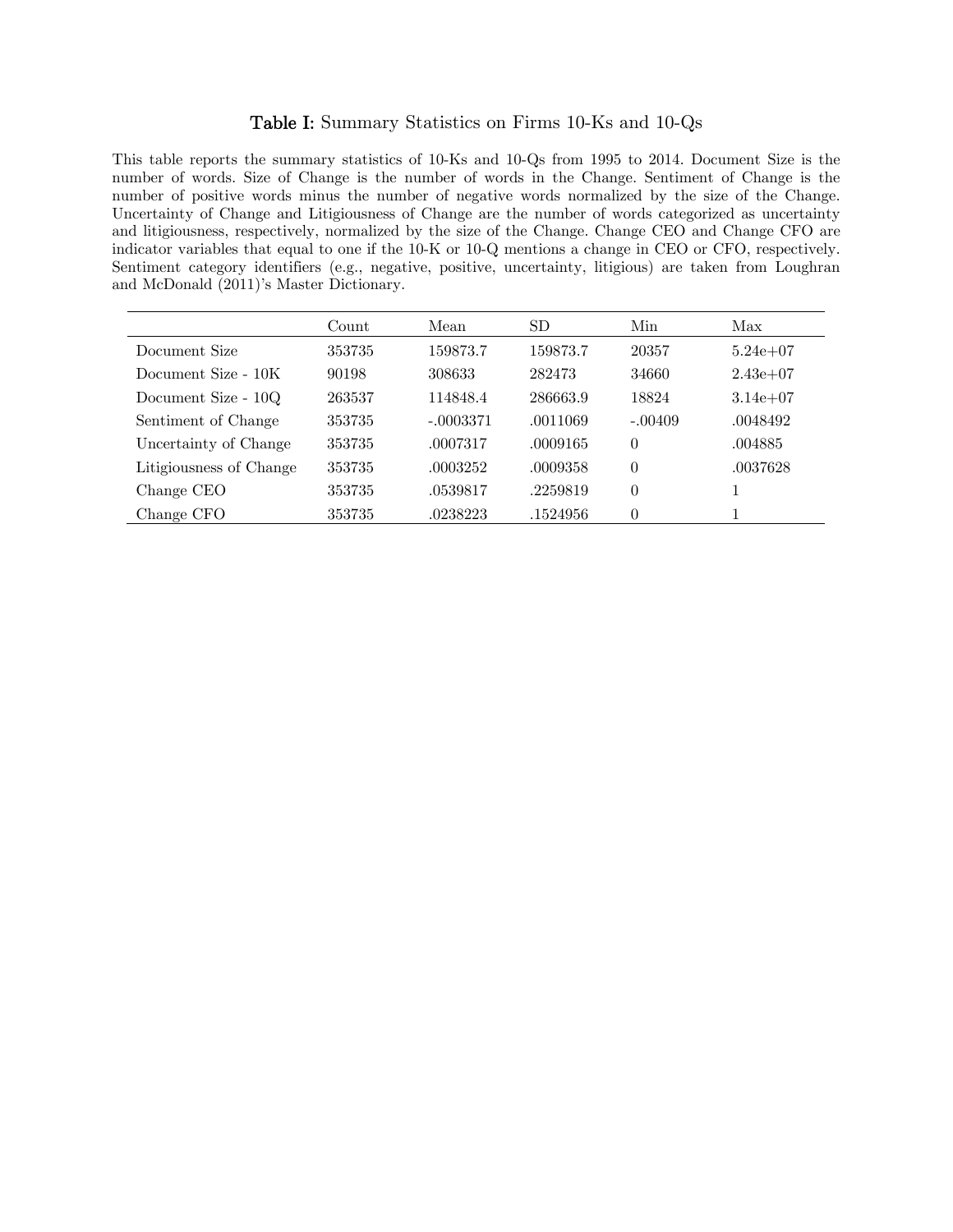### Table II: Summary Statistics on Similarity Measures

Panel A reports the summary statistics of four different measures of document similarity. Panel B reports the correlation between the four similarity measures. Sim\_Cosine is the cosine similarity measure, Sim\_Jaccard is the Jaccard similarity measure, Sim\_MinEdit is the minimum edit distance similarity measure, and Sim Simple is the simple side-by-side comparison. Details on how we compute the four similarity measures can be found in the data section.

| Panel A: Summary Statistics |        |        |        |        |       |  |  |  |  |  |  |
|-----------------------------|--------|--------|--------|--------|-------|--|--|--|--|--|--|
|                             | Count  | Mean   | SD     | Min    | Max   |  |  |  |  |  |  |
| Sim Cosine                  | 349513 | 0.8582 | 0.2118 | 0.0004 | .9999 |  |  |  |  |  |  |
| Sim Jaccard                 | 349513 | 0.4234 | 0.1957 | 0.0001 | .9950 |  |  |  |  |  |  |
| Sim MinEdit                 | 349513 | 0.3846 | 0.1881 | 0.0000 | .9993 |  |  |  |  |  |  |
| Sim Simple                  | 332821 | 0.1247 | 0.1157 | 0.0000 | .9966 |  |  |  |  |  |  |

| Panel B: Correlation |                                                  |        |        |        |  |  |  |  |  |  |  |  |
|----------------------|--------------------------------------------------|--------|--------|--------|--|--|--|--|--|--|--|--|
|                      | Sim Cosine<br>Sim Jaccard Sim MinEdit Sim Simple |        |        |        |  |  |  |  |  |  |  |  |
| Sim Cosine           | 1.0000                                           |        |        |        |  |  |  |  |  |  |  |  |
| Sim Jaccard          | 0.6485                                           | 1.0000 |        |        |  |  |  |  |  |  |  |  |
| Sim MinEdit          | 0.5494                                           | 0.8159 | 1.0000 |        |  |  |  |  |  |  |  |  |
| Sim Simple           | 0.2473                                           | 0.5811 | 0.6317 | 1.0000 |  |  |  |  |  |  |  |  |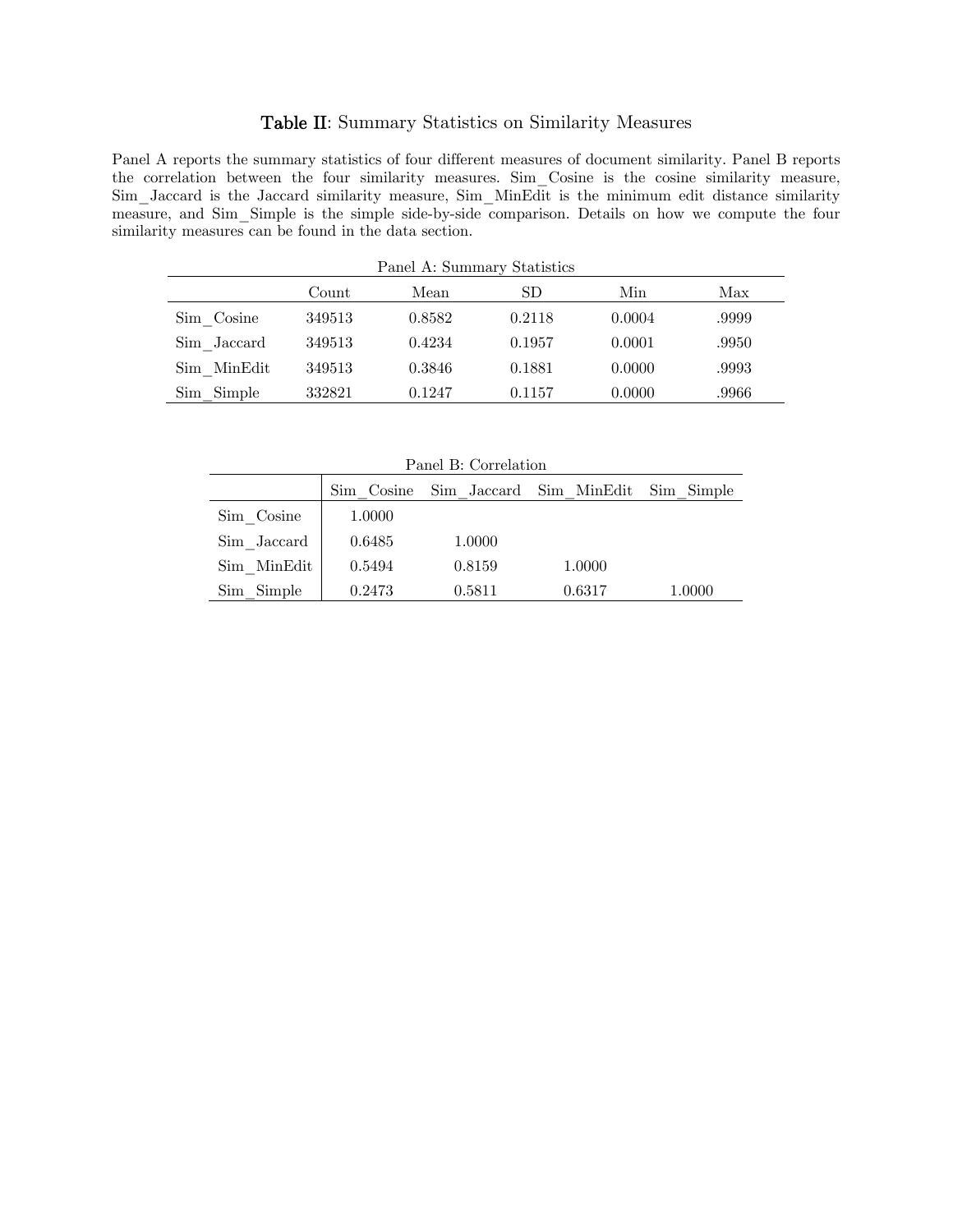### Table III: Main Results — Portfolio

This Table reports the calendar-time portfolio returns. For each of the four similarity measures, we compute quintiles based on the prior year's distribution of similarity scores across all stocks. Stocks then enter the quintile portfolios in the month after the public release of one of their 10-K or 10-Q reports. Firms are held in the portfolio for 3 months. We report Excess Returns (return minus risk free rate), Fama-French 3-factor Alphas (market, size, and value), and 5-factor Alphas (market, size, value, momentum, and liquidity). Panel A reports equal-weight portfolio returns and Panel B reports value-weight portfolio returns. \*\*\*, \*\*, and \* denote significance at 1%, 5%, and 10% levels, respectively.

| r aller A. Equally <i>weighted</i> |             |             |                |                |             |                               |  |               |             |             |             |                |             |             |
|------------------------------------|-------------|-------------|----------------|----------------|-------------|-------------------------------|--|---------------|-------------|-------------|-------------|----------------|-------------|-------------|
|                                    |             |             | Sim Cosine     |                |             |                               |  |               |             |             | Sim Jaccard |                |             |             |
|                                    | Q1          | Q2          | Q <sub>3</sub> | Q <sub>4</sub> | Q5          | $Q5 - Q1$                     |  |               | Q1          | Q2          | Q3          | Q <sub>4</sub> | Q5          | $Q5 - Q1$   |
| <b>Excess</b>                      | $0.0065*$   | $0.0076**$  | $0.0072**$     | $0.0090***$    | $0.0094***$ | $0.0029***$                   |  | <b>Excess</b> | 0.0062      | $0.0064*$   | $0.0074**$  | $0.0091***$    | $0.0102***$ | $0.0040***$ |
| Return                             | (1.7399)    | (2.0505)    | (2.1098)       | (2.7231)       | (2.8340)    | (3.0098)                      |  | Return        | (1.6054)    | (1.7128)    | (2.1018)    | (2.7459)       | (3.2587)    | (2.9151)    |
|                                    |             |             |                |                |             |                               |  |               |             |             |             |                |             |             |
| 3-Factor                           | $-0.0013*$  | $-0.0004$   | $-0.0005$      | $0.0014*$      | $0.0020***$ | $0.0033***$                   |  | 3-Factor      | $-0.0017**$ | $-0.0017**$ | $-0.0005$   | $0.0015**$     | $0.0029***$ | $0.0046***$ |
| Alpha                              | $(-1.8818)$ | $(-0.5930)$ | $(-0.6561)$    | (1.7571)       | (2.7378)    | (4.2597)                      |  | Alpha         | $(-2.1802)$ | $(-2.2939)$ | $(-0.6491)$ | (2.1239)       | (3.7939)    | (4.9218)    |
|                                    |             |             |                |                |             |                               |  |               |             |             |             |                |             |             |
| 5-Factor                           | $-0.0011$   | $-0.0001$   | $-0.0004$      | $0.0014*$      | $0.0023***$ | $0.0034***$                   |  | 5-Factor      | $-0.0015*$  | $-0.0015**$ | $-0.0003$   | $0.0018**$     | $0.0030***$ | $0.0045***$ |
| Alpha                              | $(-1.6121)$ | $(-0.1529)$ | $(-0.6093)$    | (1.8892)       | (3.4372)    | (4.2956)                      |  | Alpha         | $(-1.9647)$ | $(-2.0640)$ | $(-0.4713)$ | (2.5846)       | (4.1026)    | (4.7260)    |
|                                    |             |             | Sim MinEdit    |                |             |                               |  |               |             |             | Sim Simple  |                |             |             |
|                                    | Q1          | Q2          | Q3             | Q <sub>4</sub> | Q5          | $\mathrm{Q5}$ – $\mathrm{Q1}$ |  |               | Q1          | Q2          | Q3          | Q <sub>4</sub> | Q5          | $Q5 - Q1$   |
| <b>Excess</b>                      | $0.0064*$   | $0.0073*$   | $0.0070*$      | $0.0089***$    | $0.0097***$ | $0.0033**$                    |  | <b>Excess</b> | $0.0072*$   | $0.0079**$  | $0.0082**$  | $0.0090***$    | $0.0090***$ | 0.0018      |
| Return                             | (1.6890)    | (1.9512)    | (1.9389)       | (2.6620)       | (3.2834)    | (2.4480)                      |  | Return        | (1.8671)    | (2.1185)    | (2.3413)    | (2.7340)       | (3.0359)    | (1.2038)    |
|                                    |             |             |                |                |             |                               |  |               |             |             |             |                |             |             |
| $3-Factor$                         | $-0.0016**$ | $-0.0007$   | $-0.0009$      | $0.0013*$      | $0.0027***$ | $0.0043***$                   |  | 3-Factor      | $-0.0008$   | $-0.0002$   | 0.0003      | $0.0014**$     | $0.0020**$  | $0.0028***$ |
| Alpha                              | $(-2.2247)$ | $(-0.9848)$ | $(-1.4068)$    | (1.7767)       | (3.6470)    | (5.4785)                      |  | Alpha         | $(-1.0934)$ | $(-0.2075)$ | (0.3834)    | (2.0139)       | (2.5730)    | (3.2194)    |
|                                    |             |             |                |                |             |                               |  |               |             |             |             |                |             |             |
| 5-Factor                           | $-0.0013*$  | $-0.0005$   | $-0.0006$      | $0.0013*$      | $0.0028***$ | $0.0041***$                   |  | 5-Factor      | $-0.0006$   | 0.0003      | 0.0004      | $0.0016**$     | $0.0021***$ | $0.0027***$ |
| Alpha                              | $(-1.9301)$ | $(-0.7328)$ | $(-0.9783)$    | (1.9446)       | (3.8337)    | (5.1380)                      |  | Alpha         | $(-0.8898)$ | (0.3700)    | (0.6345)    | (2.3037)       | (2.6774)    | (3.0117)    |

Panel A: Equally Weighted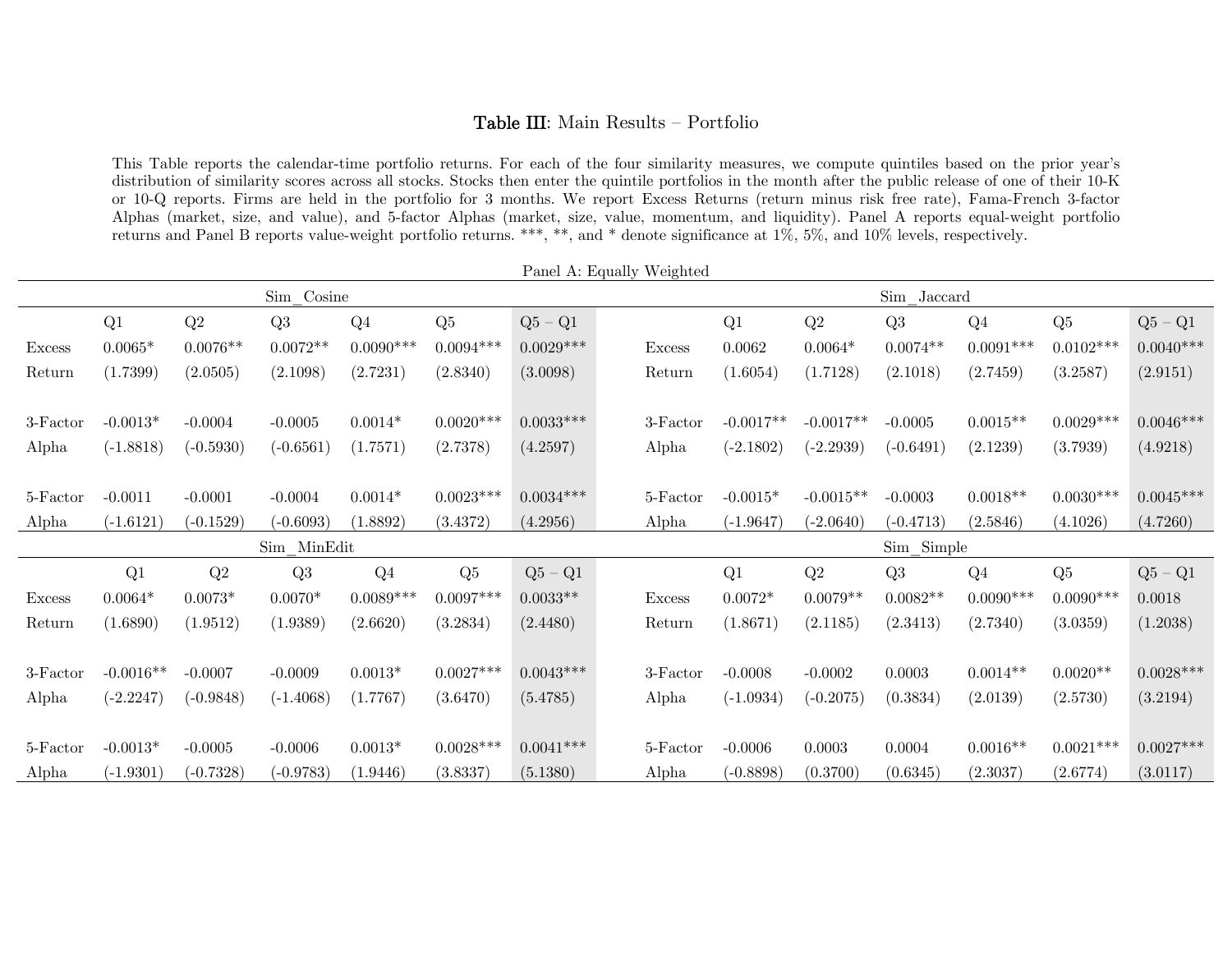|               |              |             |             |                |             | Panel B: Value Weighted |               |              |             |             |                |            |             |
|---------------|--------------|-------------|-------------|----------------|-------------|-------------------------|---------------|--------------|-------------|-------------|----------------|------------|-------------|
|               |              |             | Sim Cosine  |                |             |                         |               |              |             | Sim Jaccard |                |            |             |
|               | Q1           | Q2          | Q3          | Q <sub>4</sub> | Q5          | $Q5 - Q1$               |               | Q1           | Q2          | Q3          | Q <sub>4</sub> | Q5         | $Q5 - Q1$   |
| <b>Excess</b> | 0.0040       | 0.0044      | 0.0051      | $0.0079**$     | $0.0078**$  | $0.0038***$             | <b>Excess</b> | 0.0015       | 0.0055      | $0.0072**$  | $0.0072**$     | $0.0076**$ | $0.0061***$ |
| Return        | (1.2095)     | (1.3085)    | (1.6391)    | (2.5627)       | (2.3629)    | (2.7547)                | Return        | (0.4459)     | (1.6504)    | (2.2260)    | (2.3058)       | (2.5168)   | (3.9898)    |
|               |              |             |             |                |             |                         |               |              |             |             |                |            |             |
| 3-Factor      | $-0.0018**$  | $-0.0019**$ | $-0.0007$   | $0.0018**$     | $0.0019*$   | $0.0037***$             | 3-Factor      | $-0.0046***$ | $-0.0005$   | 0.0012      | 0.0013         | $0.0018*$  | $0.0063***$ |
| Alpha         | $(-2.0280)$  | $(-2.1017)$ | $(-0.7910)$ | (1.9748)       | (1.7411)    | (2.7024)                | Alpha         | $(-4.8741)$  | $(-0.4956)$ | (1.1990)    | (1.3893)       | (1.6714)   | (4.4578)    |
|               |              |             |             |                |             |                         |               |              |             |             |                |            |             |
| 5-Factor      | $-0.0013$    | $-0.0021**$ | $-0.0009$   | $0.0021**$     | $0.0021*$   | $0.0034**$              | 5-Factor      | $-0.0044***$ | $-0.0004$   | 0.0014      | 0.0012         | $0.0019*$  | $0.0063***$ |
| Alpha         | $(-1.4101)$  | $(-2.2624)$ | $(-1.0640)$ | (2.3542)       | (1.9115)    | (2.3996)                | Alpha         | $(-4.5642)$  | $(-0.3962)$ | (1.4451)    | (1.2487)       | (1.8656)   | (4.4351)    |
|               |              |             |             |                |             |                         |               |              |             |             |                |            |             |
|               |              |             | Sim MinEdit |                |             |                         |               |              |             | Sim Simple  |                |            |             |
|               | Q1           | Q2          | Q3          | Q <sub>4</sub> | Q5          | $Q5 - Q1$               |               | Q1           | Q2          | Q3          | Q <sub>4</sub> | Q5         | $Q5 - Q1$   |
| Excess        | 0.0036       | 0.0043      | $0.0068**$  | $0.0077**$     | $0.0077***$ | $0.0041**$              | <b>Excess</b> | 0.0024       | $0.0061*$   | $0.0077**$  | $0.0078**$     | $0.0074**$ | $0.0050***$ |
| Return        | (1.0609)     | (1.2900)    | (2.0867)    | (2.5586)       | (2.6093)    | (2.4051)                | Return        | (0.6879)     | (1.8821)    | (2.4476)    | (2.5284)       | (2.4775)   | (2.6924)    |
|               |              |             |             |                |             |                         |               |              |             |             |                |            |             |
| $3-Factor$    | $-0.0025***$ | $-0.0018*$  | 0.0007      | $0.0020**$     | $0.0020*$   | $0.0045***$             | 3-Factor      | $-0.0039***$ | 0.0002      | $0.0018*$   | $0.0019*$      | 0.0019     | $0.0058***$ |
| Alpha         | $(-2.8874)$  | $(-1.8498)$ | (0.7883)    | (2.1000)       | (1.8087)    | (3.0695)                | Alpha         | $(-3.8893)$  | (0.1802)    | (1.8704)    | (1.8797)       | (1.4452)   | (3.5865)    |
|               |              |             |             |                |             |                         |               |              |             |             |                |            |             |
| 5-Factor      | $-0.0021**$  | $-0.0016$   | 0.0009      | $0.0020**$     | 0.0012      | $0.0033**$              | 5-Factor      | $-0.0036***$ | 0.0005      | $0.0018*$   | $0.0018*$      | 0.0015     | $0.0051***$ |
| Alpha         | $(-2.4416)$  | $(-1.6325)$ | (1.1168)    | (2.1022)       | (1.0502)    | (2.2778)                | Alpha         | $(-3.4960)$  | (0.6607)    | (1.7835)    | (1.7139)       | (1.1461)   | (3.1419)    |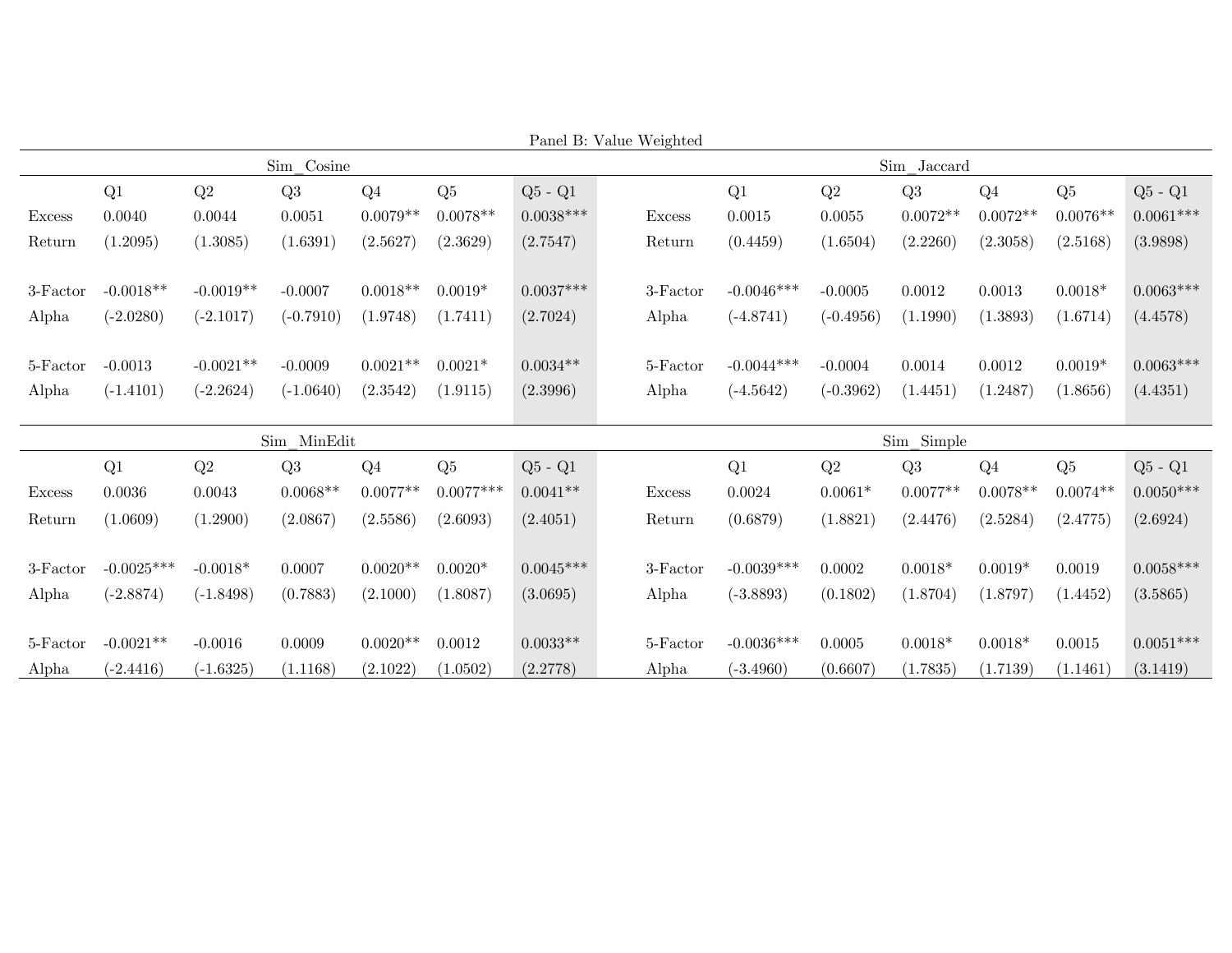### Table IV: Main Results — Fama MacBeth Regression

This Table reports the Fama-MacBeth cross-sectional regressions of individual firm-level stock returns on our 4 similarity measures and a host of known return predictors. Size is log of market value of equity, log(BM) is log book value of equity over market value of equity, Ret(-1,0) is previous month's return, and Ret(-12, -1) is the cumulative return from month -12 to month -1. SUE is the standardized unexpected earning and computed as actual earning per share minus average analyst forecast earnings per share, divided by the standard deviation of forecasts. \*\*\*, \*\*, and \* denote significance at 1%, 5%, and 10% levels, respectively.

|                | (1)         | (2)          | (3)          | (4)         | (5)          | (6)          | (7)        | (8)          | (9)          | (10)        | (11)         | (12)         |
|----------------|-------------|--------------|--------------|-------------|--------------|--------------|------------|--------------|--------------|-------------|--------------|--------------|
|                |             |              |              |             |              |              | Ret        |              |              |             |              |              |
| $Sim\_Cosine$  | $0.0045***$ | $0.0031**$   | $0.0037**$   |             |              |              |            |              |              |             |              |              |
|                | (2.6469)    | (2.5103)     | (2.1751)     |             |              |              |            |              |              |             |              |              |
| $Sim\_Jaccard$ |             |              |              | $0.0082***$ | $0.0066***$  | $0.0059***$  |            |              |              |             |              |              |
|                |             |              |              | (3.2607)    | (3.8197)     | (3.4063)     |            |              |              |             |              |              |
| $Sim$ _MinEdit |             |              |              |             |              |              | $0.0054**$ | $0.0041***$  | $0.0029**$   |             |              |              |
|                |             |              |              |             |              |              | (2.5398)   | (2.7795)     | (1.9970)     |             |              |              |
| $Sim\_Simple$  |             |              |              |             |              |              |            |              |              | $0.0404**$  | $0.0302**$   | $0.0292**$   |
|                |             |              |              |             |              |              |            |              |              | (2.1031)    | (2.2484)     | (2.1099)     |
| Size           |             | 0.0000       | 0.0000       |             | 0.0001       | 0.0001       |            | 0.0001       | 0.0001       |             | 0.0001       | 0.0000       |
|                |             | (0.1111)     | (0.0507)     |             | (0.2496)     | (0.1133)     |            | (0.2558)     | (0.0980)     |             | (0.2385)     | (0.0485)     |
| log(BM)        |             | $0.0017*$    | $0.0016*$    |             | $0.0017*$    | $0.0016*$    |            | $0.0017*$    | $0.0016*$    |             | $0.0017*$    | $0.0016*$    |
|                |             | (1.8936)     | (1.7142)     |             | (1.8797)     | (1.7047)     |            | (1.8955)     | (1.7163)     |             | (1.8740)     | (1.6957)     |
| $Ret(-1,0)$    |             | $-0.0260***$ | $-0.0243***$ |             | $-0.0263***$ | $-0.0244***$ |            | $-0.0263***$ | $-0.0244***$ |             | $-0.0263***$ | $-0.0245***$ |
|                |             | $(-3.9281)$  | $(-3.6827)$  |             | $(-3.9704)$  | $(-3.7026)$  |            | $(-3.9731)$  | $(-3.6930)$  |             | $(-3.9852)$  | $(-3.7105)$  |
| $Ret(-12,-1)$  |             | $0.0064**$   | 0.0036       |             | $0.0064**$   | 0.0036       |            | $0.0064**$   | 0.0036       |             | $0.0064**$   | 0.0037       |
|                |             | (2.3394)     | (1.2457)     |             | (2.3407)     | (1.2502)     |            | (2.3357)     | (1.2438)     |             | (2.3469)     | (1.2934)     |
| <b>SUE</b>     |             |              | $0.0007***$  |             |              | $0.0007***$  |            |              | $0.0007***$  |             |              | $0.0007***$  |
|                |             |              | (6.5591)     |             |              | (6.5442)     |            |              | (6.5584)     |             |              | (6.4993)     |
| Cons           | 0.0058      | 0.0058       | 0.0067       | 0.0064      | 0.0046       | 0.0069       | $0.0076**$ | 0.0057       | 0.0084       | $-0.0238$   | $-0.0176$    | $-0.0142$    |
|                | (1.4516)    | (0.6721)     | (0.5684)     | (1.6348)    | (0.5171)     | (0.5814)     | (1.9765)   | (0.6369)     | (0.7057)     | $(-1.3069)$ | $(-1.0217)$  | $(-0.7060)$  |
| R-Squared      | 0.0006      | 0.0427       | 0.0485       | 0.0017      | 0.0432       | 0.0489       | 0.0017     | 0.0432       | 0.0488       | 0.0019      | 0.0435       | 0.0492       |
| $\mathbf N$    | 713451      | 713451       | 496084       | 713451      | 713451       | 496084       | 713451     | 713451       | 496084       | 713680      | 713680       | 495931       |
|                |             |              |              |             |              |              |            |              |              |             |              |              |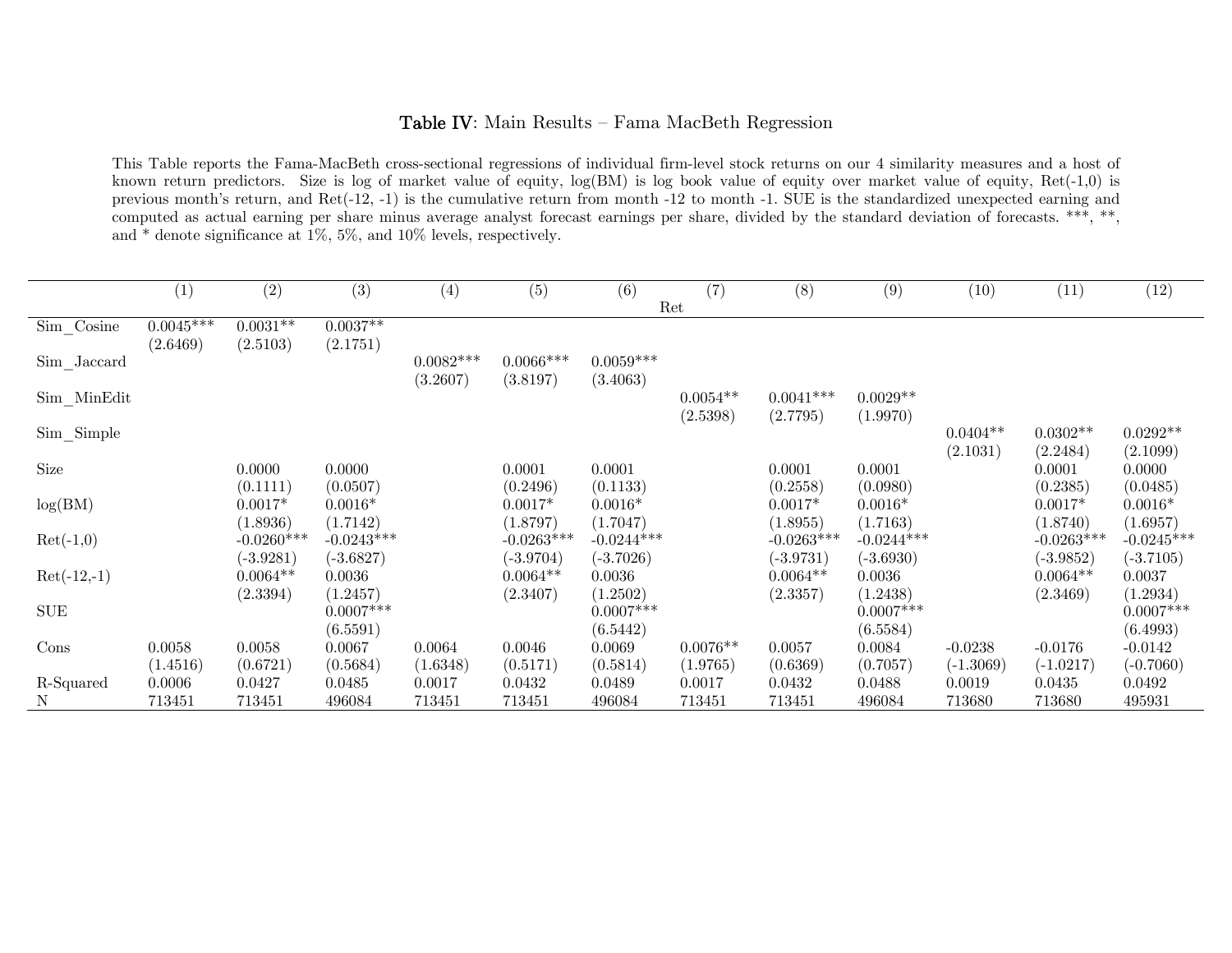#### Table V: Potential Mechanism

This Table reports potential mechanism of our results. We regress our similarity measure on a host of characteristics of the document in question. Sentiment is the number of positive words in the Change minus the number of negative words in the Change normalized by the size of the Change. Uncertainty and are the number of words categorized as uncertainty and litigiousness, respectively, normalized by the size of the Change. Change CEO and Change CFO are indicator variables that equal to one if the 10-K or 10-Q mentions a change in CEO or CFO, respectively. Sentiment category identifiers (e.g., negative, positive, uncertainty, litigious) are taken from Loughran and McDonald (2011)'s Master Dictionary. All regressions include firm fixed effects and month fixed effects. \*\*\*, \*\*, and \* denote significance at 1%, 5%, and 10% levels, respectively.

|                   | (1)         | (2)          | (3)           | (4)          | (5)          |
|-------------------|-------------|--------------|---------------|--------------|--------------|
|                   |             |              | Sim<br>Simple |              |              |
| Sentiment         | $3.5595***$ |              |               |              |              |
|                   | (90.4767)   |              |               |              |              |
| Uncertainty       |             | $-3.5497***$ |               |              |              |
|                   |             | $(-33.1870)$ |               |              |              |
| Litigiousness     |             |              | $-0.1264***$  |              |              |
|                   |             |              | $(-13.2670)$  |              |              |
| Change CEO        |             |              |               | $-0.0076***$ |              |
|                   |             |              |               | $(-10.4748)$ |              |
| Change CFO        |             |              |               |              | $-0.0086***$ |
|                   |             |              |               |              | $(-8.0932)$  |
| Constant          | $0.1875***$ | $0.1841***$  | $0.1827***$   | $0.1836***$  | $0.1831***$  |
|                   | (28.8477)   | (28.0393)    | (27.7814)     | (27.9144)    | (27.8337)    |
|                   |             |              |               |              |              |
| Firm Fixed Effect | Yes         | Yes          | Yes           | Yes          | Yes          |
| Time Fixed Effect | Yes         | Yes          | Yes           | Yes          | Yes          |
| R-Squared         | 0.0816      | 0.0624       | 0.0606        | 0.0610       | 0.0604       |
| N                 | 338138      | 338138       | 338138        | 338138       | 338138       |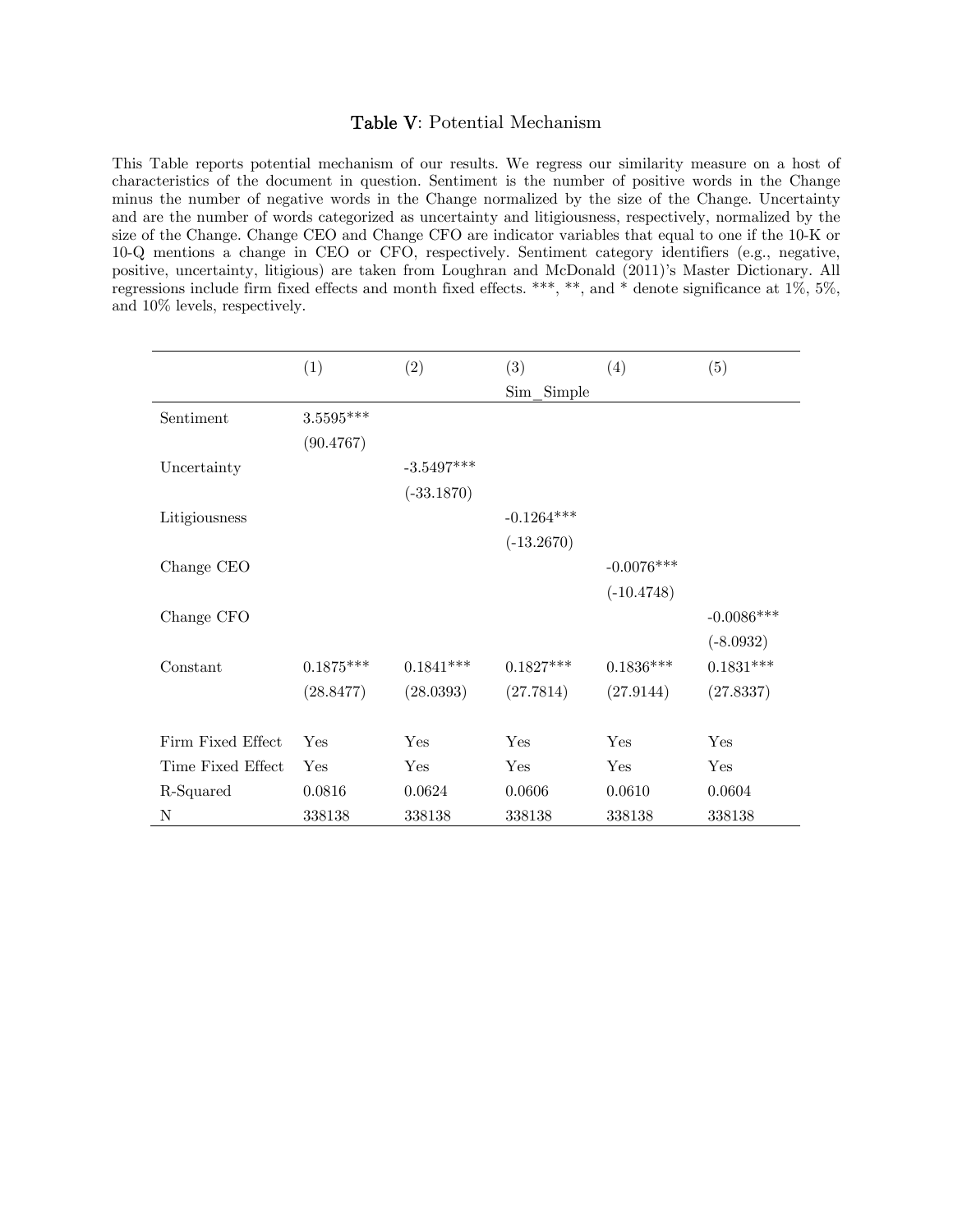# Table VI: Portfolio Sort - By Section

This Table reports the calendar-time portfolio returns for various sections of firms' financial reports. Similarity measures for each section are computed using only the textual portion in that section. For each of the four similarity measures, we compute quintiles based on the prior year's distribution of similarity scores across all stocks. Stocks then enter the quintile portfolio in the month after the public release of one of their 10-K or 10-Q reports. Firms are held in the portfolio for 3 months. We report Excess Returns (return minus risk free rate), Fama-French 3-factor Alphas (market, size, and value), and 5-factor Alphas (market, size, value, momentum, and liquidity) of the top minus bottom quintile portfolio (Q5 – Q1). Panel A reports equal-weight portfolio returns and Panel B reports value-weight portfolio returns. \*\*\*, \*\*, and \* denote significance at  $1\%$ ,  $5\%$ , and  $10\%$  levels, respectively.

|                               |               |                | Panel A: Equally Weighted |               |                |                |  |  |  |
|-------------------------------|---------------|----------------|---------------------------|---------------|----------------|----------------|--|--|--|
|                               |               | Sim Cosine     |                           |               | Sim Jaccard    |                |  |  |  |
|                               | Excess Return | 3-Factor Alpha | 5-Factor Alpha            | Excess Return | 3-Factor Alpha | 5-Factor Alpha |  |  |  |
| Management's Discussion and   | 0.0013        | $0.0011*$      | $0.0012*$                 | $0.0021**$    | $0.0022***$    | $0.0020***$    |  |  |  |
| Analysis                      | (1.5648)      | (1.6579)       | (1.6751)                  | (2.5054)      | (3.1451)       | (2.8061)       |  |  |  |
| Legal Proceedings             | $0.0036**$    | $0.0037***$    | $0.0033***$               | 0.0028        | $0.0030**$     | $0.0025*$      |  |  |  |
|                               | (2.2428)      | (3.0939)       | (2.6989)                  | (1.5729)      | (2.3602)       | (1.9341)       |  |  |  |
| Quantitative and Qualitative  | $0.0069***$   | $0.0068***$    | $0.0068***$               | $0.0020**$    | $0.0021***$    | $0.0019***$    |  |  |  |
| Disclosures About Market Risk | (2.7465)      | (2.6923)       | (2.6481)                  | (2.3738)      | (2.9594)       | (2.6049)       |  |  |  |
| Risk Factors                  | 0.0114        | 0.0118         | 0.0118                    | $0.0143**$    | $0.0144**$     | $0.0188***$    |  |  |  |
|                               | (1.6111)      | (1.6308)       | (1.6365)                  | (2.1325)      | (2.4497)       | (2.7601)       |  |  |  |
| Other Information             | 0.0020        | 0.0027         | $0.0036*$                 | $0.0031*$     | $0.0037**$     | $0.0040**$     |  |  |  |
|                               | (1.0839)      | (1.4684)       | (1.9179)                  | (1.7849)      | (2.1854)       | (2.2959)       |  |  |  |
|                               |               | Sim MinEdit    |                           | Sim Simple    |                |                |  |  |  |
|                               | Excess Return | 3-Factor Alpha | 5-Factor Alpha            | Excess Return | 3-Factor Alpha | 5-Factor Alpha |  |  |  |
| Management's Discussion and   | $0.0018*$     | $0.0022***$    | $0.0019***$               | $0.0019***$   | $0.0019**$     | $0.0017**$     |  |  |  |
| Analysis                      | (1.9519)      | (3.1616)       | (2.6652)                  | (2.6673)      | (2.5405)       | (2.3253)       |  |  |  |
| Legal Proceedings             | 0.0022        | $0.0025**$     | $0.0022*$                 | 0.0013        | 0.0016         | 0.0012         |  |  |  |
|                               | (1.2706)      | (2.3030)       | (1.9347)                  | (0.8157)      | (1.4119)       | (1.1042)       |  |  |  |
| Quantitative and Qualitative  | 0.0016        | $0.0023*$      | $0.0022*$                 | 0.0013        | 0.0011         | 0.0007         |  |  |  |
| Disclosures About Market Risk | (1.1822)      | (1.7374)       | (1.6712)                  | (0.1581)      | (0.1319)       | (0.0801)       |  |  |  |
| Risk Factors                  | 0.0102        | $0.0185***$    | $0.0138**$                | $0.0125*$     | $0.0154**$     | $0.0177**$     |  |  |  |
|                               | (1.1928)      | (2.7728)       | (2.1663)                  | (1.9310)      | (2.1914)       | (2.1156)       |  |  |  |
| Other Information             | 0.0009        | 0.0014         | 0.0016                    | 0.0022        | $0.0026**$     | $0.0022*$      |  |  |  |
|                               | (0.5773)      | (0.9649)       | (1.0514)                  | (1.2731)      | (2.3091)       | (1.9525)       |  |  |  |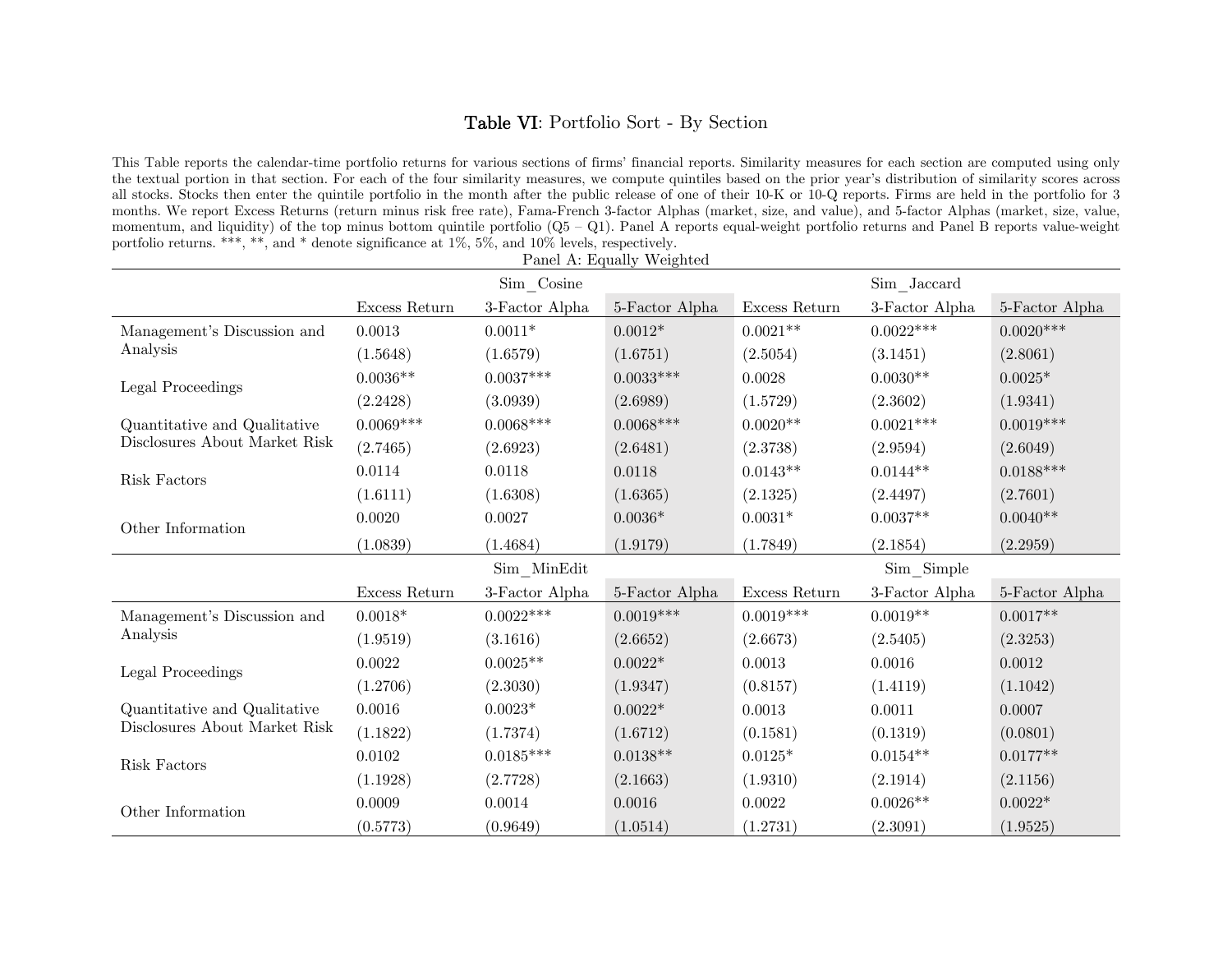|                               |               |                | Panel B: Value Weighted |               |                |                |
|-------------------------------|---------------|----------------|-------------------------|---------------|----------------|----------------|
|                               |               | $Sim\_Cosine$  |                         |               | Sim Jaccard    |                |
|                               | Excess Return | 3-Factor Alpha | 5-Factor Alpha          | Excess Return | 3-Factor Alpha | 5-Factor Alpha |
| Management's Discussion and   | $0.0027*$     | $0.0028*$      | 0.0022                  | $0.0047***$   | $0.0043***$    | $0.0033**$     |
| Analysis                      | (1.8009)      | (1.8471)       | (1.4237)                | (2.8834)      | (2.6347)       | (2.0151)       |
| Legal Proceedings             | $0.0035*$     | 0.0032         | 0.0032                  | 0.0018        | 0.0010         | 0.0005         |
|                               | (1.6643)      | (1.5347)       | (1.4722)                | (0.8050)      | (0.4609)       | (0.2127)       |
| Quantitative and Qualitative  | 0.0039        | 0.0044         | 0.0045                  | $0.0047***$   | $0.0042***$    | $0.0038**$     |
| Disclosures About Market Risk | (1.3980)      | (1.5716)       | (1.6159)                | (2.8918)      | (2.6005)       | (2.3723)       |
| Risk Factors                  | $0.0144*$     | $0.0150**$     | $0.0156**$              | $0.0118*$     | $0.0165***$    | $0.0156**$     |
|                               | (1.9625)      | (2.0069)       | (2.0470)                | (1.8999)      | (2.7450)       | (2.5669)       |
| Other Information             | $0.0073**$    | $0.0075**$     | $0.0080**$              | 0.0054        | 0.0049         | 0.0043         |
|                               | (2.1343)      | (2.2083)       | (2.3014)                | (1.5574)      | (1.4249)       | (1.2049)       |
|                               |               | $Sim$ _MinEdit |                         |               | Sim Simple     |                |
|                               | Excess Return | 3-Factor Alpha | 5-Factor Alpha          | Excess Return | 3-Factor Alpha | 5-Factor Alpha |
| Management's Discussion and   | $0.0047***$   | $0.0044***$    | $0.0033*$               | $0.0038**$    | $0.0037**$     | 0.0025         |
| Analysis                      | (2.6718)      | (2.6389)       | (1.9706)                | (2.0562)      | (2.1179)       | (1.4231)       |
| Legal Proceedings             | 0.0014        | 0.0005         | 0.0007                  | 0.0030        | 0.0024         | 0.0027         |
|                               | (0.6083)      | (0.2467)       | (0.2985)                | (1.2640)      | (1.0351)       | (1.1573)       |
| Quantitative and Qualitative  | 0.0000        | 0.0014         | 0.0012                  | 0.0013        | 0.0011         | 0.0007         |
| Disclosures About Market Risk | (0.0149)      | (0.6396)       | (0.6135)                | (0.1581)      | (0.1319)       | (0.0801)       |
| Risk Factors                  | 0.0095        | $0.0151**$     | $0.0105*$               | 0.0125        | 0.0133         | 0.0085         |
|                               | (1.1777)      | (2.2874)       | (1.6658)                | (1.5388)      | (1.6108)       | (1.0385)       |
| Other Information             | 0.0022        | 0.0011         | 0.0009                  | 0.0013        | 0.0002         | 0.0000         |
|                               | (0.6272)      | (0.3286)       | (0.2515)                | (0.3783)      | (0.0678)       | (0.0146)       |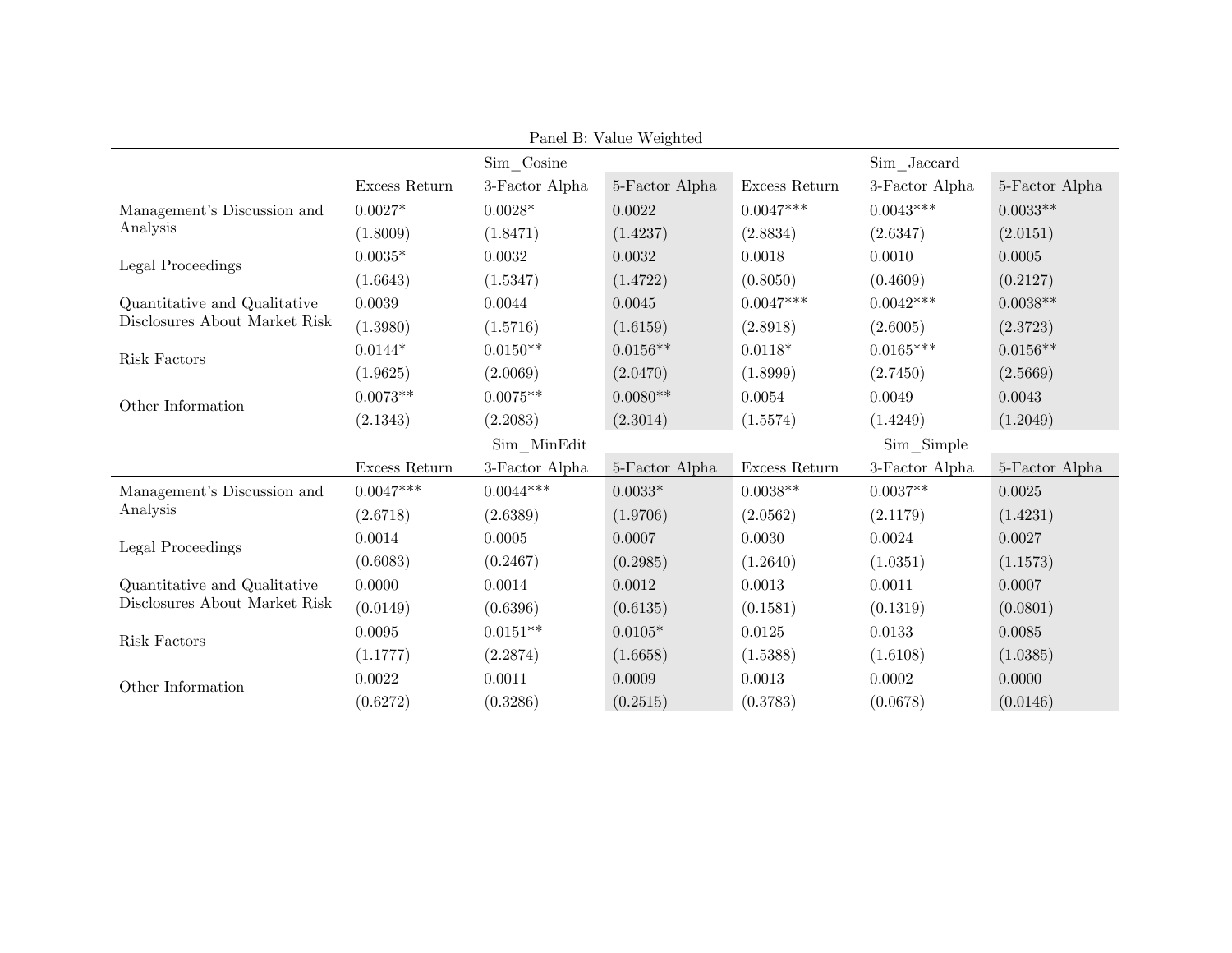# Table VII: Post Sarbanes Oxley (2003 - 2014) for the Risk Factors Section.

This Table reports the calendar-time portfolio returns and the risk factors post Sarbanes Oxley (2003-2014). For each of the four similarity measures, we compute quintiles based on the prior year's distribution of similarity scores across all stocks. Stocks then enter the quintile portfolio in the month after the public release of one of their 10-K or 10-Q reports. Firms are held in the portfolio for 3 months. We report Excess Return (return minus risk free rate), Fama-French 3-factor Alphas (market, size, and value), and 5-factor Alphas (market, size, value, momentum, and liquidity) and risk-factor loadings of the top minus bottom quintile portfolio  $(Q5 - Q1)$ . \*\*\*, \*\*, and \* denote significance at 1%, 5%, and 10% levels, respectively.

|                      |             |             | Equally Weighted |             |             |             | Value Weighted |              |
|----------------------|-------------|-------------|------------------|-------------|-------------|-------------|----------------|--------------|
|                      | Sim Cosine  | Sim Jaccard | Sim MinEdit      | Sim Simple  | Sim Cosine  | Sim Jaccard | Sim MinEdit    | Sim Simple   |
|                      |             |             | Excess Return    |             |             |             | Excess Return  |              |
| Constant             | 0.0044      | $0.0111***$ | $0.0062*$        | $0.0060**$  | $0.0091**$  | $0.0086**$  | 0.0064         | 0.0041       |
|                      | (1.2723)    | (3.1530)    | (1.7965)         | (1.9816)    | (2.3904)    | (2.1179)    | (1.6268)       | (1.1600)     |
|                      |             |             | 3-Factor         |             |             |             | 3-Factor       |              |
| Constant             | 0.0054      | $0.0115***$ | $0.0073**$       | $0.0070**$  | $0.0101**$  | $0.0096**$  | $0.0080**$     | $0.0059*$    |
|                      | (1.5554)    | (3.2078)    | (2.0967)         | (2.3317)    | (2.6119)    | (2.3857)    | (2.0484)       | (1.7184)     |
| <b>MKTRF</b>         | $-0.1217$   | $-0.0552$   | $-0.1596*$       | $-0.1439*$  | $-0.1512$   | $-0.1808$   | $-0.2621**$    | $-0.2637***$ |
|                      | $(-1.3195)$ | $(-0.5811)$ | $(-1.6960)$      | $(-1.7807)$ | $(-1.4511)$ | $(-1.6497)$ | $(-2.4622)$    | $(-2.8154)$  |
| ${\rm SMB}$          | $-0.0973$   | $-0.0918$   | $-0.0763$        | $-0.1073$   | 0.0615      | 0.0426      | 0.0529         | 0.0350       |
|                      | $(-0.5783)$ | $(-0.5155)$ | $(-0.4510)$      | $(-0.7380)$ | (0.3236)    | (0.2170)    | (0.2777)       | (0.2092)     |
| $\operatorname{HML}$ | $-0.0674$   | $-0.0256$   | 0.0887           | 0.0474      | $-0.0621$   | $-0.0886$   | 0.0161         | $-0.1338$    |
|                      | $(-0.4443)$ | $(-0.1634)$ | (0.5736)         | (0.3567)    | $(-0.3640)$ | $(-0.4931)$ | (0.0925)       | $(-0.8694)$  |
|                      |             |             | 5-Factor         |             |             |             | 5-Factor       |              |
| Constant             | 0.0056      | $0.0111***$ | $0.0071**$       | $0.0071**$  | $0.0092**$  | $0.0101**$  | $0.0075*$      | 0.0056       |
|                      | (1.5894)    | (3.0614)    | (1.9960)         | (2.3269)    | (2.3817)    | (2.4599)    | (1.9307)       | (1.6511)     |
| <b>MKTRF</b>         | $-0.1293$   | $-0.0652$   | $-0.1497$        | $-0.1291$   | $-0.1414$   | $-0.1923*$  | $-0.1863*$     | $-0.1876**$  |
|                      | $(-1.3461)$ | $(-0.6623)$ | $(-1.5284)$      | $(-1.5368)$ | $(-1.3164)$ | $(-1.6849)$ | $(-1.7289)$    | $(-1.9978)$  |
| ${\rm SMB}$          | $-0.0859$   | $-0.1090$   | $-0.0912$        | $-0.1041$   | 0.0177      | 0.0274      | 0.0138         | 0.0056       |
|                      | $(-0.5013)$ | $(-0.6057)$ | $(-0.5284)$      | $(-0.7030)$ | (0.0923)    | (0.1372)    | (0.0733)       | (0.0340)     |
| $\operatorname{HML}$ | $-0.0984$   | 0.0208      | 0.1263           | 0.0509      | 0.0498      | $-0.1129$   | 0.1349         | $-0.0351$    |
|                      | $(-0.5935)$ | (0.1206)    | (0.7500)         | (0.3523)    | (0.2699)    | $(-0.5770)$ | (0.7301)       | $(-0.2172)$  |
| <b>UMD</b>           | $-0.0257$   | $-0.0271$   | 0.0331           | 0.0489      | 0.0355      | 0.0831      | $0.2472***$    | $0.2488***$  |
|                      | $(-0.3176)$ | $(-0.3270)$ | (0.4001)         | (0.6893)    | (0.3937)    | (0.8680)    | (2.7340)       | (3.1614)     |
| PS VWF               | $-0.0282$   | 0.0939      | 0.0332           | $-0.0363$   | 0.1526      | $-0.0414$   | $-0.0169$      | $-0.0520$    |
|                      | $(-0.3161)$ | (1.0185)    | (0.3670)         | $(-0.4680)$ | (1.5348)    | $(-0.3932)$ | $(-0.1704)$    | $(-0.6009)$  |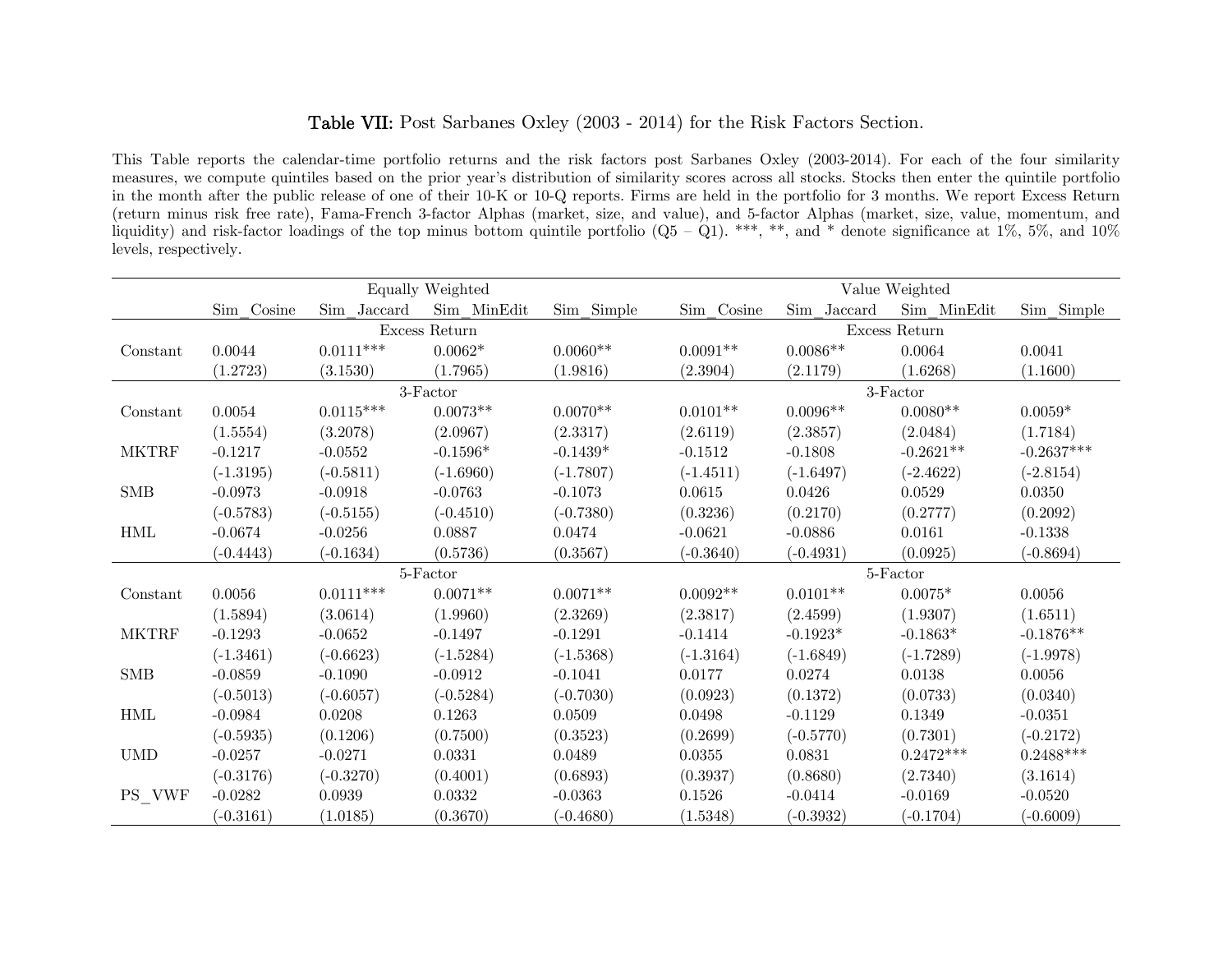### Table VIII: Portfolio Sort — Document Characteristics

This Table reports calendar-time portfolio 5-factor alphas (market, size, value, momentum, and liquidity) for samples of high and low levels of Sentiment, Uncertainty, and Litigiousness, where "low" and "high" are defined as less than the median and higher than median, respectively. For each of the four similarity measures, we compute quintiles based on the prior year's distribution of similarity scores across all stocks. Stocks then enter the quintile portfolio in the month after the public release of one of their 10-K or 10-Q reports. Firms are held in the portfolio for 3 months. Sentiment is the number of positive words in the Change minus the number of negative words in the Change normalized by the size of the Change. Uncertainty and Litigiousness are the number of words categorized as uncertainty and litigiousness, respectively, normalized by the size of the Change. Sentiment category identifiers (e.g., negative, positive, uncertainty, litigious) are taken from Loughran and McDonald (2011)'s Master Dictionary. \*\*\*, \*\*, and \* denote significance at 1\%, 5\%, and 10\% levels, respectively.

|               |      |             |             | Sim Cosine     |                |          |            | Sim Jaccard |              |              |                |                |           |             |
|---------------|------|-------------|-------------|----------------|----------------|----------|------------|-------------|--------------|--------------|----------------|----------------|-----------|-------------|
|               |      | Q1          | Q2          | Q <sub>3</sub> | Q <sub>4</sub> | Q5       | $Q5 - Q1$  |             | Q1           | Q2           | Q <sub>3</sub> | Q <sub>4</sub> | $Q_{5}$   | $Q5 - Q1$   |
|               | Low  | $-0.0009$   | $-0.0049**$ | $-0.0011$      | 0.0001         | 0.0018   | 0.0026     |             | $-0.0045***$ | $-0.0044***$ | $-0.0024$      | 0.0023         | 0.0009    | $0.0054**$  |
| Sentiment     |      | $(-0.7123)$ | $(-2.4323)$ | $(-0.8359)$    | (0.0655)       | (1.5807) | (1.4798)   |             | $(-2.7913)$  | $(-3.1639)$  | $(-1.2370)$    | $-1.6184$      | $-0.6911$ | $-2.4101$   |
|               | High | 0.0017      | $-0.0022$   | 0.0004         | 0.0013         | 0.0021   | 0.0006     |             | 0.0008       | 0.0004       | 0.0013         | 0.0022         | 0.0015    | 0.0011      |
|               |      | (1.2713)    | $(-1.4511)$ | (0.2767)       | (0.9940)       | (1.5911) | (0.3044)   |             | $-0.6297$    | $-0.266$     | $-0.7833$      | $-1.5338$      | $-1.2704$ | $-0.6093$   |
|               | Low  | $-0.0003$   | $-0.0024$   | 0.0012         | 0.0014         | 0.0018   | 0.0021     |             | $-0.0023*$   | $-0.0034**$  | 0.002          | $0.0025*$      | 0.002     | $0.0044**$  |
| Uncertainty   |      | $(-0.2047)$ | $(-1.5217)$ | (0.8707)       | (1.0239)       | (1.3515) | (1.0751)   |             | $(-1.6548)$  | $(-2.0413)$  | $-1.2431$      | $-1.8589$      | $-1.4689$ | $-2.4187$   |
|               | High | $-0.0022*$  | $-0.0007$   | 0.0006         | 0.0007         | 0.0005   | $0.0032*$  |             | $-0.0054***$ | $-0.001$     | $\overline{0}$ | 0.0008         | 0.0013    | $0.0072***$ |
|               |      | $(-1.7899)$ | $(-0.4183)$ | (0.4222)       | (0.4518)       | (0.4417) | (1.8134)   |             | (-3.1124)    | $(-0.7230)$  | $(-0.0218)$    | $-0.5928$      | $-1.1628$ | $-3.5092$   |
|               | Low  | $-0.0010$   | $-0.0032**$ | 0.0015         | 0.0018         | 0.0004   | 0.0014     |             | $-0.0029**$  | $-0.0042***$ | 0.0013         | 0.0011         | 0.0016    | $0.0047**$  |
| Litigiousness |      | $(-0.7701)$ | $(-2.0781)$ | (1.0152)       | (1.2306)       | (0.3863) | (0.8268)   |             | $(-1.9848)$  | $(-2.6452)$  | $-0.774$       | $-0.8267$      | $-1.0496$ | $-2.1829$   |
|               | High | $-0.0023*$  | $-0.0007$   | 0.0010         | $0.0024*$      | 0.0012   | $0.0040**$ |             | $-0.0048***$ | $-0.0011$    | 0.0006         | $0.0024**$     | 0.002     | $0.0071***$ |
|               |      | $(-1.8054)$ | $(-0.4501)$ | (0.7448)       | (1.8381)       | (1.0190) | (2.2466)   |             | $(-2.7580)$  | $(-0.7463)$  | $-0.3233$      | $-2.0542$      | $-1.5655$ | $-3.2909$   |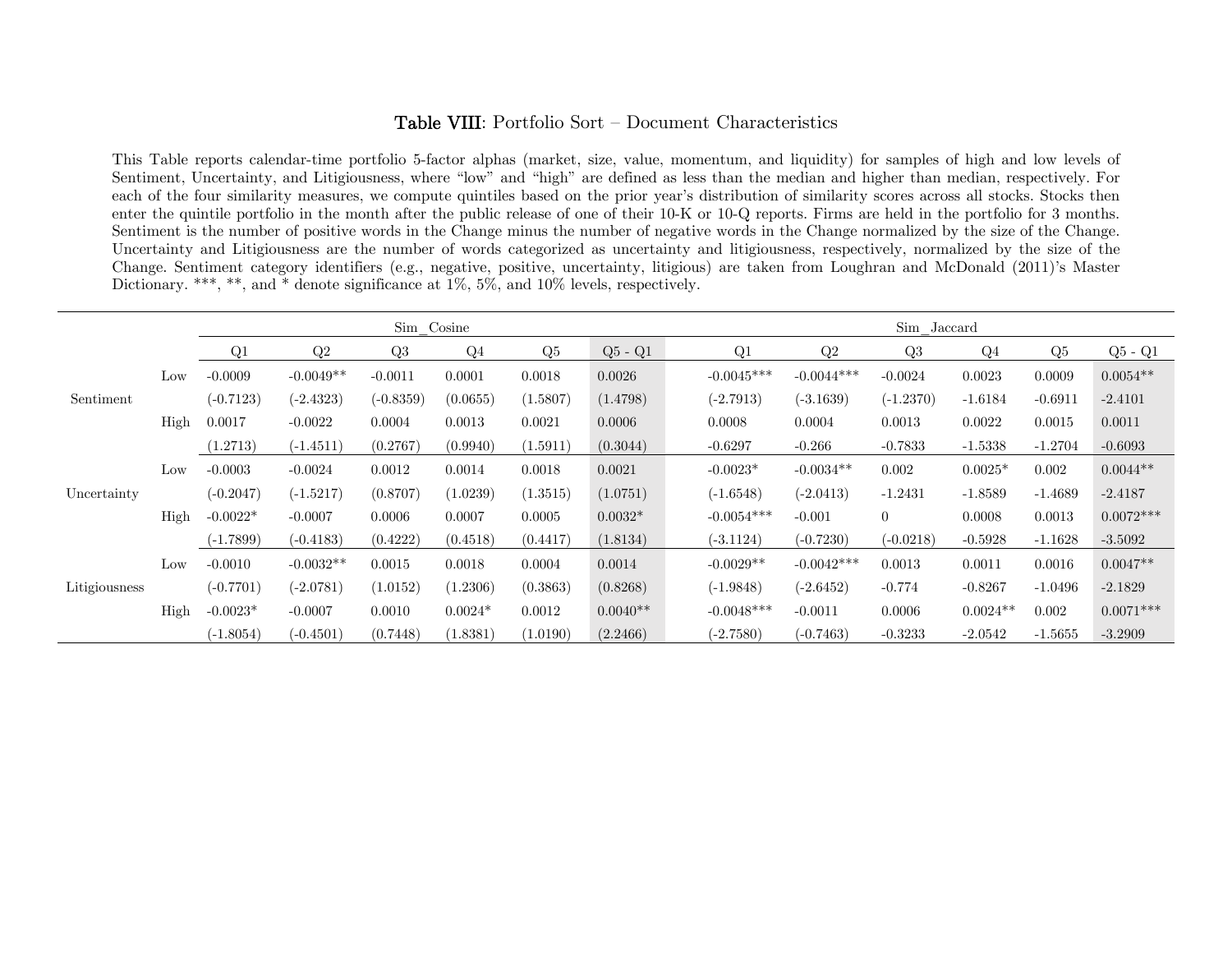|               |      |             |             | Sim MinEdit    |             |             |            |              |             | Sim Simple     |                |          |             |
|---------------|------|-------------|-------------|----------------|-------------|-------------|------------|--------------|-------------|----------------|----------------|----------|-------------|
|               |      | Q1          | Q2          | Q <sub>3</sub> | $Q_4$       | Q5          | $Q5 - Q1$  | Q1           | Q2          | Q <sub>3</sub> | Q <sub>4</sub> | Q5       | $Q5 - Q1$   |
|               | Low  | $-0.0036**$ | $-0.0022$   | 0.0016         | $-0.0008$   | 0.0013      | $0.0048**$ | $-0.0047***$ | $-0.0024$   | $-0.0001$      | $0.0027**$     | 0.0010   | $0.0057***$ |
| Sentiment     |      | $(-2.3516)$ | $(-1.5372)$ | (1.1200)       | $(-0.6059)$ | (0.9551)    | (2.1460)   | $(-3.3643)$  | $(-1.5296)$ | $(-0.1041)$    | (2.0023)       | (0.7035) | (2.6567)    |
|               | High | $-0.0002$   | $-0.0002$   | 0.0006         | 0.0004      | $0.0026*$   | 0.0032     | 0.0011       | 0.0006      | 0.0008         | 0.0009         | 0.0020   | 0.0012      |
|               |      | $(-0.1464)$ | $(-0.1844)$ | (0.4199)       | (0.2755)    | (1.6932)    | (1.5618)   | (0.8134)     | (0.6002)    | (0.5391)       | (0.5091)       | (1.1541) | (0.5032)    |
|               | Low  | $-0.0033**$ | 0.0004      | $-0.0015$      | 0.0014      | $-0.0003$   | $0.0033*$  | $-0.0017$    | $-0.0013$   | $-0.0001$      | 0.0017         | 0.0022   | $0.0038*$   |
| Uncertainty   |      | $(-2.0092)$ | (0.2767)    | $(-1.1442)$    | (0.8347)    | $(-0.1981)$ | (1.6723)   | $(-1.1747)$  | $(-1.0097)$ | $(-0.0768)$    | (1.3819)       | (1.4079) | (1.8473)    |
|               | High | $-0.0014$   | $-0.0021$   | 0.0012         | 0.0017      | $0.0026*$   | $0.0041**$ | $-0.0041**$  | $-0.0008$   | $0.0030***$    | 0.0012         | 0.0007   | $0.0051**$  |
|               |      | $(-1.0799)$ | $(-1.5031)$ | (0.9572)       | (1.2670)    | (1.7718)    | (2.0624)   | $(-2.2905)$  | $(-0.6771)$ | (2.6108)       | (0.6432)       | (0.3959) | (2.1409)    |
|               | Low  | $-0.0005$   | $-0.0022$   | $-0.0005$      | $-0.0008$   | $0.0032**$  | $0.0038*$  | $-0.0023$    | $-0.0030**$ | 0.0019         | $-0.0007$      | 0.0016   | $0.0039*$   |
| Litigiousness |      | $(-0.4520)$ | $(-1.3860)$ | $(-0.3590)$    | $(-0.5422)$ | (2.0016)    | (1.9562)   | $(-1.6448)$  | $(-2.2771)$ | (1.6493)       | $(-0.5575)$    | (1.0031) | (1.8726)    |
|               | High | $-0.0032*$  | 0.0001      | $-0.0004$      | $0.0027**$  | 0.0016      | $0.0051**$ | $-0.0035**$  | $-0.0001$   | $0.0028**$     | $0.0030**$     | 0.0010   | $0.0049**$  |
|               |      | $(-1.9640)$ | (0.0807)    | $(-0.3698)$    | (1.9978)    | (0.9775)    | (2.2169)   | $(-2.0759)$  | $(-0.1127)$ | (2.4679)       | (2.1654)       | (0.6788) | (2.0119)    |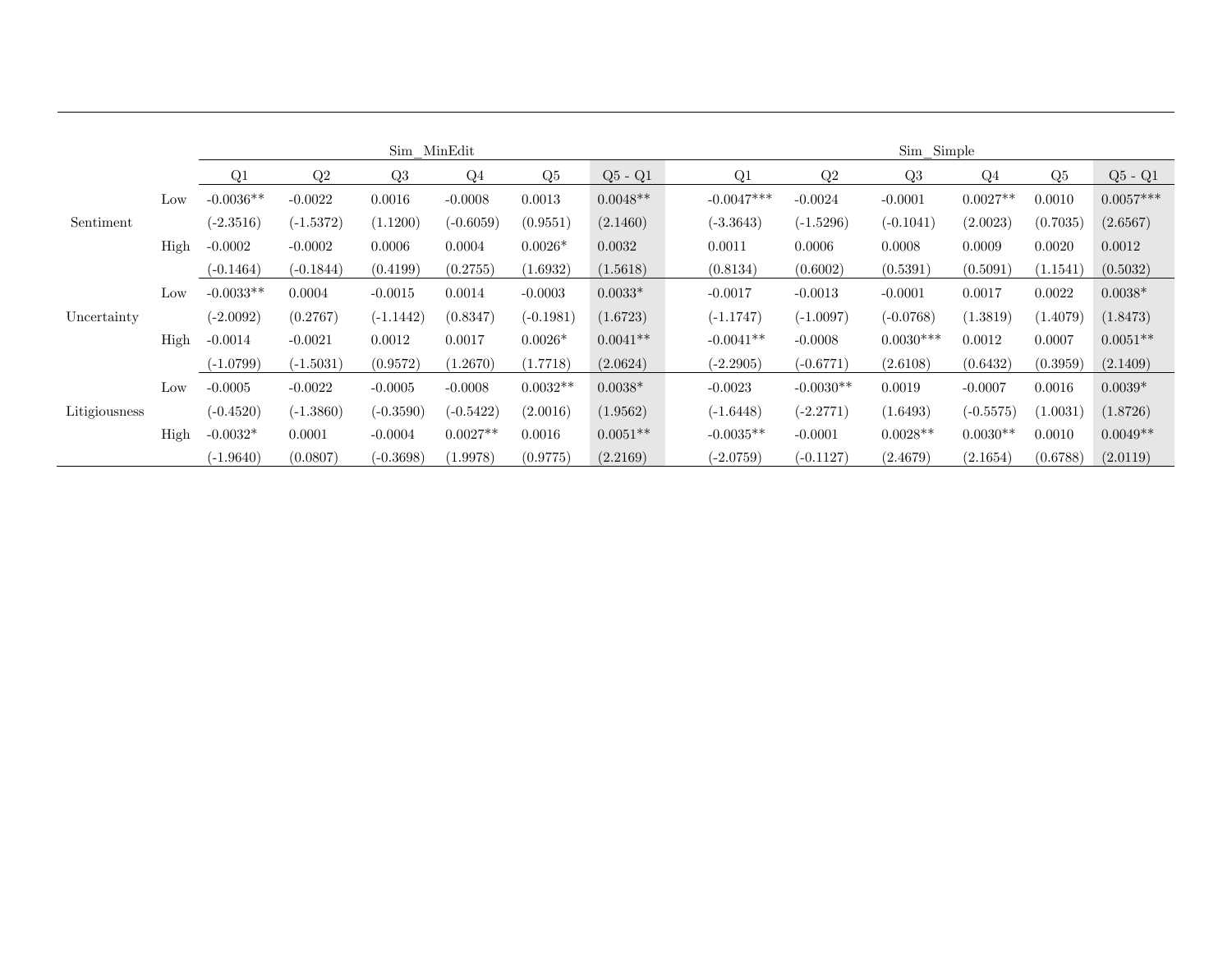### Table IX: The Influence of Specific Law Firms

This Table reports the impact of law firm characteristics on firm-level similarity scores. We extract and hand-code law firm names from 10-Ks and 10-Qs. Panel A reports the differential effects of in-house versus outside lawyers on firm-level similarity scores. Panel B reports law firm fixed effects on firm-level similarity scores and the F-tests on the joint significance of law firm fixed effects. \*\*\*, \*\*, and \* denote significance at 1%, 5%, and 10% levels, respectively.

|                    | $\left( 1\right)$ | $\left( 2\right)$ | $\left( 3\right)$ | $\left( 4\right)$ |
|--------------------|-------------------|-------------------|-------------------|-------------------|
|                    | Sim Cosine        | Sim Jaccard       | Sim MinEdit       | Sim Simple        |
|                    |                   |                   |                   |                   |
| InHouseLawyer      | $-0.0370***$      | $-0.0602$ ***     | $-0.0266***$      | $-0.0087***$      |
|                    | $(-23.8120)$      | $(-41.9617)$      | $(-19.5237)$      | $(-11.8535)$      |
| Constant           | $0.9107***$       | $0.4830***$       | $0.4514***$       | $0.1815***$       |
|                    | (26.8179)         | (15.7561)         | (15.4419)         | (28.5386)         |
| Firm Fixed Effects | <b>Yes</b>        | Yes               | Yes               | <b>Yes</b>        |
| Time Fixed Effects | <b>Yes</b>        | Yes               | Yes               | Yes               |
| R-Squared          | 0.0620            | 0.1266            | 0.1197            | 0.0666            |
| N                  | 411023            | 411023            | 411023            | 415535            |

#### Panel A

#### Panel B

|                               | $\left( 1\right)$         |        | $\left( 2\right)$           |        | $\left( 3\right)$         |            | (4)                       |        |
|-------------------------------|---------------------------|--------|-----------------------------|--------|---------------------------|------------|---------------------------|--------|
|                               | Sim Cosine                |        | Sim Jaccard                 |        | Sim MinEdit               |            | Sim Simple                |        |
| Law Firm Fixed Effects        | No.                       | Yes    | N <sub>0</sub>              | Yes    | N <sub>0</sub>            | <b>Yes</b> | No                        | Yes    |
| Firm Fixed Effects            | Yes                       | Yes    | Yes                         | Yes    | Yes                       | Yes        | Yes                       | Yes    |
| Time Fixed Effects            | Yes                       | Yes    | Yes                         | Yes    | Yes                       | <b>Yes</b> | Yes                       | Yes    |
| Adjusted R-Squared            | 0.1402                    | 0.1592 | 0.104                       | 0.125  | 0.0527                    | 0.0711     | 0.1031                    | 0.1216 |
| N                             | 88.024                    | 88,024 | 88.024                      | 88.024 | 88.024                    | 88.024     | 86.359                    | 86,359 |
| F-test for joint significance | 1.2799                    |        | 1.4371                      |        | 1.4370                    |            | 1.3076                    |        |
| of Law Firm fixed effects     | $Prob > chi2 =$<br>0.0000 |        | Prob $>$ chi2 $=$<br>0.0000 |        | $Prob > chi2 =$<br>0.0000 |            | $Prob > chi2 =$<br>0.0000 |        |
| Number of constraints         | 1901                      |        | 1901                        |        | 1901                      |            | 1885                      |        |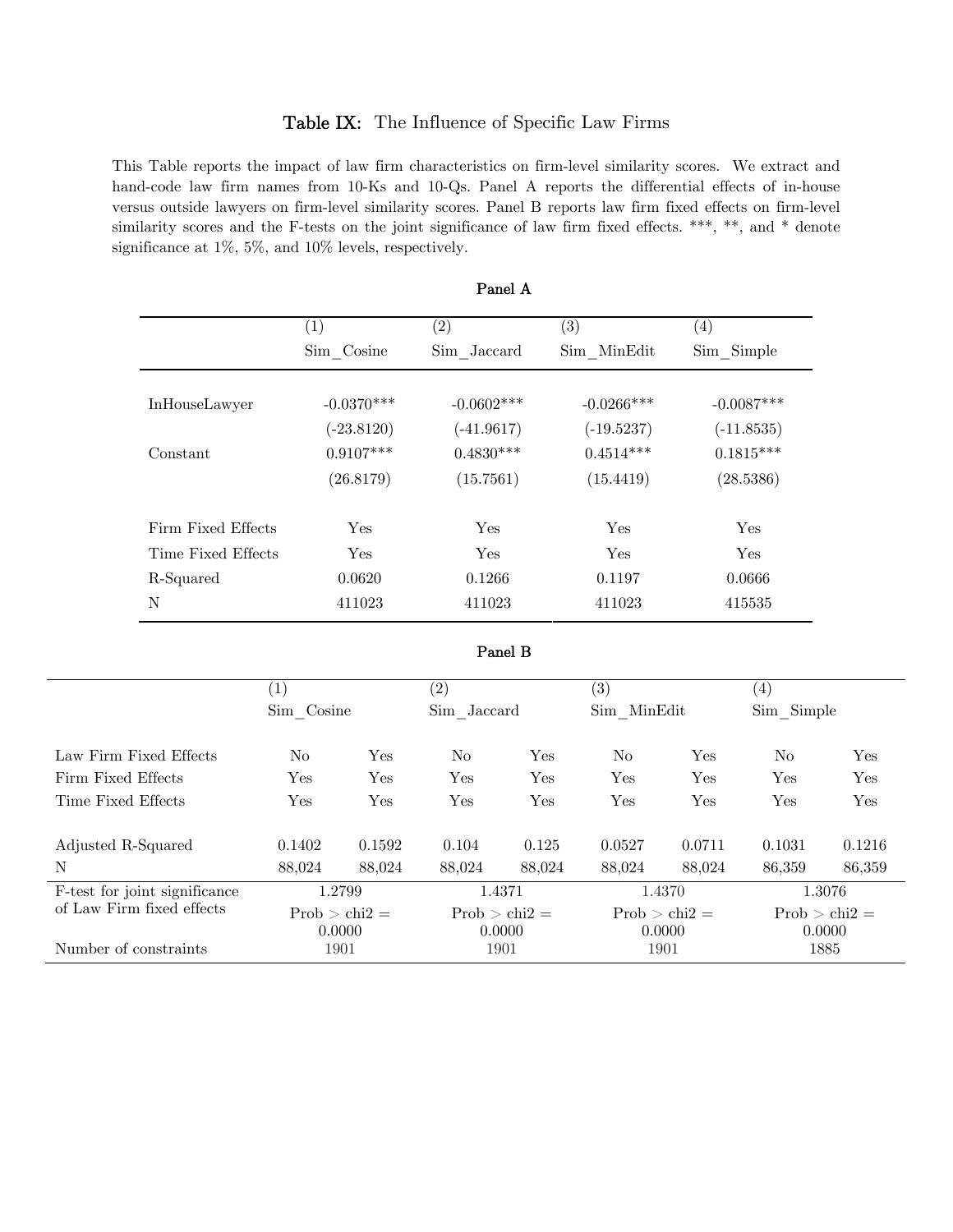## Table X: Robustness

This Table reports the Fama-MacBeth cross-sectional regressions of individual firm-level stock returns on our 4 similarity measures and a host of known return predictors. Size is log of market value of equity, log(BM) is log book value of equity over market value of equity, Ret(-1,0) is previous month's return, and Ret(-12, -1) is the cumulative return from month -12 to month -1. Invest is capx/ppent. GrossProfit is (revt-cogs)/at. FreeCashFlow is (ni + dp - wcapch - capx)/at. Accrual is ( $\Delta$ act - chech -  $\Delta$ lct +  $\Delta$ dct +  $(\text{Atxp - dp})$  scaled by average assets  $(\text{at}/2 + \text{lag}(\text{at})/2)$ . \*\*\*, \*\*, and \* denote significance at 1%, 5%, and 10% levels, respectively.

|               | $\overline{(1)}$ | $\overline{(2)}$ | $\overline{(3)}$ | (4)          |
|---------------|------------------|------------------|------------------|--------------|
|               |                  |                  | Ret              |              |
| Sim Cosine    | $0.0056***$      |                  |                  |              |
|               | (3.0429)         |                  |                  |              |
| Sim Jaccard   |                  | $0.0044***$      |                  |              |
|               |                  | (2.7556)         |                  |              |
| Sim MinEdit   |                  |                  | $0.0024*$        |              |
|               |                  |                  | (1.9725)         |              |
| Sim Simple    |                  |                  |                  | $0.0173**$   |
|               |                  |                  |                  | (1.9935)     |
| Size          | $-0.0002$        | $-0.0001$        | $-0.0001$        | $-0.0001$    |
|               | $(-0.3633)$      | $(-0.2574)$      | $(-0.2565)$      | $(-0.1548)$  |
| log(BM)       | 0.0018           | 0.0018           | 0.0017           | $0.0015*$    |
|               | (0.7027)         | (0.7127)         | (0.7017)         | (1.6527)     |
| $Ret(-1,0)$   | $-0.0299***$     | $-0.0299***$     | $-0.0298***$     | $-0.0340***$ |
|               | $(-4.1986)$      | $(-4.1663)$      | $(-4.1313)$      | $(-4.5371)$  |
| $Ret(-12,-1)$ | $0.0084**$       | $0.0083**$       | $0.0084**$       | $0.0062**$   |
|               | (2.4815)         | (2.4526)         | (2.4867)         | (2.2197)     |
| Invest        | $-0.0044$        | $-0.0042$        | $-0.0043$        | $-0.0046*$   |
|               | $(-1.6277)$      | $(-1.5790)$      | $(-1.5971)$      | $(-1.7823)$  |
| GrossProfit   | $0.0046**$       | $0.0046**$       | $0.0045**$       | $0.0051**$   |
|               | (2.3736)         | (2.3503)         | (2.3132)         | (2.5002)     |
| FreeCashflow  | 0.0048           | 0.0045           | 0.0049           | 0.0037       |
|               | (1.1198)         | (1.0488)         | (1.1466)         | (0.8334)     |
| Accrual       | $-0.0113***$     | $-0.0113***$     | $-0.0114***$     | $-0.0058***$ |
|               | $(-2.8590)$      | $(-2.8637)$      | $(-2.8846)$      | $(-2.6575)$  |
| Cons          | 0.0047           | 0.0071           | 0.0080           | $-0.0075$    |
|               | (0.5067)         | (0.7797)         | (0.8793)         | $(-0.3988)$  |
|               |                  |                  |                  |              |
| R-Squared     | 0.0809           | 0.0812           | 0.0812           | 0.0019       |
| ${\bf N}$     | 607864           | 607864           | 607864           | 600075       |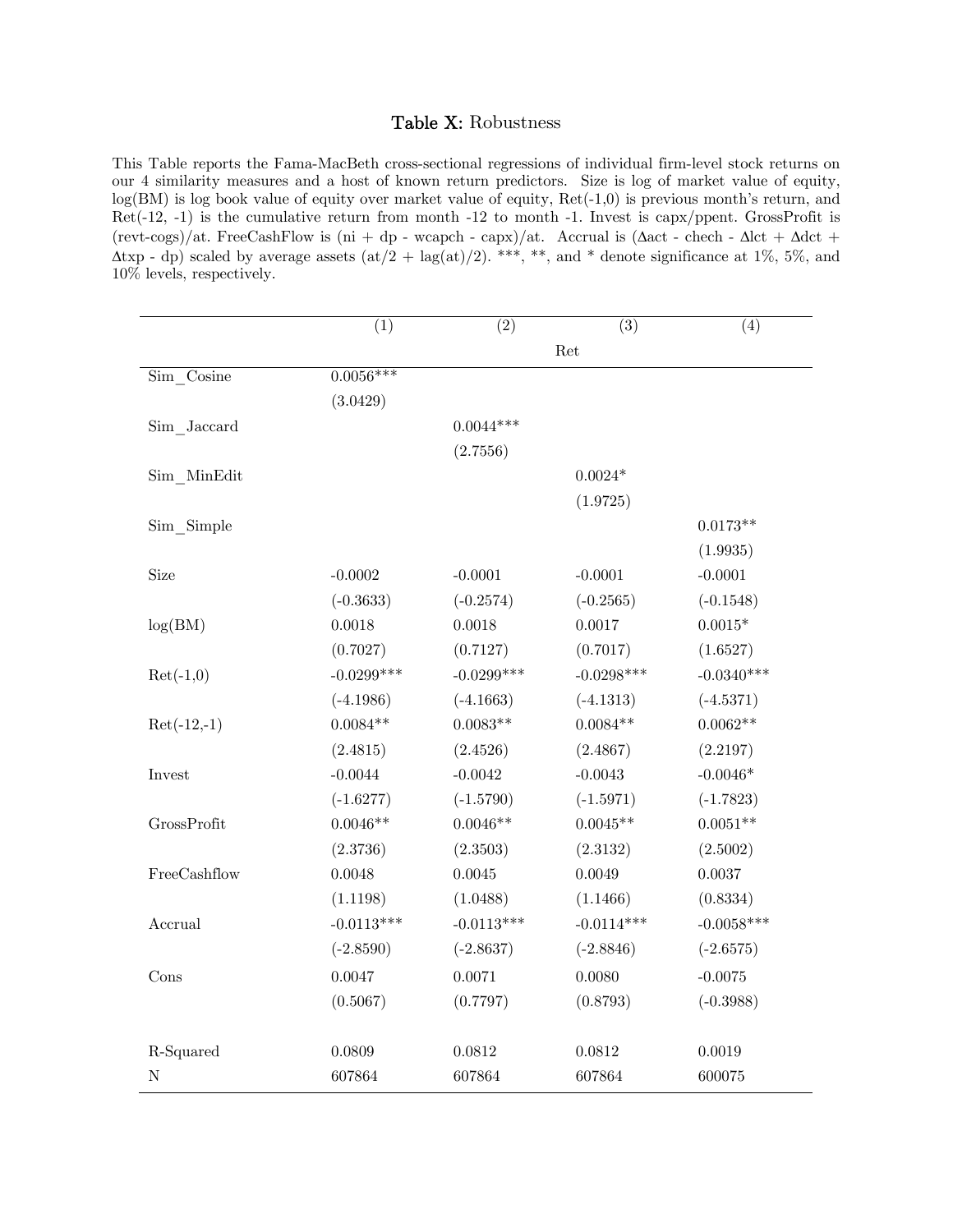Figure 1: Example NetApp, Inc. (ticker = NTAP) Similarity Score

This figure plots the similarity score of NetApp, Inc. from 1996 to 2014.

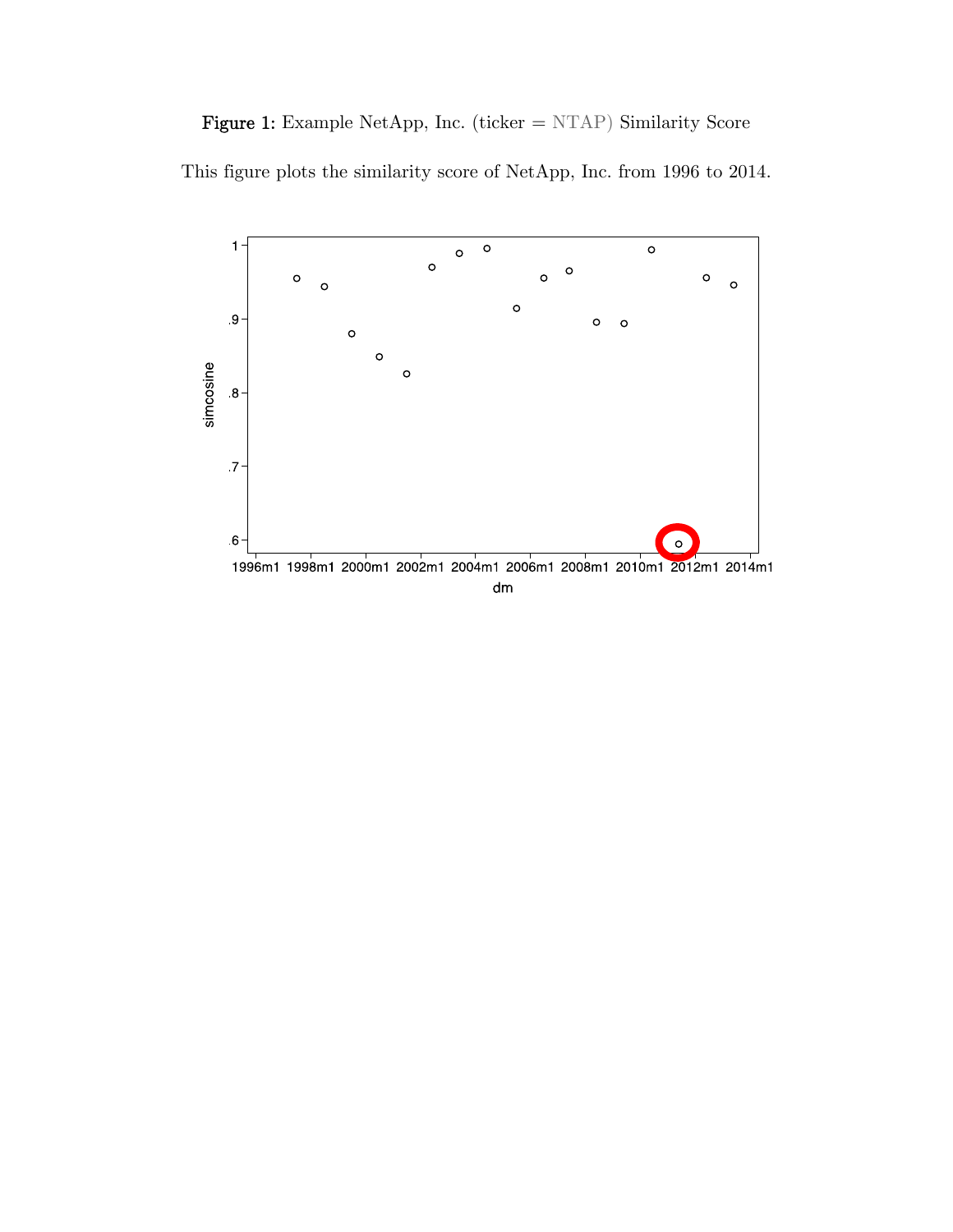# Figure 2: News articles and Congressional Open Letter regarding NetApp's involvement with Syria

1) November 3rd, 2011: "Syria Crackdown Gets Italy Firm's Aid With U.S.-Europe Spy Gear", reported that Syrian intelligence agents have contracted Area SpA, an Italian surveillance company, to complete a highly sophisticated system that tracks Internet activity using NetApp equipment.

http://www.bloomberg.com/news/articles/2011-11-03/syria-crackdown-gets-italy-firm-s-aidwith-u-s-europe-spy-gear

# 2) November 9th, 2011: "NetApp Role in Syria Spy Project Spurs Demands for U.S. Inquiry"

http://www.bloomberg.com/news/articles/2011-11-10/netapp-role-in-syria-spy-project-spursdemands-for-u-s-inquiry

 Senators Mark Kirk, a Republican from Illinois, and Robert Casey, a Democrat from Pennsylvania, will send a letter today to the State and Commerce departments requesting an investigation into two U.S. companies whose technology has been used to "monitor activities of Syrian citizens," according to a draft of the letter. One of the companies is NetApp, whose role in the Internet surveillance system was detailed in a Nov. 3 article by Bloomberg News.

In addition, Representative James McGovern, a Democrat from Massachusetts and cochairman of the Tom Lantos Human Rights Commission in the House, said he has instructed his staff to follow up with government agencies regarding NetApp to make sure U.S. sanctions against Syria are being enforced.

"I find it unconscionable that a U.S.-based company's technology is being sent to Syria to help spy on peaceful citizens," McGovern said.

In their letter, Senators Kirk and Casey ask that pending conclusion of an investigation, officials consider suspending all U.S. government work with NetApp, which received more than \$111 million in U.S. contracts since 2001.

3) November 14<sup>th,</sup> 2011: Senators Mark Kirk (R-IL), Robert Casey (D-PA) and Christopher Coons (D-DE) sent the following letter to the secretary of state and secretary of commerce, asking the administration officials to look into the matter:

http://www.casey.senate.gov/newsroom/releases/casey-urges-administration-to-investigatecompanies-allegedly-aiding-syrian-regime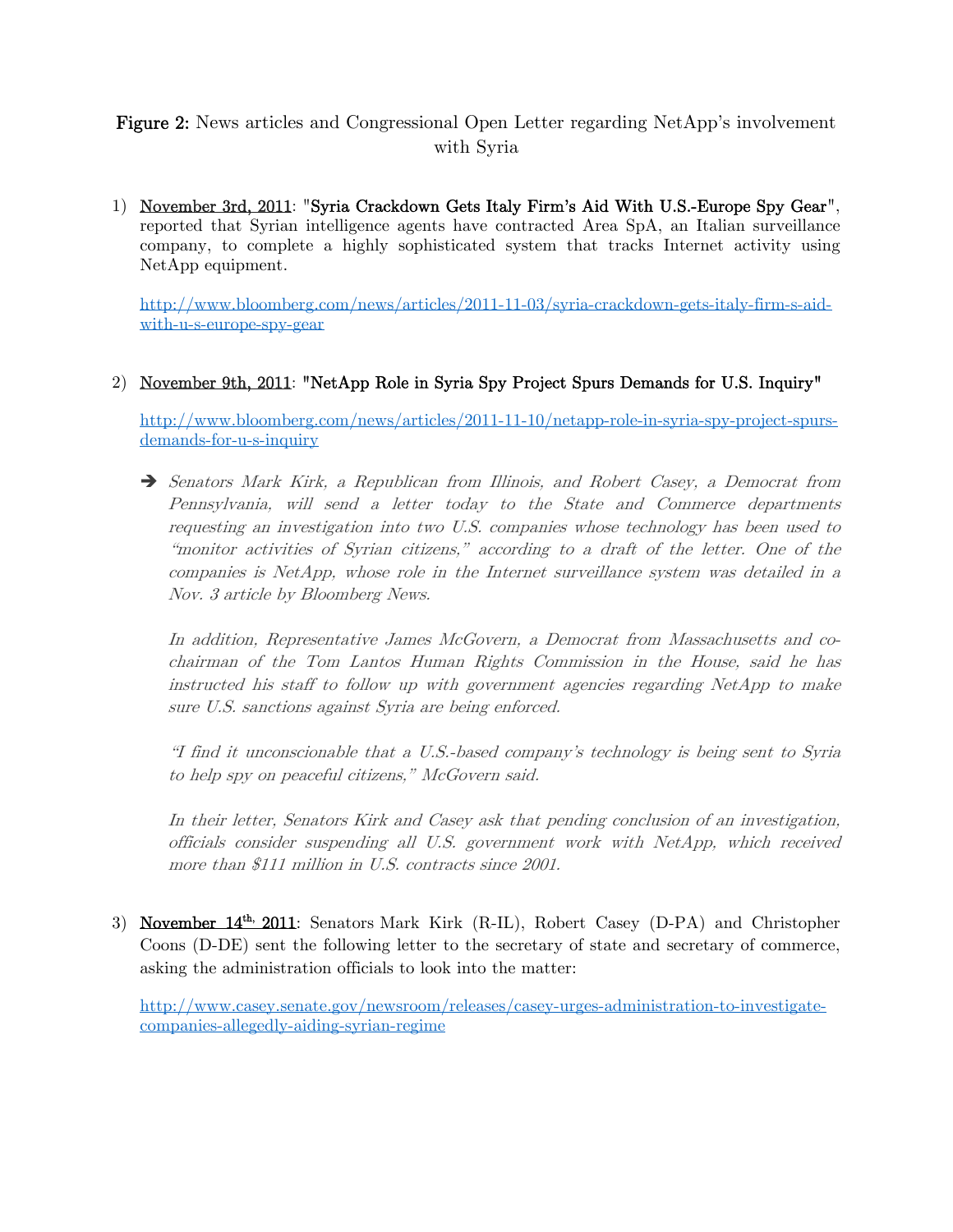# Figure 3: Example passages and the changes made to them from NetApp, Inc.'s 10-ks in 2010 and 2011

# Panel A:

### 2010 (Old)

The failure to comply with U.S. government regulatory requirements could subject us to fines and other penalties, which could have a material adverse effect on our revenues, operating results and financial position.

### 2011 (New)

Failure to comply with U.S. government regulatory requirements by us or our reseller partners could subject us to fines and other penalties, which could have a material adverse effect on our revenues, operating results and financial position.

### Panel B:

2010 (Old)

We are a party to lawsuits in the normal course of our business, including our ongoing litigation with Sun Microsystems which was recently acquired by Oracle Corporation. Litigation can be expensive, lengthy and disruptive to normal business operations. Moreover, the results of complex legal proceedings are difficult to predict. An unfavorable resolution of a particular lawsuit could have a material adverse effect on our business, operating results, or financial condition.

### 2011 (New)

We may be a party to lawsuits and other claims in the normal course of our business from time to time, including intellectual property, commercial, product liability, employment, class action, whistleblower and other litigation and claims, and governmental and other regulatory investigations and proceedings. Litigation can be expensive, lengthy and disruptive to normal business operations. Moreover, the results of complex legal proceedings are difficult to predict. An unfavorable resolution of a particular lawsuit could have a material adverse effect on our business, operating results, or financial condition.

# Panel C: 2010 (Old)

The U.S. government has contributed to our revenue growth and has become an important customer for us. Future revenue from the U.S. government is subject to shifts in government spending patterns. A decrease in government demand for our products could materially affect our revenues. In addition, our business could be adversely affected as a result of future examinations by the U.S. government.

# 2011 (New)

The U.S. government has contributed to our revenue growth and has become an important customer for us. Future revenues from the U.S. government are subject to shifts in government spending patterns. A decrease in government demand for our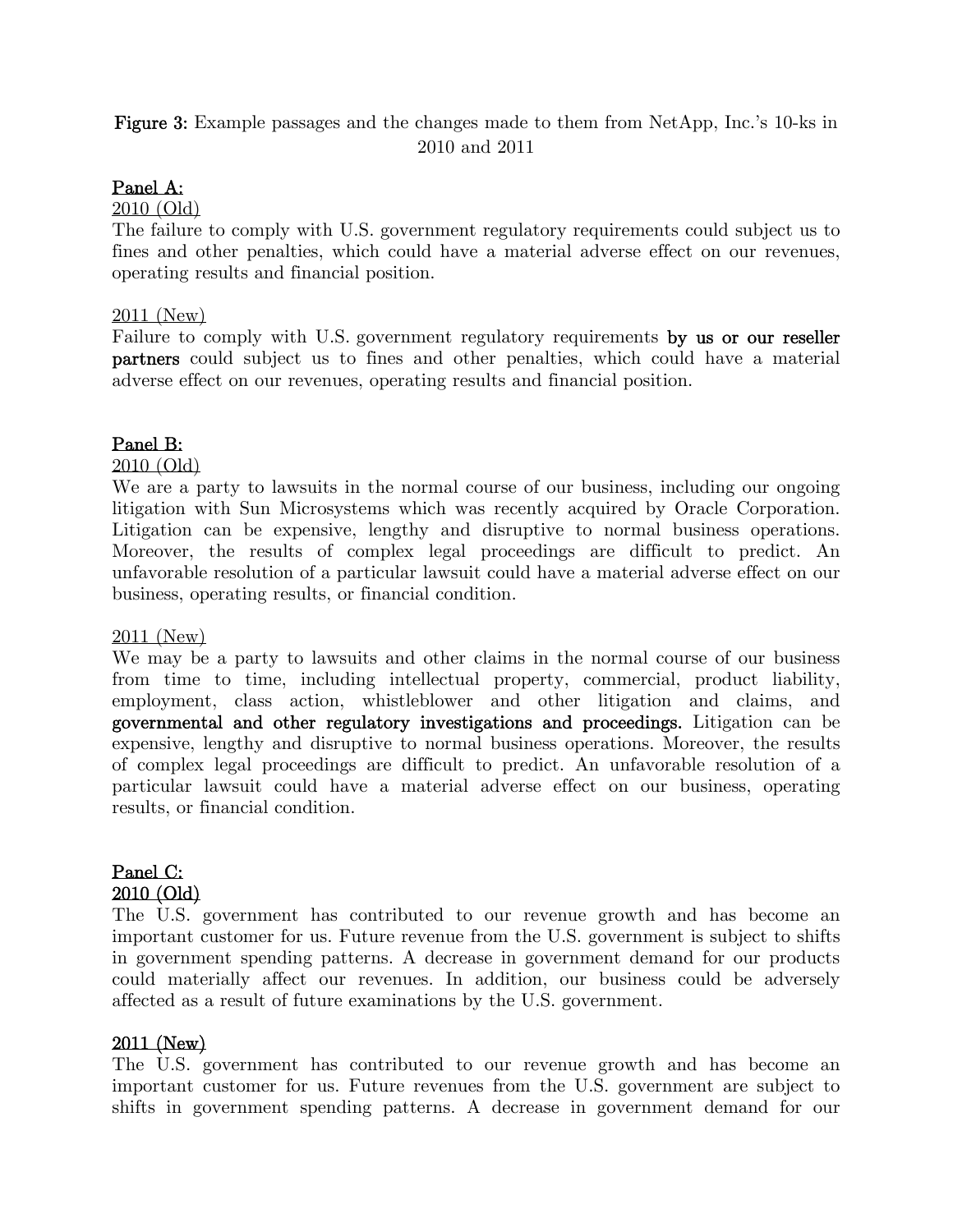products could materially and adversely affect our revenues. In addition, our business could be adversely affected by claims that we or a channel partner have failed to comply with regulatory and contractual requirements applicable to sales to the U.S. government.

## Panel D:

### 2010 (Old)

In addition, selling our products to the U.S. government also subjects us to certain regulatory requirements. For example, in April 2009, we entered into a settlement agreement with the United States of America, acting through the United States Department of Justice ("DOJ") and on behalf of the General Services Administration (the "GSA"), under which we paid the United States \$128.0 million, plus interest of \$0.7 million, related to a dispute regarding our discount practices and compliance with the price reduction clause provisions of GSA contracts between August 1997 and February 2005. The failure to comply with U.S. government regulatory requirements could subject us to fines and other penalties, which could have a material adverse effect on our revenues, operating results and financial position.

### 2011 (New)

Selling our products to the U.S. government, whether directly or through channel partners, also subjects us to certain regulatory and contractual requirements. Failure to comply with these requirements by either us or our channel partners could subject us to investigations, fines, and other penalties, which could have a material adverse effect on our revenues, operating results and financial position. As an example, the United States Department of Justice ("DOJ") and the General Services Administration ("GSA") have in the past pursued claims against and financial settlements with IT vendors, including us and several of our competitors and channel partners, under the False Claims Act and other statutes related to pricing and discount practices and compliance with certain provisions of GSA contracts for sales to the federal government. The DOJ and GSA continue to pursue actively such claims. We are currently discussing contract compliance matters regarding sales made through a channel partner with the DOJ and GSA, and have produced documents and met with the DOJ and GSA on several occasions. If the DOJ determines to initiate an action against a channel partner and/or us, we would be subject to litigation, could be subjected to fines and penalties. We could also decide to pay the DOJ a settlement, either to avoid a potential action or in termination of an action. Violations of certain regulatory and contractual requirements could also result in us being suspended or debarred from future government contracting. Any of these outcomes could have a material adverse effect on our revenues, operating results and financial position.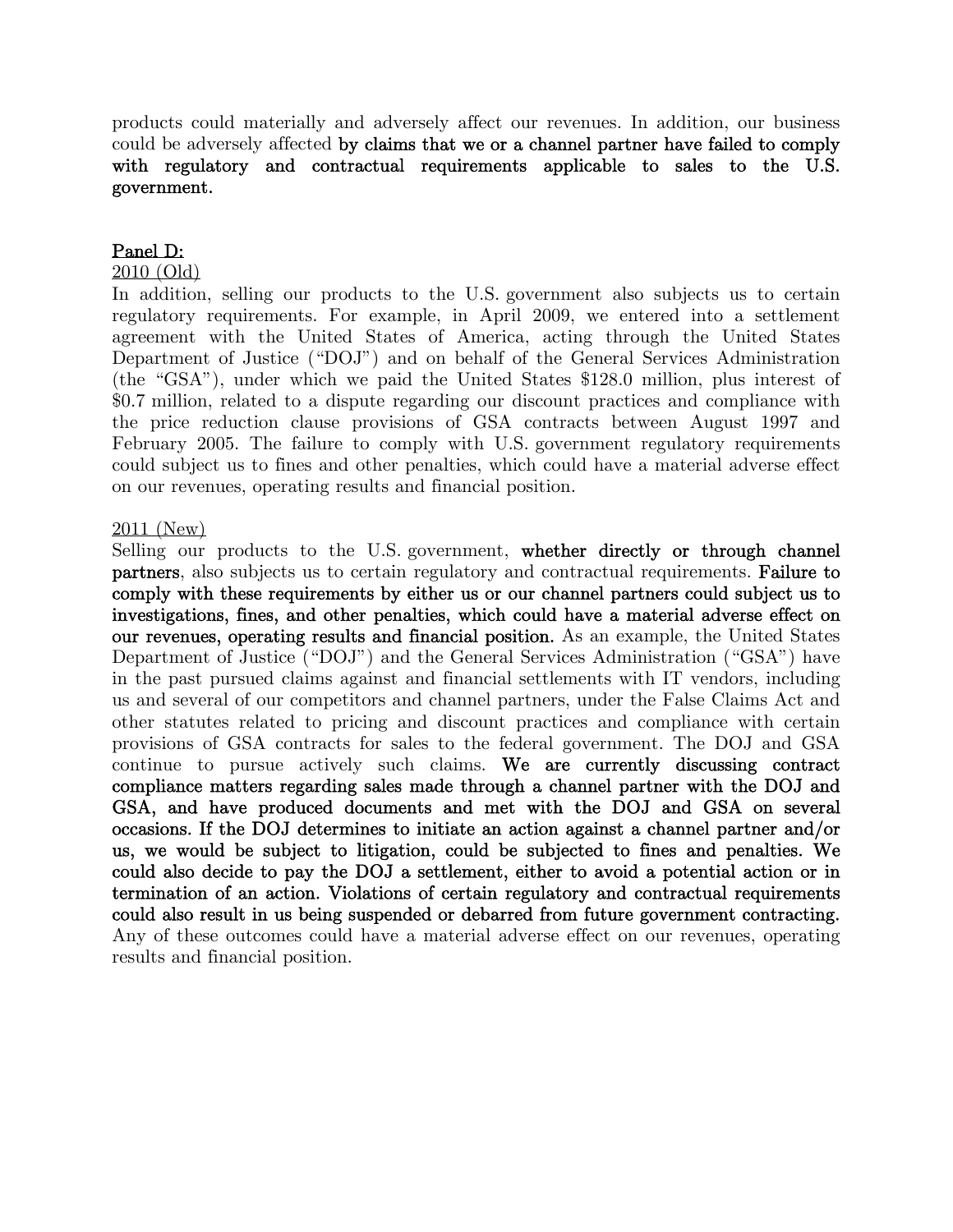Figure 4: Returns of NetApp, Inc. (ticker  $= \text{NTAP}$ ) in the months following the release of NTAP's 2011 10-k

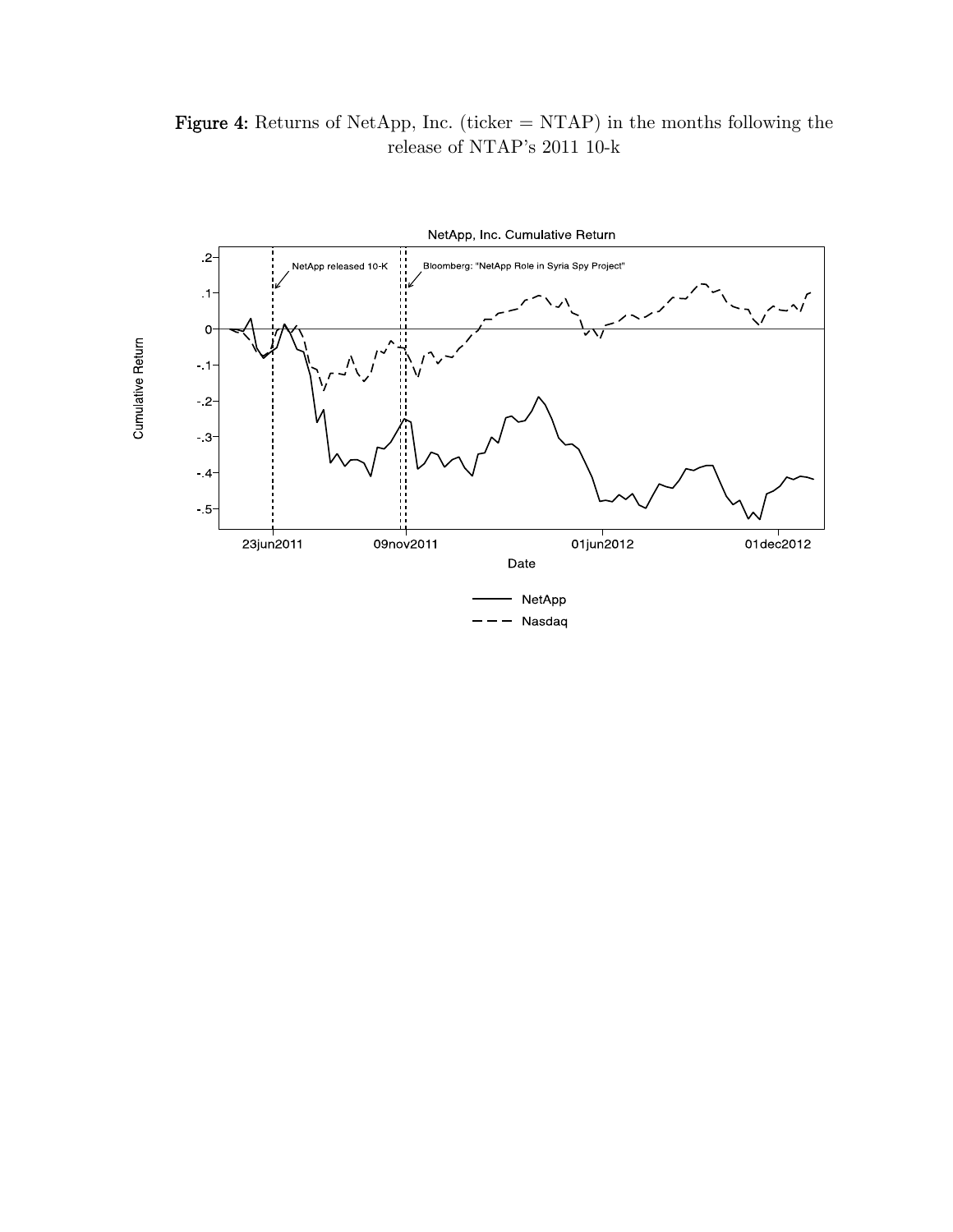# Figure 5: Long-term Event Time Returns

This figure shows the average cumulative abnormal return for each quintile portfolio sorted based on firms' similarity score, for 1 month to 12 months after portfolio formation.

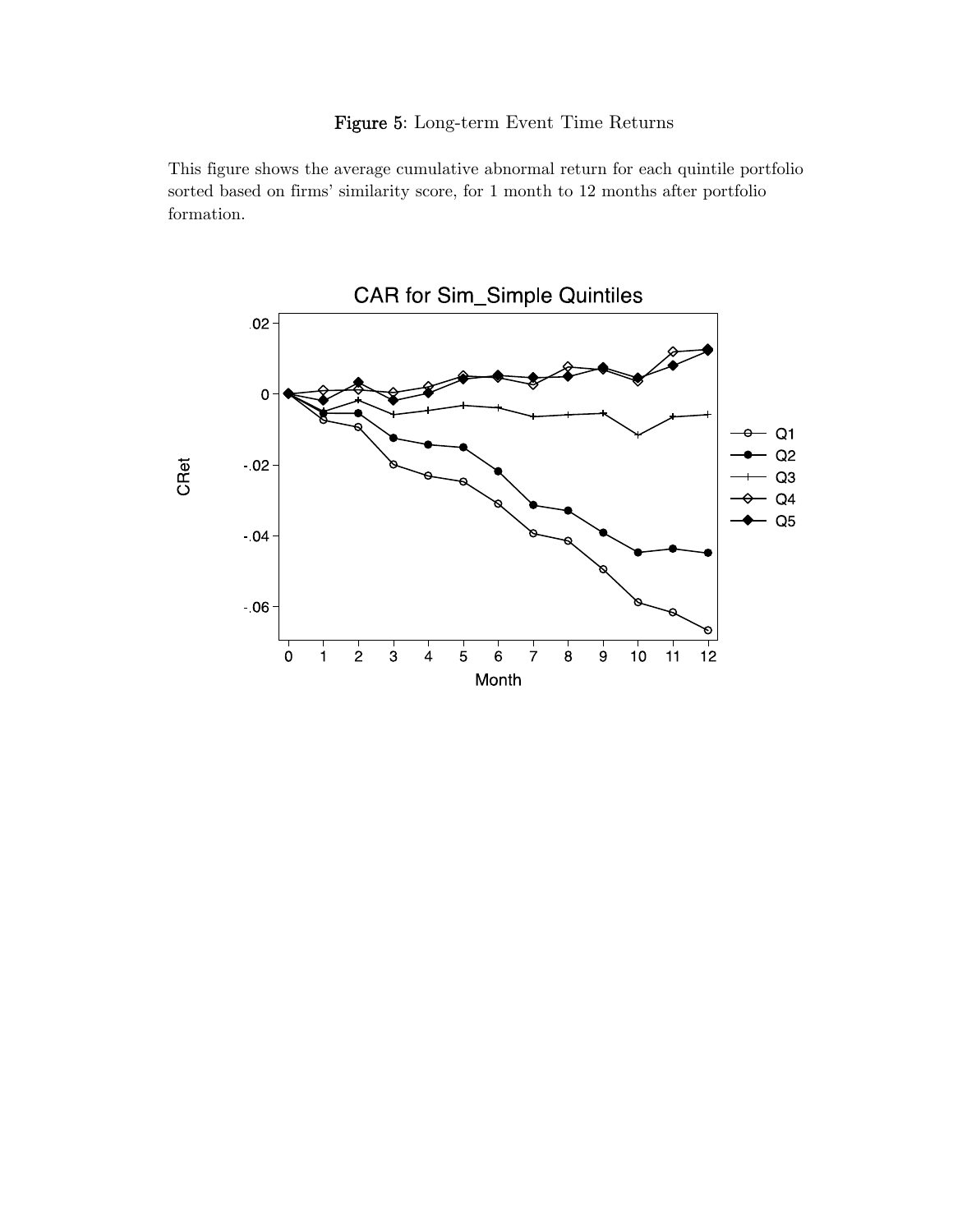|         | Form $10-K$                                                                                                     |
|---------|-----------------------------------------------------------------------------------------------------------------|
| Item 1  | <b>Business</b>                                                                                                 |
| Item 1A | Risk Factors                                                                                                    |
| Item 2  | Properties                                                                                                      |
| Item 3  | Legal Proceedings                                                                                               |
| Item 4  | Mine Safety Disclosures                                                                                         |
| Item 5  | Market for Registrant's Common Equity, Related Stockholder Matters and Issuer<br>Purchases of Equity Securities |
| Item 6  | Selected Financial Data                                                                                         |
| Item 7  | Management's Discussion and Analysis of Financial Condition and Results of Operations                           |
| Item 7A | Quantitative and Qualitative Disclosures About Market Risk                                                      |
| Item 8  | Financial Statements and Supplementary Data                                                                     |
| Item 9  | Changes in and Disagreements With Accountants on Accounting and Financial<br>Disclosure                         |
| Item 9A | Controls and Procedures                                                                                         |
| Item 9B | Other Information                                                                                               |
| Item 10 | Directors, Executive Officers and Corporate Governance                                                          |
| Item 11 | <b>Executive Compensation</b>                                                                                   |
| Item 12 | Security Ownership of Certain Beneficial Owners and Management and Related<br>Stockholder Matters               |
| Item 13 | Certain Relationships and Related Transactions, and Director Independence                                       |
| Item 14 | Principal Accounting Fees and Services                                                                          |

|           | Form $10-Q$                                                                           |
|-----------|---------------------------------------------------------------------------------------|
| Item 1    | <b>Financial Statements</b>                                                           |
| Item 2    | Management's Discussion and Analysis of Financial Condition and Results of Operations |
| Item 3    | Quantitative and Qualitative Disclosures About Market Risk                            |
| Item 4    | Controls and Procedures                                                               |
| Item 21   | Legal Proceedings                                                                     |
| Item 21A  | Risk Factors                                                                          |
| Item $22$ | Unregistered Sales of Equity Securities and Use of Proceeds                           |
| Item 23   | Defaults Upon Senior Securities                                                       |
| Item $24$ | Mine Safety Disclosures                                                               |
| Item 25   | Other Information                                                                     |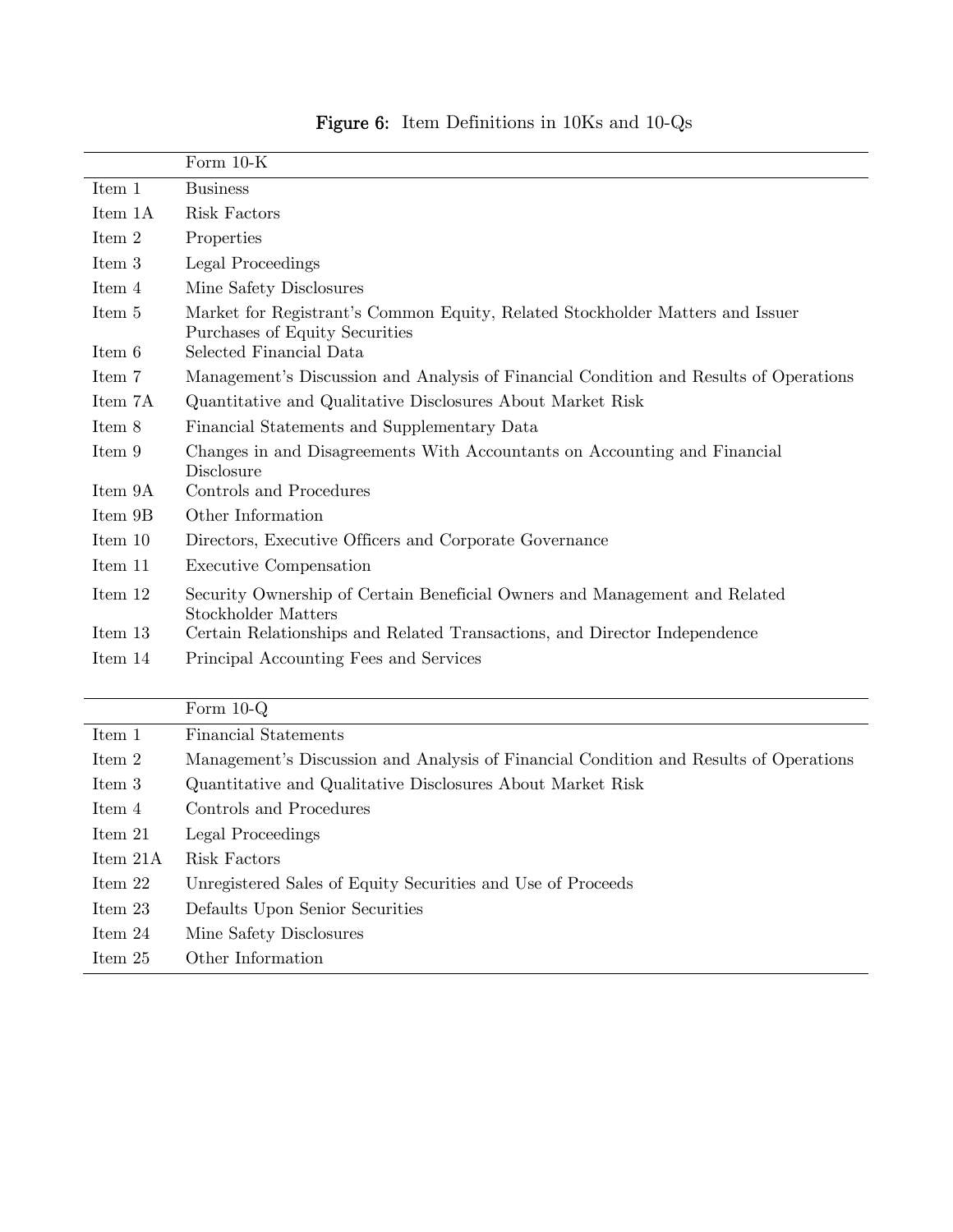# Figure 7: Which Section is Most Important — 10K

This figure reports the average similarity score for different items of firms' 10-Ks. Item definitions can be found in Figure 5.